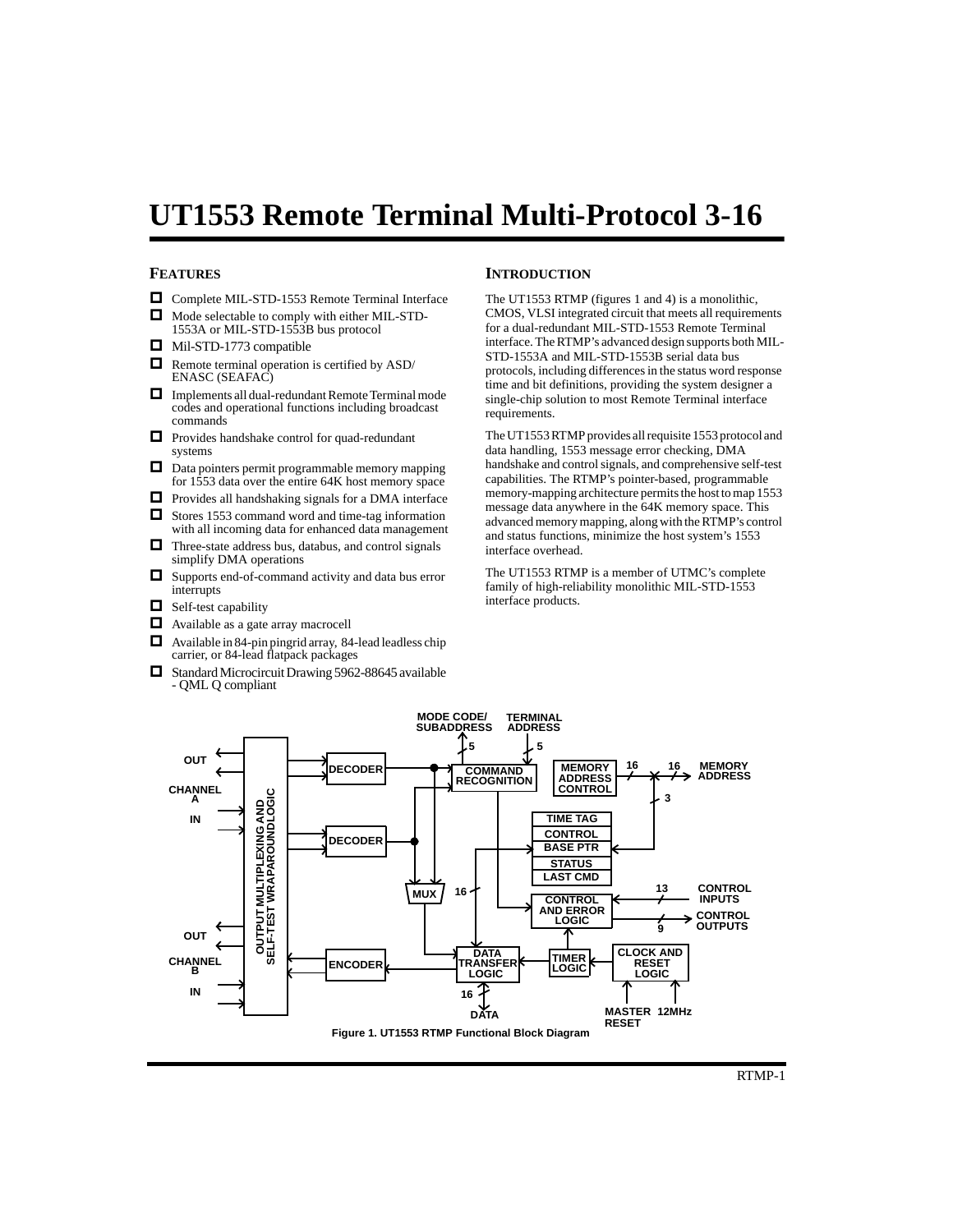# **Table of Contents**

| 1.0  |                                                                                                |
|------|------------------------------------------------------------------------------------------------|
| 2.0  |                                                                                                |
| 3.0  | 3.1<br>3.2<br>3.3<br>3.4<br>3.5<br>3.6<br>3.6.1<br>3.7                                         |
| 4.0  | <b>REMOTE TERMINAL INTERFACE OPERATION 17</b><br>4.1<br>4.2<br>4.3<br>4.4<br>4.5<br>4.6<br>4.7 |
| 5.0  | 5.1<br>5.2<br>5.3                                                                              |
| 6.0  | 6.3Interfacing with the RTMP's Internal Register29                                             |
| 7.0  | <b>MAXIMUM AND RECOMMENDED OPERATING CONDITIONS31</b>                                          |
| 8.0  |                                                                                                |
| 9.0  | AC ELECTRICAL CHARACTERISTICS 33                                                               |
| 10.0 |                                                                                                |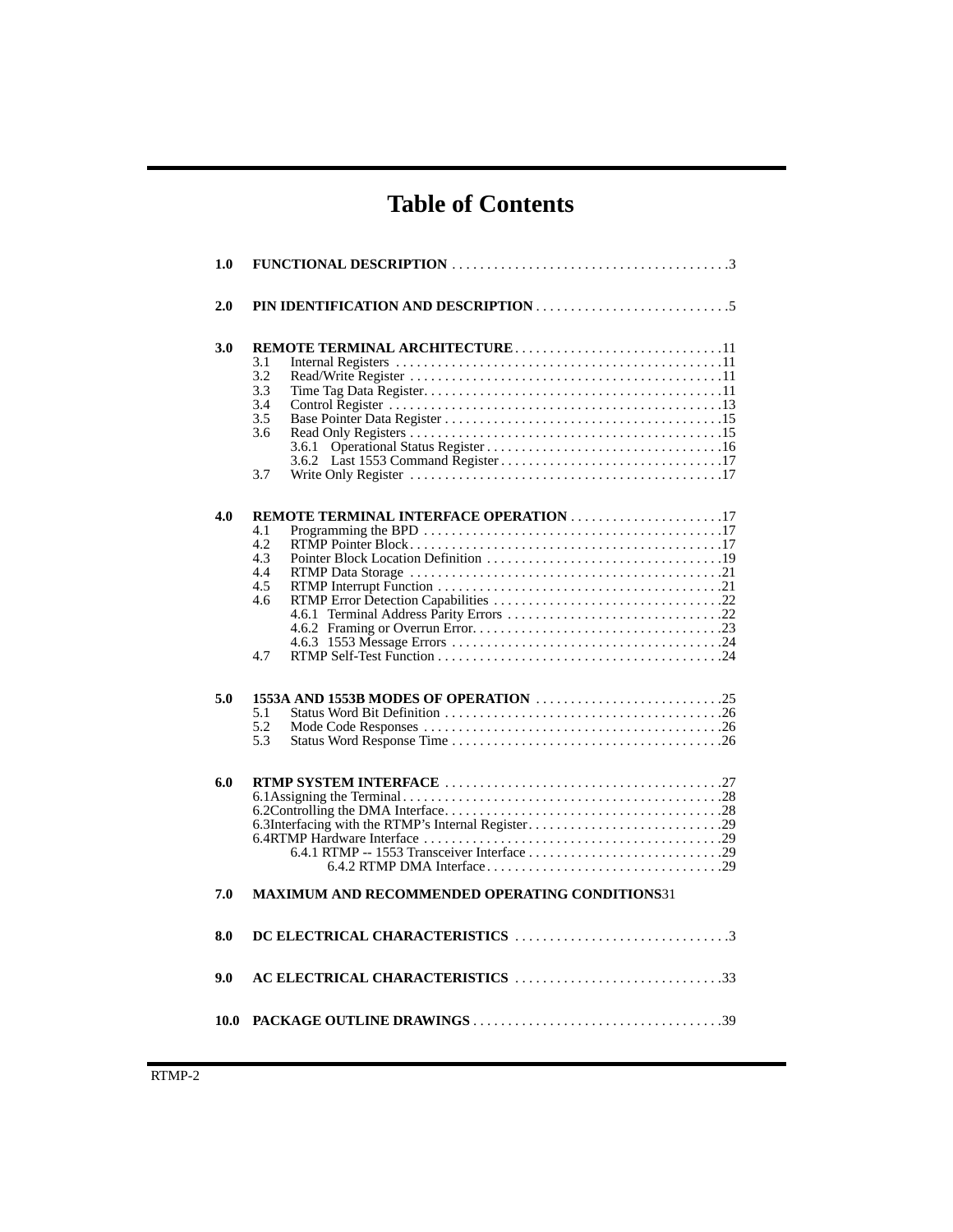### **FUNCTIONAL DESCRIPTION**

### **General Description**

The RTMP is an interface device linking a MIL-STD-1553 serial data bus and a host microprocessor system (figure 2). By selecting the correct state of the 1553 protocol select pin  $(\overline{PRA/B} = 1$  for 1553A, 0 for 1553B), the system designer can program the RTMP to comply fully with either MIL-STD-1553A or MIL-STD-1553B.

The link between the 1553 data bus and the RTMP is the shared memory area. All the data the RTMP transmits or receives over the 1553 bus is stored in this shared memory area. The RTMP accesses the shared memory with its DMA signals  $(DMAR, \overline{DMAG},$  and  $DMAEN$ ), the 16-bit bidirectional data bus (D0-D15), and the 16-bit address bus (A0-A15).

Since the RTMP's architecture is based on a series of data pointers, the 1553 transmit and receive data can be placed anywhere in the 64K memory space, allowing the system designer to optimize memory usage. The system designer can program the RTMP to store the data received over the 1553 bus in one of two ways. The RTMP can store the received data in a single data buffer or in separate buffers. When the RTMP stores the received data in a single buffer, all received data, regardless of subaddress, is stored in contiguous locations in the shared memory. When the RTMP stores the received data in separate buffers, the RTMP stores the data associated with each of the 30 subaddresses in unique locations in memory.

The RTMP has six internal registers that provide the host subsystem with RTMP control and status information. Three of these registers are read/write: Time Tag Data Register (TTD), the Control Register (CTL), and the Base Pointer Data Register (BPD). Two are read only: Operational Status Register (OPS), and the Last Command Register (LCM). The Stop Self-Test Register (SST) is a write-only register. To control the RTMP and the 1553 interface, the host begins by programming the Base Pointer Data Register. By programming the BPD, the system designer tells the RTMP where in the shared memory the 64-word Pointer Block will reside, whether the RTMP will store the 1553 received data in single or separate buffers, and how deep these data buffers will actually be. Figure 3 is a simple representation of the RTMP's memory-mapping architecture.

After the host has programmed the BPD, the 1553 interface is enabled by setting either CHAEN or CHBEN in the RTMP's Control Register. The RTMP now monitors the 1553 data bus for a valid command word or mode code to its particular terminal address. When received, the RTMP looks at the mode bit (single/separate) in the BPD, the 1553 command transmit/receive bit, and the mode code or subaddress portion of the 1553 command to determine which of the address pointers in the 64-word Pointer Block the RTMP will use for this particular memory transaction.

Each memory transaction consists of memory writes for receive command words and memory reads for transmit command words. This process continues until all 1553 data words have been received or transmitted. If the host has enabled any of the RTMP's interrupts, the RTMP asserts them when the memory transaction is complete.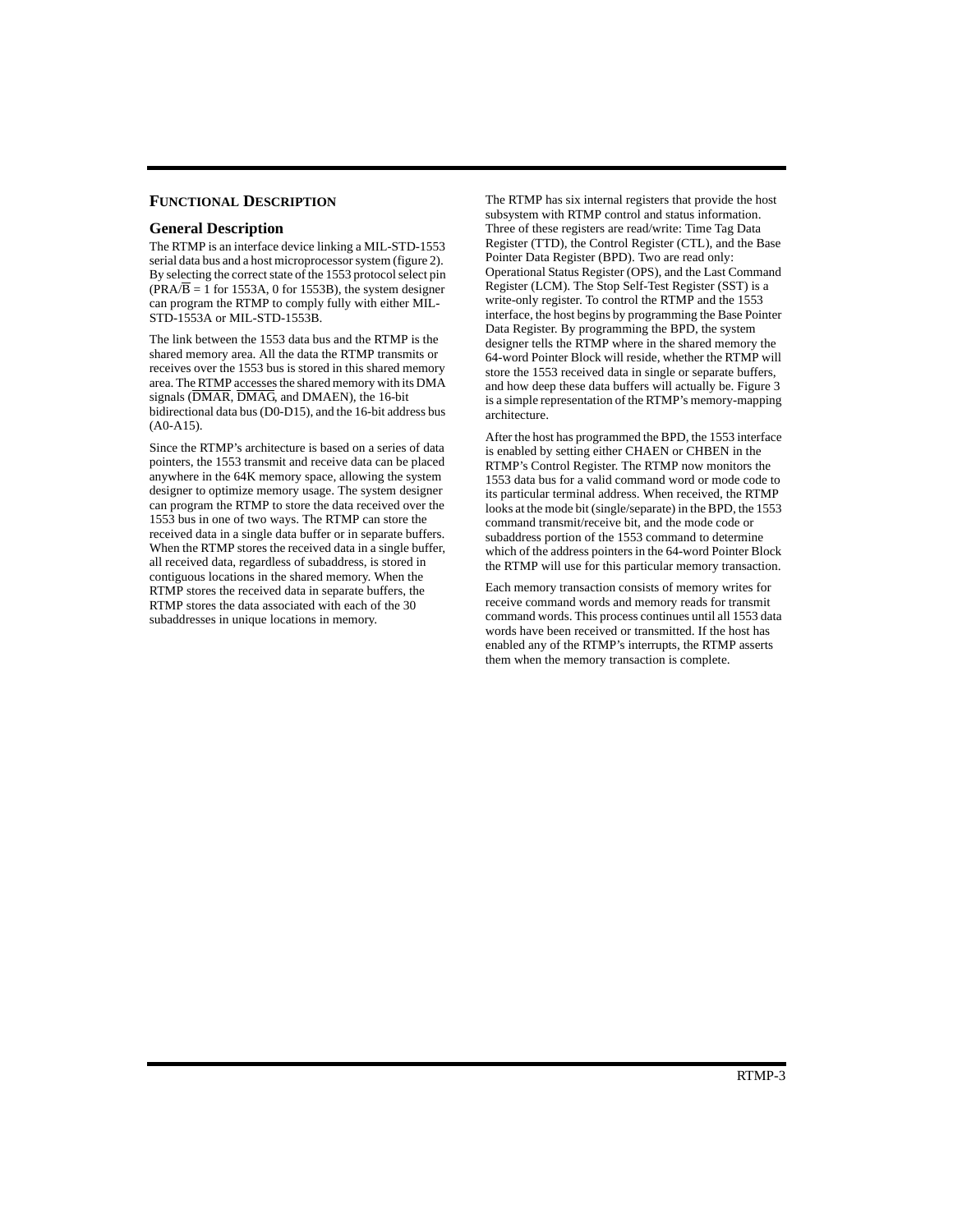

**Figure 3. RTMP Receiveand Transmit Data Memory Mapping**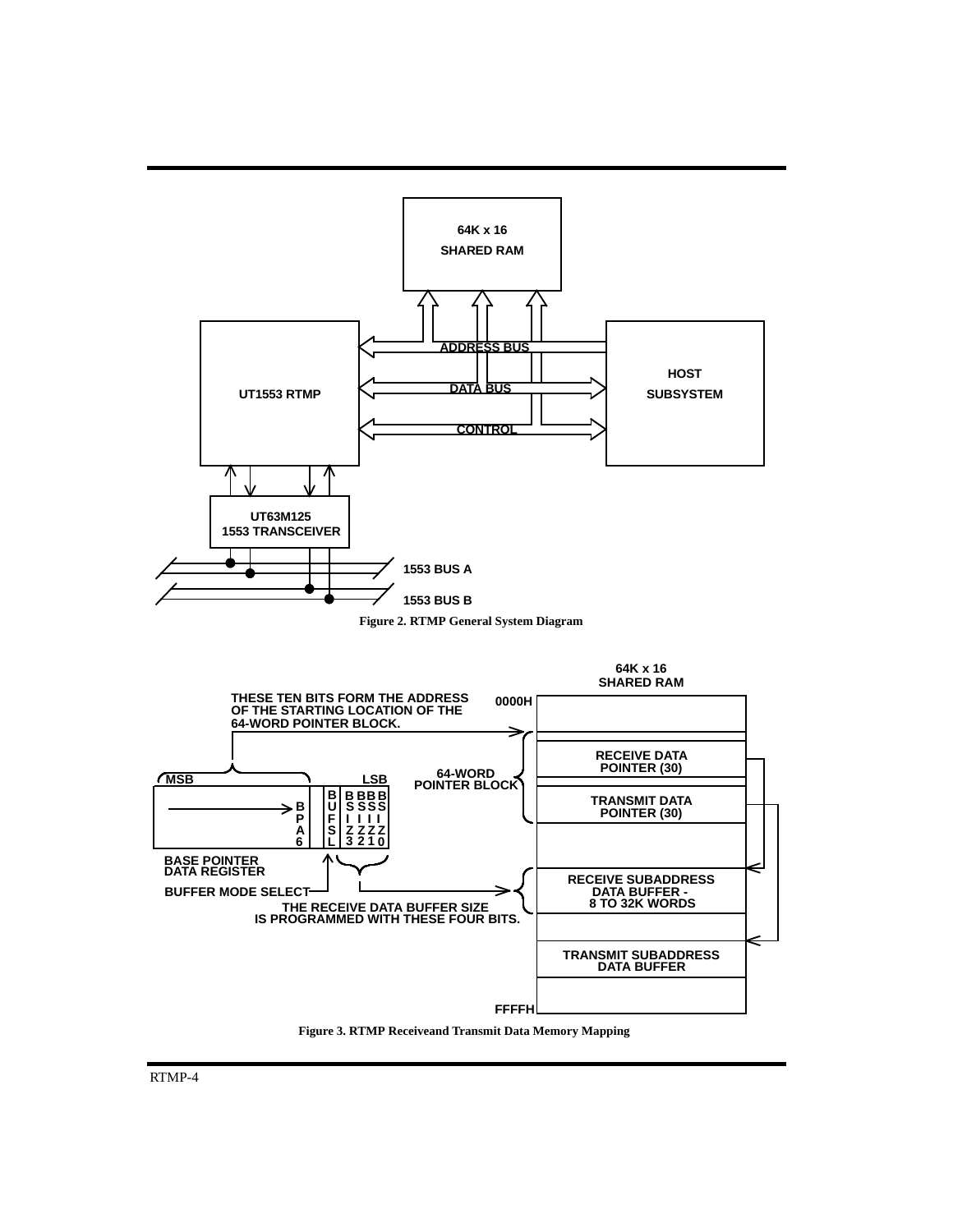### **2.0 PIN IDENTIFICATION AND DESCRIPTION**



Leadless chip carrier pinnumbers are not in parentheses. ( ) Pingrid array pin numbers are in parentheses.

**Figure 4. RTMP Functional Pin Description**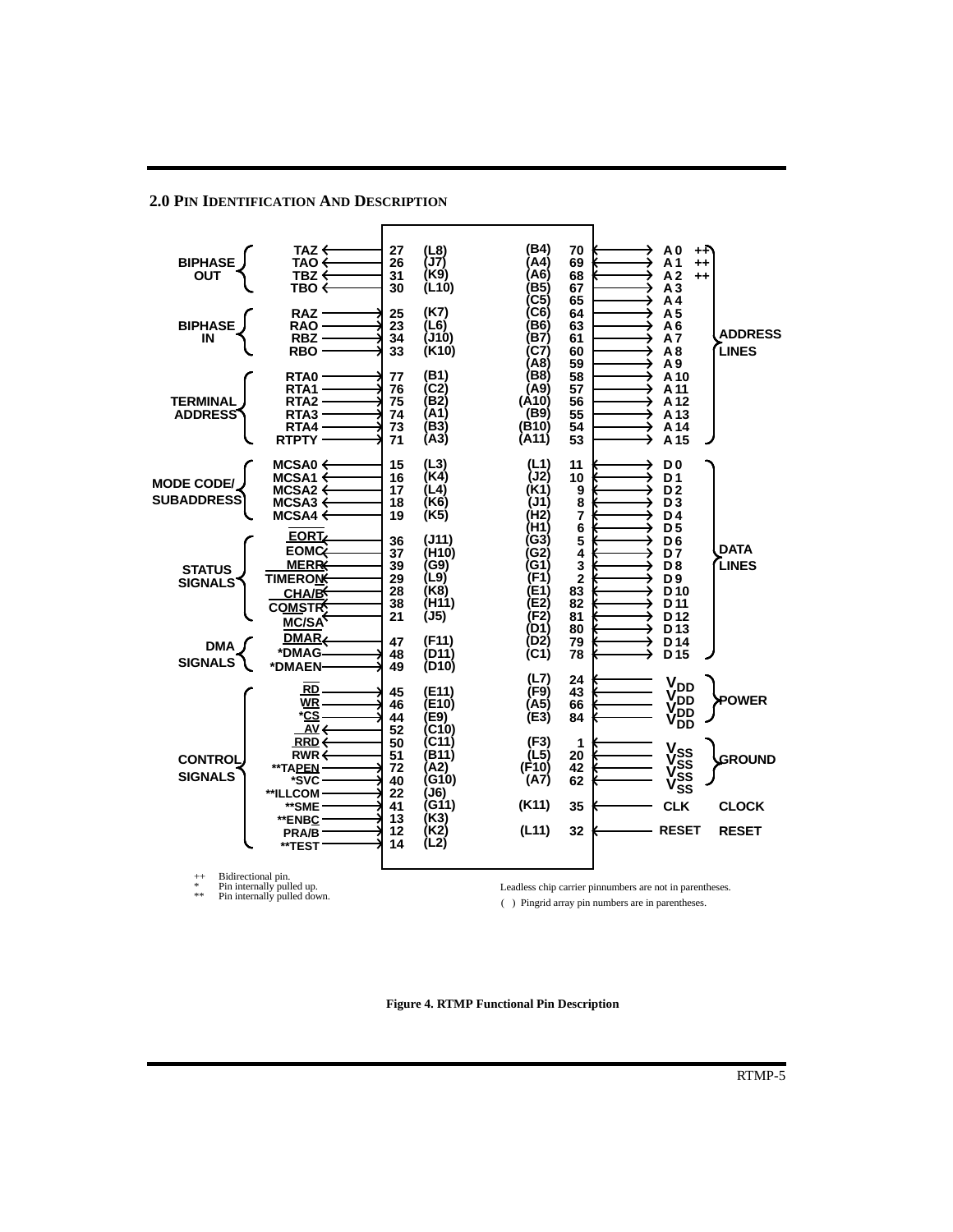**Legend for TYPE and ACTIVE fields:**

TO = TTL output  $I = TTL$  input TUI = TTL input (pull-up)  $TDI = TTL input (pull-down)$ 

# **DATA BUS**

TTO = Three-state TTL output TTB = Three-state TTL bidirectioal AH =Active high

 $AL = Active$  low

| <b>NAME</b>     |                | <b>PIN NUMBER</b> | <b>TYPE</b> | <b>ACTIVE</b>            | <b>DESCRIPTION</b>                          |
|-----------------|----------------|-------------------|-------------|--------------------------|---------------------------------------------|
|                 | LCC            | PGA               |             |                          |                                             |
| D15             | 78             | C1                | <b>TTB</b>  | $\overline{\phantom{a}}$ | Bit 15 (MSB) of the bidirectional Data bus. |
| D14             | 79             | D <sub>2</sub>    | <b>TTB</b>  | $\overline{\phantom{a}}$ | Bit 14 of the bidirectional Data bus.       |
| D13             | 80             | D <sub>1</sub>    | <b>TTB</b>  | $-$                      | Bit 13 of the bidirectional Data bus.       |
| D <sub>12</sub> | 81             | F2                | <b>TTB</b>  | $\overline{\phantom{a}}$ | Bit 12 of the bidirectional Data bus.       |
| D11             | 82             | E2                | <b>TTB</b>  | $\overline{a}$           | Bit 11 of the bidirectional Data bus.       |
| D10             | 83             | E1                | <b>TTB</b>  | $\overline{\phantom{a}}$ | Bit 10 of the bidirectionalData bus.        |
| D <sub>9</sub>  | $\overline{2}$ | F1                | <b>TTB</b>  | $\overline{a}$           | Bit 9 of the bidirectional Data bus.        |
| D <sub>8</sub>  | 3              | G1                | <b>TTB</b>  | $\overline{\phantom{a}}$ | Bit 8 of the bidirectional Data bus.        |
| D7              | 4              | G <sub>2</sub>    | <b>TTB</b>  | $\overline{\phantom{a}}$ | Bit 7 of the bidirectional Data bus.        |
| D <sub>6</sub>  | 5              | G3                | <b>TTB</b>  | $\overline{\phantom{a}}$ | Bit 6 of the bidirectional Data bus.        |
| D <sub>5</sub>  | 6              | H1                | <b>TTB</b>  | $\overline{\phantom{a}}$ | Bit 5 of the bidirectional Data bus.        |
| D <sub>4</sub>  | $\tau$         | H2                | <b>TTB</b>  | $\overline{\phantom{a}}$ | Bit 4 of the bidirectional Data bus.        |
| D <sub>3</sub>  | 8              | J1                | <b>TTB</b>  | $\overline{\phantom{a}}$ | Bit 3 of the bidirectional Data bus.        |
| D2              | 9              | K1                | <b>TTB</b>  |                          | Bit 2 of the bidirectional Data bus.        |
| D <sub>1</sub>  | 10             | J2                | <b>TTB</b>  | $\overline{\phantom{a}}$ | Bit 1 of the bidirectional Data bus.        |
| D <sub>0</sub>  | 11             | L1                | <b>TTB</b>  | $-$                      | Bit 0 (LSB) of the bidirectional Data bus.  |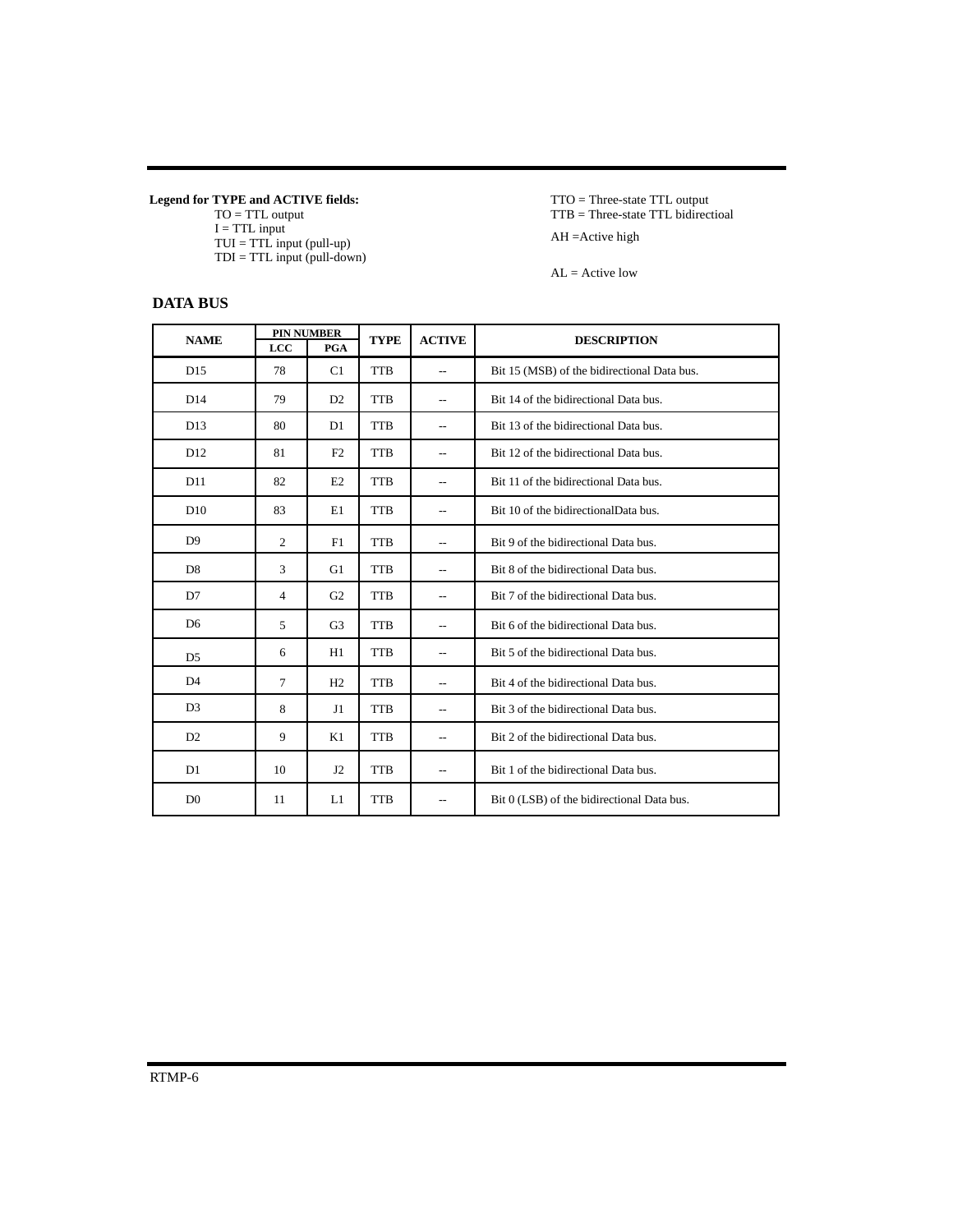# **ADDRESS BUS**

| <b>NAME</b>    | LCC | <b>PIN NUMBER</b><br>PGA | <b>TYPE</b> | <b>ACTIVE</b>            | <b>DESCRIPTION</b>                                                                                                                                                 |
|----------------|-----|--------------------------|-------------|--------------------------|--------------------------------------------------------------------------------------------------------------------------------------------------------------------|
| A15            | 53  | A11                      | <b>TTO</b>  | $\overline{a}$           | Bit 15 (MSB) of the Address bus.                                                                                                                                   |
| A14            | 54  | <b>B10</b>               | <b>TTO</b>  | $\overline{a}$           | Bit 14 of the Address bus.                                                                                                                                         |
| A13            | 55  | <b>B</b> 9               | <b>TTO</b>  | $\overline{a}$           | Bit 13 of the Address bus.                                                                                                                                         |
| A12            | 56  | A10                      | <b>TTO</b>  | $\overline{a}$           | Bit 12 of the Address bus.                                                                                                                                         |
| A11            | 57  | A <sup>9</sup>           | <b>TTO</b>  | $\overline{a}$           | Bit 11 of the Address bus.                                                                                                                                         |
| A10            | 58  | B <sub>8</sub>           | <b>TTO</b>  | $\overline{a}$           | Bit 10 of the Address bus.                                                                                                                                         |
| A <sub>9</sub> | 59  | A8                       | <b>TTO</b>  | $\overline{a}$           | Bit 9 of the Address bus.                                                                                                                                          |
| A8             | 60  | C7                       | <b>TTO</b>  | $\overline{a}$           | Bit 8 of the Address bus.                                                                                                                                          |
| A7             | 61  | B7                       | <b>TTO</b>  | $\overline{\phantom{a}}$ | Bit 7 of the Address bus.                                                                                                                                          |
| A <sub>6</sub> | 63  | <b>B6</b>                | <b>TTO</b>  | $\overline{\phantom{a}}$ | Bit 6 of the Address bus.                                                                                                                                          |
| A <sub>5</sub> | 64  | C <sub>6</sub>           | <b>TTO</b>  | $\overline{\phantom{m}}$ | Bit 5 of the Address bus.                                                                                                                                          |
| A <sub>4</sub> | 65  | C <sub>5</sub>           | <b>TTO</b>  | $\overline{\phantom{a}}$ | Bit 4 of the Address bus.                                                                                                                                          |
| A <sub>3</sub> | 67  | B <sub>5</sub>           | <b>TTO</b>  | $\overline{a}$           | Bit 3 of the Address bus.                                                                                                                                          |
| A2             | 68  | A6                       | <b>TTB</b>  | $\overline{\phantom{m}}$ | Bit 2 of the Address bus. Address bits A2 - A0 are<br>bidirectional so the host can select one of the RTMP's internal<br>registers during internal I/O operations. |
| A <sub>1</sub> | 69  | A <sub>4</sub>           | <b>TTB</b>  | $\overline{\phantom{m}}$ | Bit 1 of the Address Bus. (Reference A2)                                                                                                                           |
| A <sub>0</sub> | 70  | B <sub>4</sub>           | <b>TTB</b>  | $\overline{a}$           | Bit 0 (LSB) of the Address Bus. (Reference A2)                                                                                                                     |

# **DMA SIGNALS**

| <b>NAME</b>  | <b>LCC</b> | <b>PIN NUMBER</b><br><b>PGA</b> | <b>TYPE</b> | <b>ACTIVE</b> | <b>DESCRIPTION</b>                                                                                                                                                                                             |
|--------------|------------|---------------------------------|-------------|---------------|----------------------------------------------------------------------------------------------------------------------------------------------------------------------------------------------------------------|
|              |            |                                 |             |               |                                                                                                                                                                                                                |
| <b>DMAR</b>  | 47         | F11                             | <b>TO</b>   | AI.           | DMA Request. Indicates the RTMP is requesting<br>use of the Data bus from the current bus master.                                                                                                              |
| <b>DMAG</b>  | 48         | D11                             | TUI         | AL            | DMA Grant. Gives control of the Data bus to the RTMP.<br>DMAG is recognized only if DMAEN is high. DMAG must<br>remain asserted until AV goes high to ensure that the RTMP<br>completes the current DMA cycle. |
| <b>DMAEN</b> | 49         | D <sub>10</sub>                 | TUI         | AH            | DMA Enable. When high, this input allows the<br>RTMP to recognize DMAG. When low, DMAEN places all<br>three-state pins in a high-impedance state and disables the<br>RTMP's memory access cycle.               |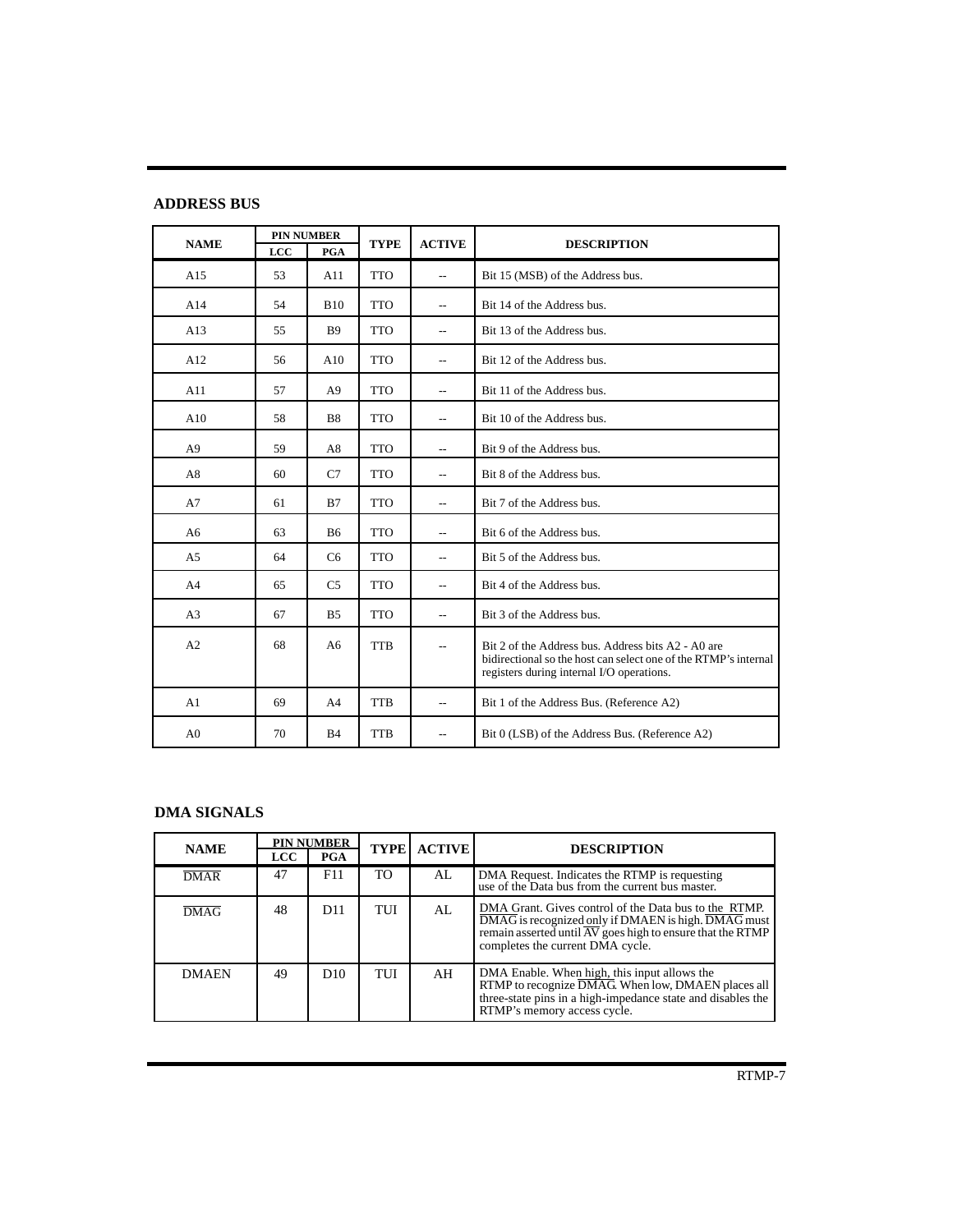| <b>NAME</b>             | LCC | <b>PIN NUMBER</b><br>PGA | <b>TYPE</b> | <b>ACTIVE</b> | <b>DESCRIPTION</b>                                                                                                                                                                                                                                                                                                                                                                                                         |
|-------------------------|-----|--------------------------|-------------|---------------|----------------------------------------------------------------------------------------------------------------------------------------------------------------------------------------------------------------------------------------------------------------------------------------------------------------------------------------------------------------------------------------------------------------------------|
| $\overline{\text{CS}}$  | 44  | E <sub>9</sub>           | TUI         | AI            | Chip Select. This input, along with RD and WR, allows<br>the host to access the RTMP's internal data registers.                                                                                                                                                                                                                                                                                                            |
| $\overline{RD}$         | 45  | E11                      | TI          | AI            | Read. When used in conjunction with $\overline{CS}$ , $\overline{RD}$ allows the<br>RTMP to place data from the selected internal register on the<br>Data bus (D15-D0).                                                                                                                                                                                                                                                    |
| $\overline{\text{WR}}$  | 46  | E10                      | TI          | AI            | Write. When used in conjunction with CS, WR latches data<br>from the Data bus (D15-D0) into the selected RTMP internal<br>register.                                                                                                                                                                                                                                                                                        |
| AV                      | 52  | C10                      | <b>TTO</b>  | AL            | Address Valid. The RTMP asserts $\overline{AV}$ to indicate that the<br>address (A15-A0) is valid.                                                                                                                                                                                                                                                                                                                         |
| <b>RRD</b>              | 50  | C11                      | <b>TTO</b>  | AL            | RAM Read. The RTMP asserts RRD during DMA cycles<br>that require data from system RAM.                                                                                                                                                                                                                                                                                                                                     |
| RWR                     | 51  | <b>B11</b>               | <b>TTO</b>  | AL            | RAM Write. The RTMP asserts RWR during DMA cycles<br>to write data to system memory.                                                                                                                                                                                                                                                                                                                                       |
| $\overline{\text{SVC}}$ | 40  | G10                      | TUI         | AL            | Superseding Valid Command. The host system uses this<br>input when more than one RT is present in the system; i.e.,<br>a quad-redundant system. When asserted, this input causes<br>the RTMP to terminate all present activity and perform an<br>internal reset of encoders/decoders, RT state machine, and<br>DMA state machine. Registers are not affected. Do not assert<br>while DMAR is asserted (tpw 250ns minimum). |
| <b>SME</b>              | 41  | G11                      | <b>TDI</b>  | AH            | Set Message Error. Asserting this input causes the<br>Message Error bit in the status word to be set.                                                                                                                                                                                                                                                                                                                      |
| <b>ILLCOM</b>           | 22  | J <sub>6</sub>           | <b>TDI</b>  | AH            | Illegal Command. This input illegalizes a command<br>word that the RTMP accepts but the system does not<br>support. When set, the RTMP responds with the<br>Message Error bit set in the status word. ILLCOM<br>is used in conjunction with the Mode Code/<br>Subaddress outputs.                                                                                                                                          |
| $PRA/\overline{B}$      | 12  | K2                       | TI          | $-$           | Program A/B. This input is the 1553 mode select input. A high<br>input places the RTMP in the MIL-STD-1553A mode; a low<br>places the RTMP in the MIL-STD-1553B mode.                                                                                                                                                                                                                                                      |
| <b>ENBC</b>             | 13  | K <sub>3</sub>           | TDI         | AH            | Enable Broadcast. A high on this input, when the<br>RTMP is in the 1553B mode, allows the RTMP to<br>recognize a broadcast command word.                                                                                                                                                                                                                                                                                   |
| <b>TEST</b>             | 14  | L2                       | <b>TDI</b>  | AH            | Test. The TEST input pin allows the user to select between<br>internal (TEST = $\overline{0}$ ) or external (TEST = 1) self-test. When<br>TEST equals a logic one and DMAEN equals a logic zero,<br>MCSA (4:0) and MC/SA three-state.                                                                                                                                                                                      |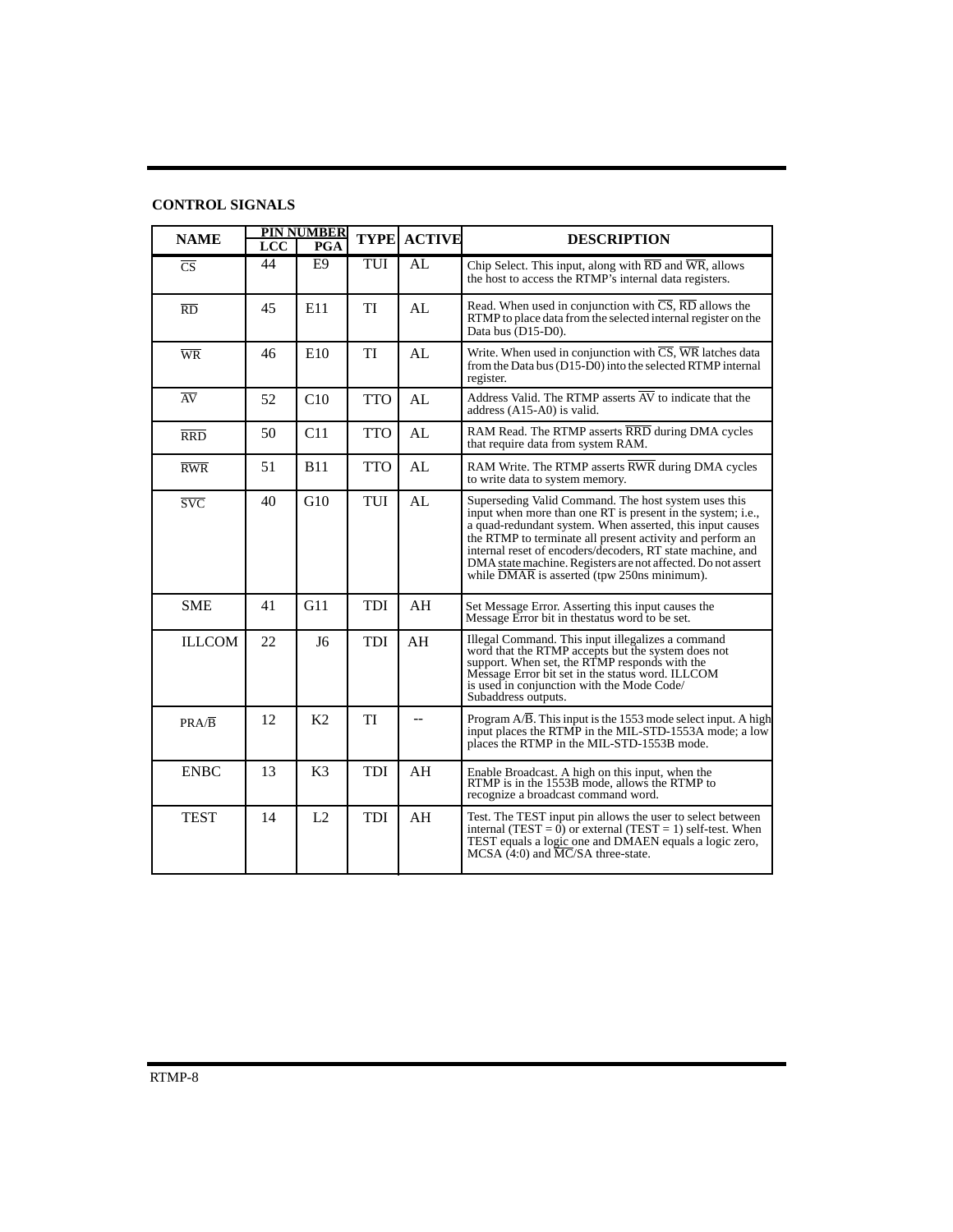# **STATUS SIGNALS**

| <b>NAME</b>        | <b>PIN NUMBER</b><br><b>LCC</b> | PGA            | <b>TYPE</b> | <b>ACTIVE</b> | <b>DESCRIPTION</b>                                                                                                                                                                                                                                                                                                                                                                                                                                                                                       |
|--------------------|---------------------------------|----------------|-------------|---------------|----------------------------------------------------------------------------------------------------------------------------------------------------------------------------------------------------------------------------------------------------------------------------------------------------------------------------------------------------------------------------------------------------------------------------------------------------------------------------------------------------------|
| <b>EORT</b>        | 36                              | J11            | <b>TTO</b>  | AL            | End of Receive/Transmit. This interrupt is a pulse that is<br>maskable by writing to the Control Register. The user can<br>select EORT to occur at the end of receive command activity,<br>at the end of transmit command activity, under either of these<br>conditions, or disable it completely. The EORT output is de-<br>signed to simulate an open-collector output and requires a<br>pull-up resistor. (250ns pulse width). This signal is not gen-<br>erated if a message error condition exists. |
| <b>EOMC</b>        | 37                              | H10            | <b>TTO</b>  | AL            | End of Mode Code, this non-maskable interrupt is a pulse that<br>occurs at the end of all memory accesses associated with any<br>mode code command. The EOMC output is designed to sim-<br>ulate an open-collector output and requires a pull-up resistor.<br>EOMC and EORT can be logically ORed together to form a<br>composite interrupt. The 250ns pulse width is generated after<br>command word is stored. This signal is not generated if a<br>message error condition exists.                    |
| <b>COMSTR</b>      | 38                              | H11            | <b>TO</b>   | AL            | Command Strobe. This low-going pulse identifies re-<br>ceipt of a valid 1553 command word.                                                                                                                                                                                                                                                                                                                                                                                                               |
| <b>MERR</b>        | 39                              | G9             | TO          | AH            | Message Error. Active when the RTMP detects an error in<br>the 1553 transmission and sets the Message Error bit in the<br>status word. MERR is reset when the RTMP receives the next<br>valid command word. (COMSTR assertion)                                                                                                                                                                                                                                                                           |
| $CHA/\overline{B}$ | 28                              | K8             | TO          |               | Channel A/B. When high, this output indicates the RTMP<br>received the last command on Channel A; when low, the last<br>command was received on Channel B.                                                                                                                                                                                                                                                                                                                                               |
| <b>TIMERON</b>     | 29                              | L <sub>9</sub> | <b>TO</b>   | AL            | Timer On. Indicates the RTMP is transmitting data.<br>The output remains active until the data transmission is<br>complete or the internal fail-safe timer times out (600ms)<br>for 1553A and 800ms for 1553B). The RTMP internally<br>disables both transmitters and keeps them disabled until the<br>RTMP receives a valid command word. This signal is as-<br>serted approximately 250ns<br>before beginning of status word transmission.                                                             |

# **MODE CODE/SUBADDRESS**

| <b>NAME</b>                                           | <b>PIN NUMBER</b><br><b>LCC</b> | <b>PGA</b>                                         | <b>TYPE</b> | <b>ACTIVE</b> | <b>DESCRIPTION</b>                                                                                                                                                                                                                                                                                                 |
|-------------------------------------------------------|---------------------------------|----------------------------------------------------|-------------|---------------|--------------------------------------------------------------------------------------------------------------------------------------------------------------------------------------------------------------------------------------------------------------------------------------------------------------------|
| MC/SA                                                 | 21                              | $_{\rm J5}$                                        | <b>TTO</b>  | AI.           | Mode Code/Subaddress, $MC/SA = 0$ indicates that the MC-<br>SAO-MCSA4 pins contain the Mode Code bits of the most<br>recently received mode code. $\overline{MC}/SA = 1$ indicates that<br>MCSA0-MCSA4 pins contain the Subaddress bits of the<br>most recently received command word.                             |
| MCSA0<br>MCSA1<br>MCSA <sub>2</sub><br>MCSA3<br>MCSA4 | 15<br>16<br>17<br>18<br>19      | L <sub>3</sub><br>K4<br>L4<br>K6<br>K <sub>5</sub> | <b>TTO</b>  |               | Mode Code/Subaddress. These five bits are used in conjunc-<br>tion with the MC/SA output. $MC/SA = 0$ indicates that these<br>five bits are the five least significant bits of the mode code<br>command word. $\overline{MC}/SA = \overline{1}$ indicates these five bits are the<br>1553 command word subaddress. |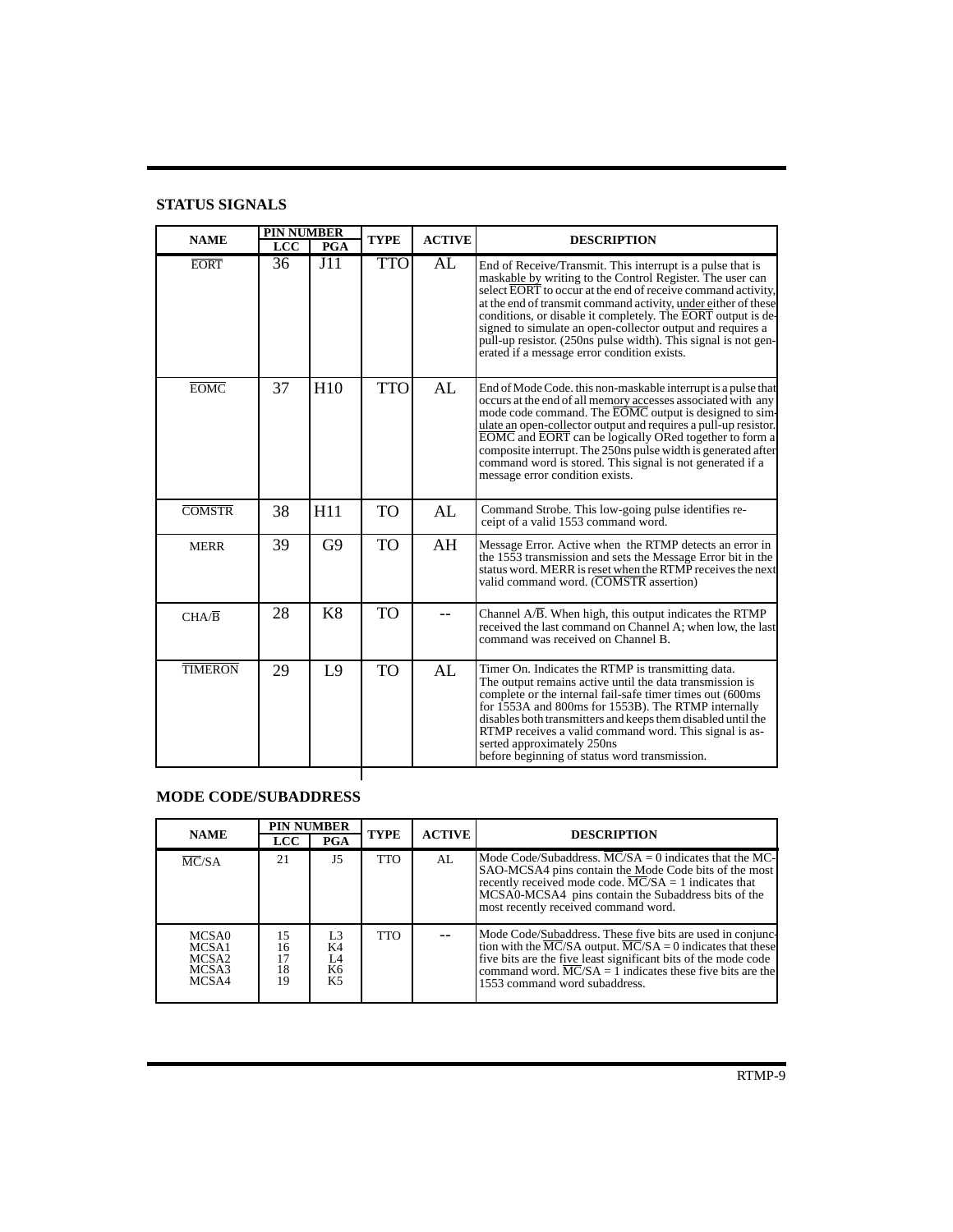# **REMOTE TERMINAL ADDRESS**

| <b>NAME</b>                                                  | <b>PIN NUMBER</b>          |                                                               | <b>TYPE ACTIVE</b> | <b>DESCRIPTION</b> |                                                                                                                                                                                            |
|--------------------------------------------------------------|----------------------------|---------------------------------------------------------------|--------------------|--------------------|--------------------------------------------------------------------------------------------------------------------------------------------------------------------------------------------|
|                                                              | <b>LCC</b>                 | <b>PGA</b>                                                    |                    |                    |                                                                                                                                                                                            |
| RTA4<br>RTA3<br>RTA <sub>2</sub><br>RTA1<br>RTA <sub>0</sub> | 73<br>74<br>75<br>76<br>77 | $\begin{array}{c}\n B3 \\ A1 \\ B2 \\ C2\n \end{array}$<br>ΒĪ | TI                 |                    | Remote Terminal Address Inputs. The RTMP uses<br>these inputs to select the terminal address for this<br>specific remote terminal.                                                         |
| <b>TAPEN</b>                                                 | 72                         | A2                                                            | TDI                | AH                 | Terminal Address Parity Enable. Enables the<br>RTMP's Terminal Address parity-checking<br>function.                                                                                        |
| <b>RTPTY</b>                                                 | 71                         | A <sub>3</sub>                                                | TI                 |                    | Remote Terminal Parity. When the Terminal<br>Address parity-checking function is enabled<br>(TAPEN = 1), RTPTY must provide odd parity<br>for the terminal address input pins (RTA4-RTA0). |

# **MASTER RESET AND CLOCK**

| <b>NAME</b>  | <b>LCC</b> | <b>PIN NUMBER</b><br>PGA |    | <b>TYPE ACTIVE</b> | <b>DESCRIPTION</b>                                                                                             |
|--------------|------------|--------------------------|----|--------------------|----------------------------------------------------------------------------------------------------------------|
| <b>RESET</b> | 32         |                          |    | AL                 | Reset. Initializes all internal functions of the RTMP.<br>RESET must be asserted before normal RTMP operation. |
| <b>CLK</b>   | 35         | K11                      | TI |                    | Clock. The clock input requires a 50% $\pm$ 10% duty cycle with an accuracy of 12MHz $\pm$ 0.01%.              |

# **CHANNEL A BIPHASE SIGNALS**

| <b>NAME</b> | <b>PIN NUMBER</b> |            | <b>TYPE ACTIVE</b> |  |                                                                                                                                                 |
|-------------|-------------------|------------|--------------------|--|-------------------------------------------------------------------------------------------------------------------------------------------------|
|             | <b>LCC</b>        | <b>PGA</b> |                    |  | <b>DESCRIPTION</b>                                                                                                                              |
| RAO         | 23                | L6         | TI                 |  | Receiver (Channel) A One. Manchester input from<br>the 1553 bus receiver.                                                                       |
| RAZ         | 25                | K7         | TI                 |  | Receiver (Channel) A Zero. This input is the<br>complement of RAO.                                                                              |
| <b>TAO</b>  | 26                | J7         | TO                 |  | Transmitter (Channel) A One. This Manchester-<br>encoded data output is connected to the 1553 bus<br>transmitter input. The output is idle low. |
| TAZ.        | 27                | L8         | TO.                |  | Transmitter (Channel) A Zero. This output is<br>the complement of TAO. The output is idle low.                                                  |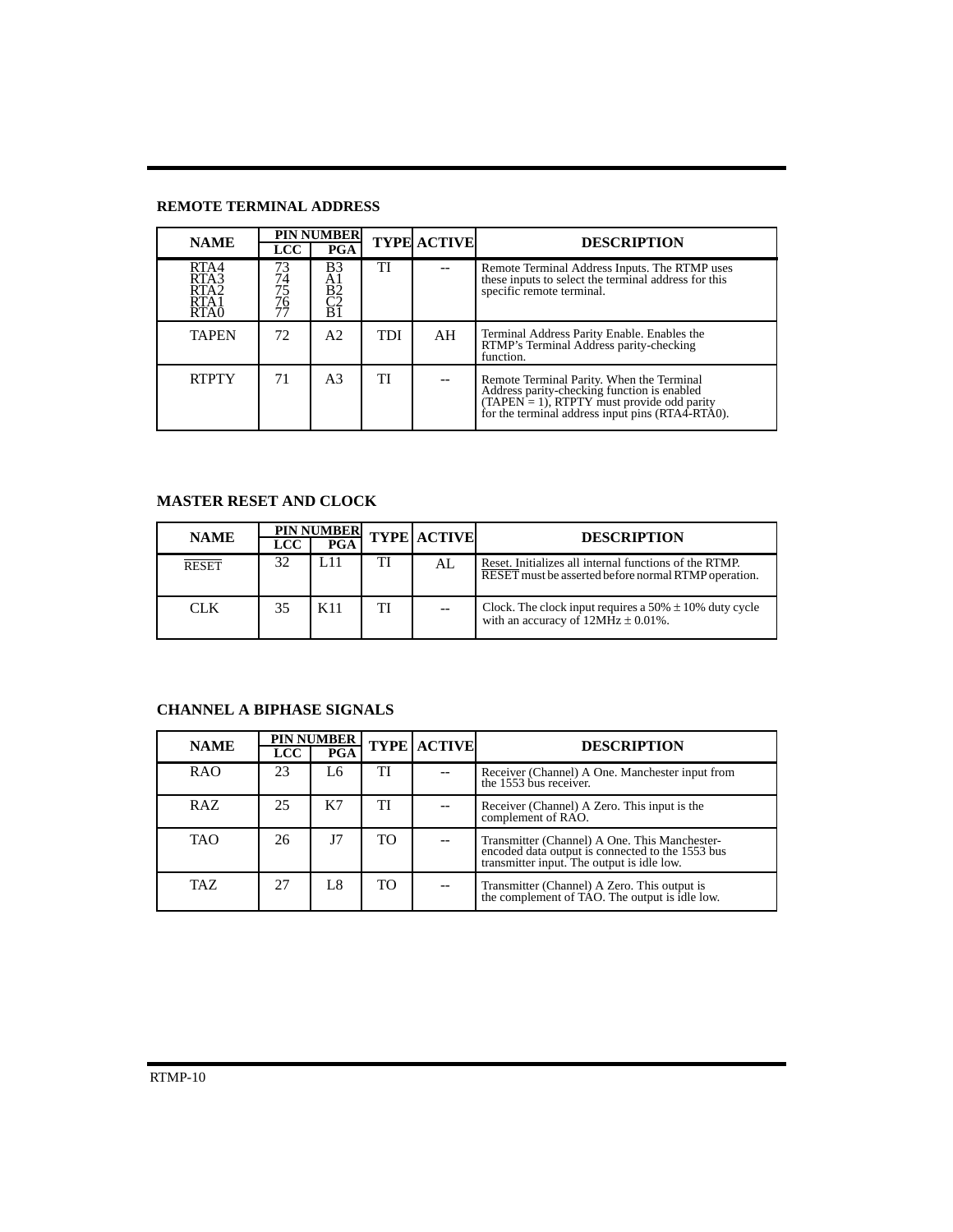### **CHANNEL B BIPHASE SIGNALS**

| <b>NAME</b> | <b>LCC</b> | <b>PIN NUMBER</b><br><b>PGA</b> |     | <b>TYPE ACTIVE</b> | <b>DESCRIPTION</b>                                                                                                                         |
|-------------|------------|---------------------------------|-----|--------------------|--------------------------------------------------------------------------------------------------------------------------------------------|
| <b>RBO</b>  | 33         | K10                             | TI  |                    | Receiver (Channel) B One. Manchester data input<br>from the 1553 bus receiver.                                                             |
| RBZ         | 34         | J10                             | TI  |                    | Receiver (Channel) B Zero. This input is the<br>complement of RBO.                                                                         |
| TBO         | 30         | L <sub>10</sub>                 | TO. |                    | Transmitter (Channel) B One. This Manchester-<br>encoded output is connected to the 1553 bus<br>transmitter input. The output is idle low. |
| TBZ         | 31         | K <sub>9</sub>                  | TO. |                    | Transmitter (Channel) B Zero. This output is the complement of TBO. The output isidle low.                                                 |

# **POWER AND GROUND**

| <b>NAME</b>        |                          | <b>PIN NUMBER</b>                  |  |                    | <b>DESCRIPTION</b>                                     |  |  |  |  |
|--------------------|--------------------------|------------------------------------|--|--------------------|--------------------------------------------------------|--|--|--|--|
|                    | <b>LCC</b>               | <b>PGA</b>                         |  | <b>TYPE ACTIVE</b> |                                                        |  |  |  |  |
| $\rm V_{DD}$       | 24<br>43<br>$^{66}_{84}$ | F9<br>A5<br>E3                     |  |                    | $+5$ V <sub>DC</sub> Power. Power supply input must be |  |  |  |  |
| ${\rm v}_{\rm ss}$ | 20<br>42<br>62           | F3<br>F<br>$F_{\lambda}^{10}$<br>A |  | $-$                | Reference Ground. Zero $V_{DC}$ logic ground.          |  |  |  |  |

### **3.0 REMOTE TERMINAL ARCHITECTURE**

#### **3.1 Internal Registers**

The RTMP has six internal registers that allow the host to control the RTMP's actions and also to obtain its operational status. The host can read from or write to three of these registers: the Time Tag Data Register (TTD), the Control Register (CTL), and the Base Pointer Data Register (BPD). Two of the registers are read-only: the Operational Status Register (OPS), and the Last Command Register (LCM). The Stop Self-Test Register (SST) is a write-only register.

Six signals allow the host to access the RTMP's internal registers. Three of the six signals are control signals: Chip Select  $(\overline{\text{CS}})$ , Read  $(\overline{\text{RD}})$ , and Write  $(\overline{\text{WR}})$ . The other three signals are the RTMP's bidirectional address lines, A0 - A2. When the  $\overline{CS} = 0$ , the three least significant address lines, A0 - A2, become inputs to the RTMP. The RTMP decodes these three address lines, along with  $\overline{CS}$ ,  $\overline{RD}$ , and  $\overline{WR}$ , to determine which of the six internal registers the host is attempting to access. Table 1 shows the addresses for the RTMP's internal registers for read and write operations.

#### **3.2 Read/Write Registers**

The RTMP has three internal read/write registers. These three registers are:

- The Time Tag Data Register
- The Control Register
- The Base Pointer Data Register

### **Time Tag Data Register (TTD)**

The TTD contains a free-running, 16-bit, ripple counter. The Time Tag clock has a resolution of 64ms. The TTD is initialized to  $0000H$  when the host asserts the  $\overline{\text{RESET}}$  input. All TTD bits are programmable by performing a write to the TTD with the desired bit pattern.

The RTMP stores the TTD's value in the shared memory area at the end of each 1553 receive message. The host can also directly read the TTD. Since the TTD is a free-running counter, the host may read the TTD while the counter is rippling, resulting in the host reading erroneous data. If this situation presents a problem, the host should read the TTD data twice. Figure 5 represents the TTD. (0000H after Master Reset.)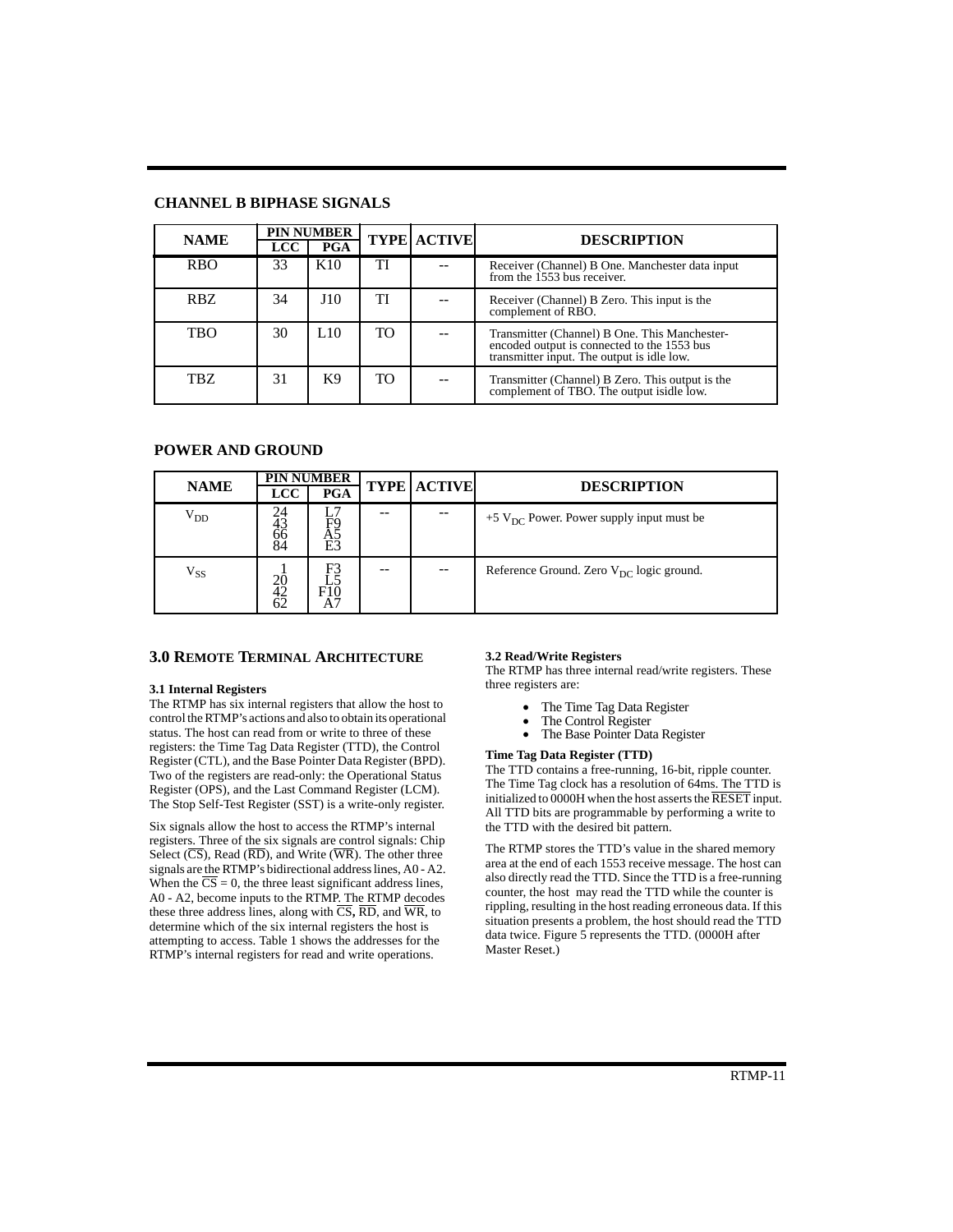|  |  |  |  | <b>Table 1. RTMP Internal Register Addresses</b> |
|--|--|--|--|--------------------------------------------------|
|--|--|--|--|--------------------------------------------------|

# 1. RTMP Register Write Addresses

| $\overline{\text{CS}}$ | $\overline{\text{WR}}$ | A2 | A <sub>1</sub> | A <sub>0</sub> |
|------------------------|------------------------|----|----------------|----------------|
|                        |                        |    |                |                |
| 0                      |                        |    |                |                |
| 0                      |                        |    |                |                |
|                        |                        |    |                |                |
|                        |                        |    | X              | X              |

Time Tag Data Register Control Register Base Pointer Data Register Stop Self-Test Register Don't Care

# 2. RTMP Register Read Addresses

| CS | <b>RD</b> | A <sub>2</sub> | A1 | A <sub>0</sub> |                                    |
|----|-----------|----------------|----|----------------|------------------------------------|
|    |           |                |    | $\Omega$       | Time Tag Data Register             |
|    |           |                |    |                | Control Register                   |
|    |           |                |    | $\theta$       | Base Pointer Data Register         |
|    |           |                |    |                | <b>Operational Status Register</b> |
|    |           |                |    | $\theta$       | Last 1553 Command Register         |
|    |           |                |    |                | Don't Care                         |
|    |           |                |    | $\Omega$       | Don't Care                         |
|    |           |                |    |                | Don't Care                         |

| 15         | 14 | 13 | 12           | 11 | 10 | 9 | 8                                    |   | 6 | 5 | 4 | 3 | 2            |   | 0   |
|------------|----|----|--------------|----|----|---|--------------------------------------|---|---|---|---|---|--------------|---|-----|
| C          | С  | С  | С            | С  | C  | С | С                                    | С | C | C | C | С | С            | С | C   |
| N          | N  | N  | N            | N  | N  | N | N                                    | N | N | N | N | N | N            | N | N   |
|            |    |    |              |    |    |   |                                      |   |   |   |   |   |              |   |     |
| 1          |    | 1  |              | 1  | 1  | 9 | 8                                    |   | 6 | 5 | 4 | 3 | $\mathbf{2}$ | ٠ | 0   |
| 5          | 4  | 3  | $\mathbf{2}$ | 1  | 0  |   |                                      |   |   |   |   |   |              |   |     |
| <b>MSB</b> |    |    |              |    |    |   | Figure 5. The Time Tag Data Register |   |   |   |   |   |              |   | LSB |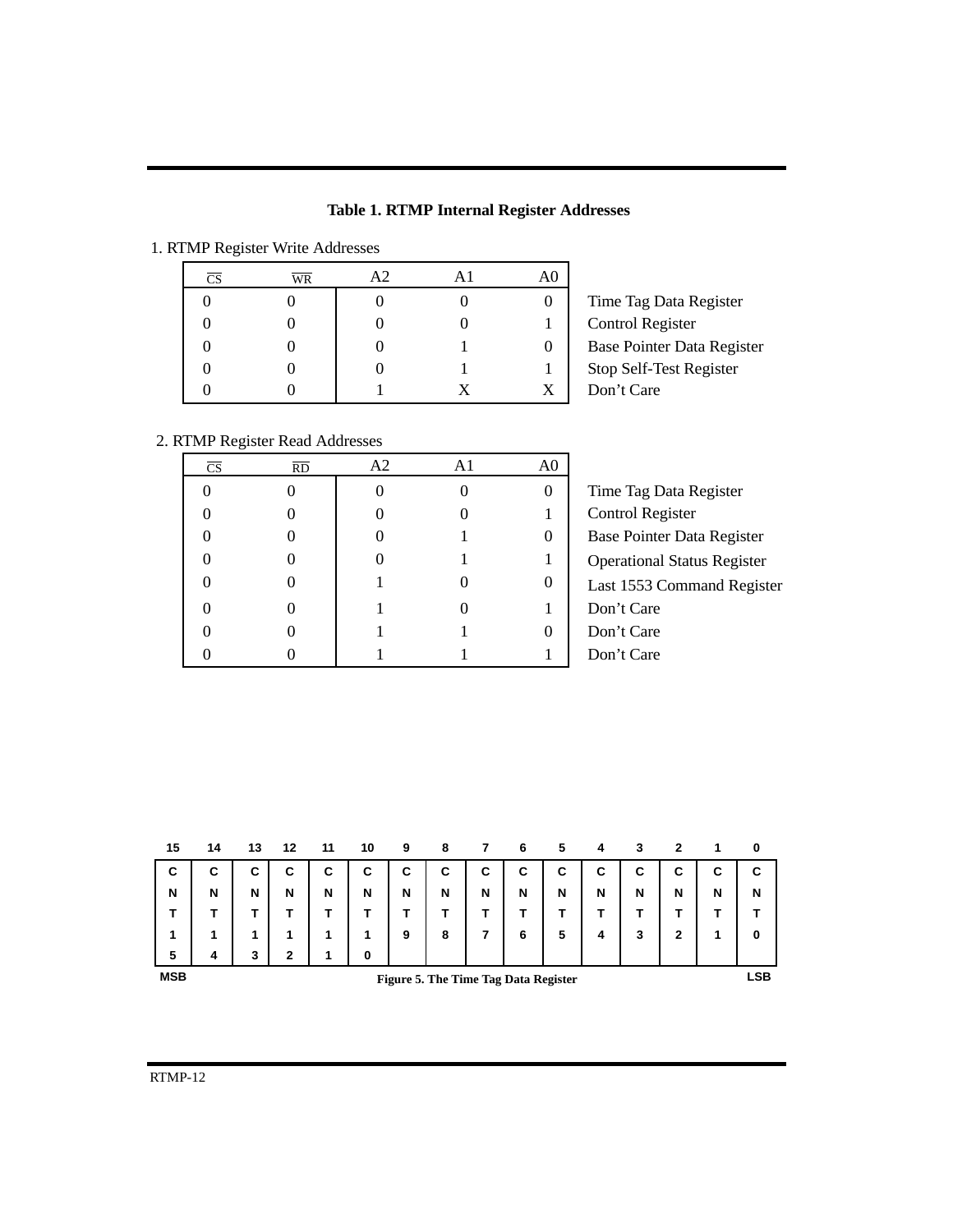#### **3.4 Control Register (CTL)**

The CTL provides the host with the ability to control four functions: (1) programming the bits in 1553 status word; (2) masking the End of Receive/Transmit message activity interrupt (output pin EORT); (3) enabling and selecting the channel for the selftest; and (4) selecting the active 1553 channel. The definition of the 1553 status word bits in the CTL is different when the RTMP is operating in the 1553A mode (PRA/B = 1) as opposed to the 1553B mode (PRA/B = 0). Figure 6 shows the bit definitions in the CTL for the 1553A mode; figure 7 shows the definition for the 1553B mode.

The host determines the CTL functions status by reading the CTL Register.

| CTL Bit Definitions - 1553A Mode |  |  |
|----------------------------------|--|--|
|----------------------------------|--|--|

| <b>Bit 15</b> | <b>CHAEN</b> [0]    | Channel A Enable. When $CHAEN = 1$ , the RTMP responds to a 1553 command word or mode<br>code on bus Channel A. CHAEN = 0 disables the RTMP from responding to 1553 command word<br>or mode code on 1553 bus Channel A.                                                      |
|---------------|---------------------|------------------------------------------------------------------------------------------------------------------------------------------------------------------------------------------------------------------------------------------------------------------------------|
| <b>Bit 14</b> | CHBEN [0]           | Channel B Enable. When $CHBEN = 1$ , the RTMP responds to a 1553 command word or mode<br>code on bus Channel B. CHBEN = 0 disables the RTMP from responding to 1553 command word<br>or mode code on 1553 bus Channel B. Disable for internal self-test.                      |
| <b>Bit 13</b> | STEN <sub>[0]</sub> | Self-Test Enable. STEN enables the RTMP's internal self-test.                                                                                                                                                                                                                |
| <b>Bit 12</b> | STCS [0]            | Self-Test Channel Select. If the host has enabled an RTMP self-test $(STEN = 1)$ , STCS selects<br>the RTMP receiver channel to test. $STCS = 1$ selects Channel A, and $STCS = 0$ selects Channel B.                                                                        |
| Bit 11        | IM <sub>1</sub> [0] | Interrupt Mask One. If IM1 = 1, the EORT interrupt output is active at the end of 1553 receive<br>command memory activity. $IM1 = 0$ masks this interrupt function.                                                                                                          |
| Bit 10        | IM2 [0]             | Interrupt Mask Two. If IM2 = 1, the $\overline{EORT}$ interrupt output is active at the end of 1553 transmit<br>command memory activity. $IM2 = 0$ masks this interrupt function.                                                                                            |
| Bit 9         | SWB10 [0]           | Status Word Bit 10. When the host sets this bit, $SWB10 = 1$ , the bit in the RTMP's status word<br>that is transmitted during bit time ten is set (see figure 30 for status word bit time definitions).<br>The bits in the status word are system-defined in MIL-STD-1553A. |
| Bit 8         | <b>SWB11 [0]</b>    | Status Word Bit 11. When the host sets this bit (SWB11 = 1), the bit in the RTMP's status word<br>transmitted during bit time 11 is set.                                                                                                                                     |
| Bit 7         | SWB12 [0]           | Status Word Bit 12. When the host sets this bit (SWB12 = 1), the bit in the RTMP's status word<br>transmitted during bit time 12 is set.                                                                                                                                     |
| Bit 6         | SWB13 [0]           | Status Word Bit 13. When the host sets this bit (SWB13 = 1), the bit in the RTMP's status word<br>transmitted during bit time 13 is set.                                                                                                                                     |
| Bit 5         | SWB14 [0]           | Status Word Bit 14. When the host sets this bit $(SWB14 = 1)$ , the bit in the RTMP's status word<br>transmitted during bit time 14 is set.                                                                                                                                  |
| Bit 4         | SWB15 [0]           | Status Word Bit 15. When the host sets this bit (SWB15 = 1), the bit in the RTMP's status word<br>transmitted during bit time 15 is set.                                                                                                                                     |
| Bit 3         | SWB16 [0]           | Status Word Bit 16. When the host sets this bit (SWB16 = 1), the bit in the RTMP's status word<br>transmitted during bit time 16 is set.                                                                                                                                     |
| Bit 2         | SWB17 [0]           | Status Word Bit 17. When the host sets this bit (SWB17 = 1), the bit in the RTMP's status word<br>transmitted during bit time 17 is set.                                                                                                                                     |
| Bit 1         | <b>SWB8</b> [0]     | Status Word Bit 18. When the host sets this bit $(SWB18 = 1)$ , the bit in the RTMP's status word<br>transmitted during bit time 18 is set.                                                                                                                                  |
| Bit 0         | <b>TFLG</b>         | Terminal Flag. TFLG = 1 sets the Terminal Flag bit in the 1553A status word. TFLG = 0 resets<br>the Terminal Flag bit in the 1553A status word.                                                                                                                              |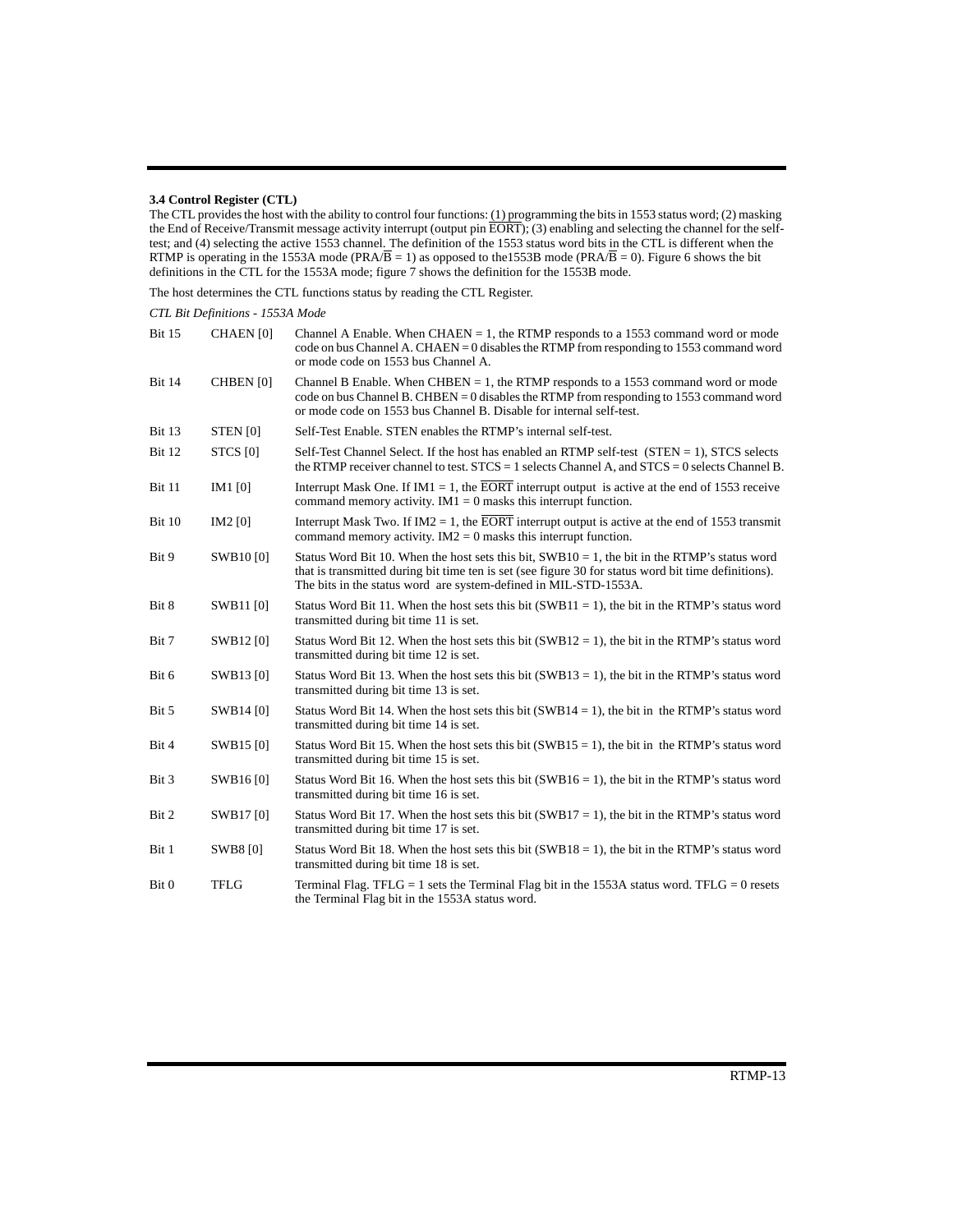| CTL Bit Definitions - 1553B Mode |  |
|----------------------------------|--|
|                                  |  |

| <b>Bit 15</b> | CHAEN [0]           | Channel A Enable. Same as 1553A mode. Disable for internal self-test.                                                                                                                                                                                            |
|---------------|---------------------|------------------------------------------------------------------------------------------------------------------------------------------------------------------------------------------------------------------------------------------------------------------|
| <b>Bit 14</b> | CHBEN [0]           | Channel B Enable. Same as 1533A mode. Disable for internal self-test.                                                                                                                                                                                            |
| <b>Bit 13</b> | STEN <sub>[0]</sub> | Self-Test Enable. Same as 1553A mode.                                                                                                                                                                                                                            |
| Bit 12        | STCS [0]            | Self-Test Channel Select. Same as 1553A mode.                                                                                                                                                                                                                    |
| Bit 11        | IM1 $[0]$           | Interrupt Mask One. Same as 1553A mode.                                                                                                                                                                                                                          |
| Bit 10        | $IM2$ [0]           | Interrupt Mask Two. Same as 1553A mode.                                                                                                                                                                                                                          |
| Bit 9         | INSTR $[0]$         | Instrumentation Bit. When $INSTR = 1$ , the RTMP's 1553 status word response has the Instrumen-<br>tation bit set. This bit remains set until INSTR is set to 0.                                                                                                 |
| Bit 8         | SVREO [0]           | Service Request Bit. When $SVREO = 1$ , the RTMP's 1553 status word response has the Service<br>Request bit set. This bit remains set until SVREQ is set to 0.                                                                                                   |
| Bit 7         | N/A                 | This bit is defined as a reserved bit in MIL-STD-1553B and is not used. Setting this bit has no<br>effect on the status word response.                                                                                                                           |
| Bit 6         | N/A                 | Same as bit 7.                                                                                                                                                                                                                                                   |
| Bit 5         | N/A                 | Same as bit 7.                                                                                                                                                                                                                                                   |
| Bit 4         | <b>BDCST</b> [0]    | Broadcast Bit. When BDCST = 1, the RTMP's 1553 status word response has the Broadcast bit<br>set. Manual override; not cleared by receipt of next command. Broadcast bit in outgoing status<br>word is set to a logical one on the receipt of broadcast command. |
| Bit 3         | BUSY [0]            | Busy Bit. When $BUSY = 1$ , the RTMP's 1553 status word response has the Busy bit set. This bit<br>remains set until is set to $0$ .                                                                                                                             |
| Bit 2         | SFLG [0]            | Subsystem Flag. When $SFLG = 1$ , the RTMP's 1553 status word response has the Subsystem Flag<br>bit set. This bit remains set until SFLG is set to 0.                                                                                                           |
| Bit 1         | N/A                 | Same as bit 7.                                                                                                                                                                                                                                                   |
| Bit 0         | TFLG [0]            | Terminal Flag. Same as 1553A mode.                                                                                                                                                                                                                               |

|    | 15 14 13 12 11 10 |    |    |   |   | 9 | 8     |     |    |   |       |   | 2 |          | 0                 |  |
|----|-------------------|----|----|---|---|---|-------|-----|----|---|-------|---|---|----------|-------------------|--|
| ΙC | С                 | sı | S. |   |   | s | l S I | S I | sı | s | 1 S I | s | s | <b>S</b> |                   |  |
| ١н |                   |    |    |   |   |   |       |     |    |   |       |   |   |          | F.                |  |
| ١A | в                 | EI | C  | 1 | 2 | в | в     | в   | в  | в | в     | в | в | в        |                   |  |
| E  | ΕI                | NI | sι |   |   | 1 |       |     |    | 1 |       | 1 |   | 1        | $\cdot$ G $\cdot$ |  |
| N  | N                 |    |    |   |   | 0 |       | 2   | 3  | 4 | 5     | 6 |   | 8        |                   |  |
|    | <b>MSB</b>        |    |    |   |   |   |       |     |    |   |       |   |   |          |                   |  |

|    | 15 14 13 12 11 10 |    |   |   |   | 9 | 8  |   | 6  |   |   |   |    |   |
|----|-------------------|----|---|---|---|---|----|---|----|---|---|---|----|---|
| ΙC | С                 | s  | S |   |   |   | s  | N | N  | N | в | в | s  |   |
| Ιн |                   |    |   |   | М |   | ٧  |   |    |   |   |   |    |   |
| ١A | в                 |    | С | 1 | 2 | s | R  | А | Al | А | C | S |    |   |
| ΙE | Е                 | NI | s |   |   |   | Е. |   |    |   | s |   | GI | G |
|    |                   |    |   |   |   | R | Q  |   |    |   | т |   |    |   |
|    | <b>MSB</b><br>۱В  |    |   |   |   |   |    |   |    |   |   |   |    |   |

**Figure 6. The Control Register in 1553A Mode**

**Figure 7. The Control Register in 1553B Mode**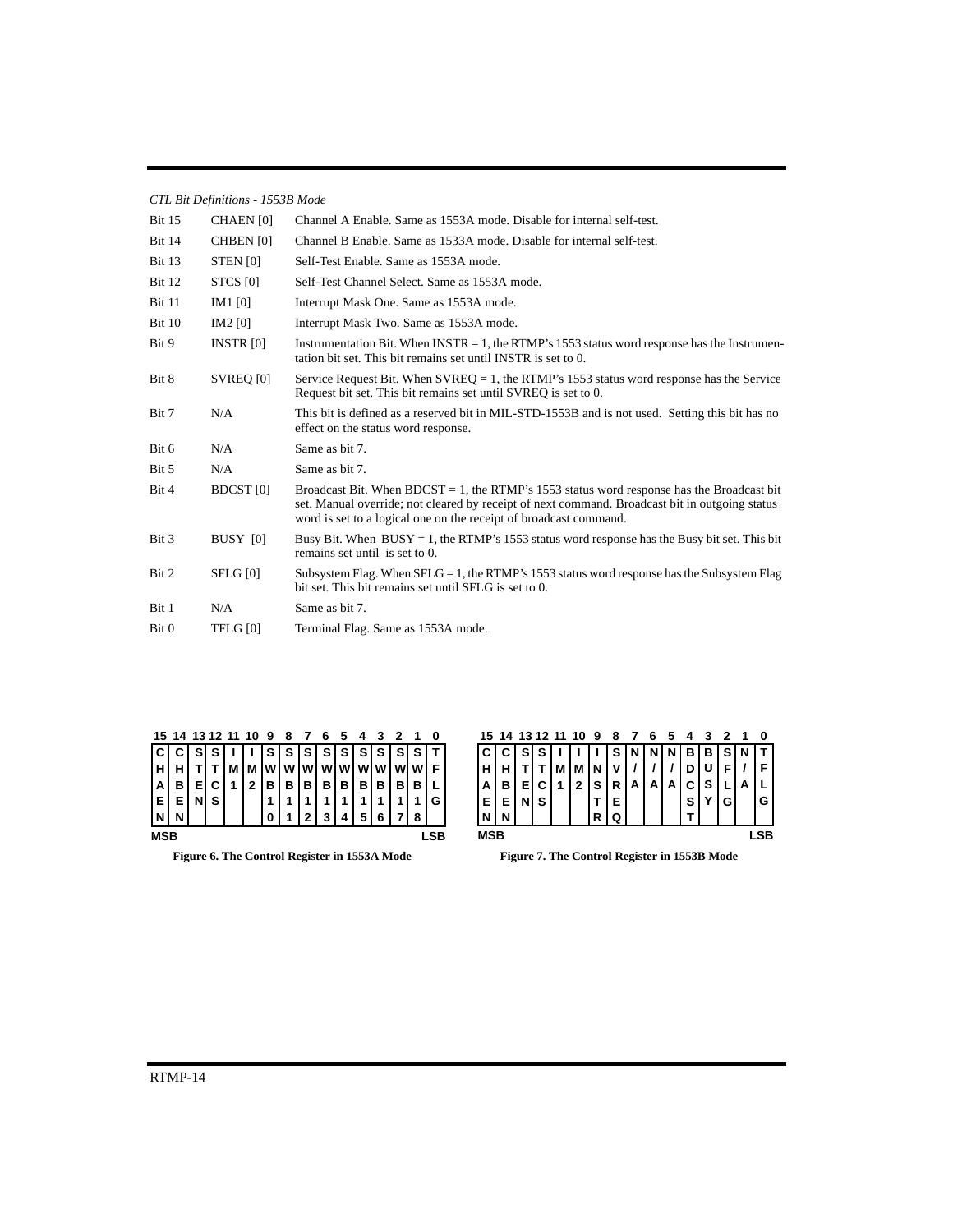#### **3.5 Base Pointer Data Register**

The BPD provides three types of information: (1) the location in memory for the 64-word Pointer Block; (2) the receive-data storage-buffer select for either single or separate data buffers; and (3) the size or depth of the single or separate data buffers (figure 8). (0000H after Master Reset.)

### *BPD Bit Definitions*

| <b>Bit 15-</b> |              | BPA15-BPA 6 Block Pointer Address. These ten bits provide the RTMP with the Bit 6 ten most significant address<br>lines for the location, within the 64K word addressing range, of the 64-word Pointer Block.                                                                                                                                                                                  |
|----------------|--------------|------------------------------------------------------------------------------------------------------------------------------------------------------------------------------------------------------------------------------------------------------------------------------------------------------------------------------------------------------------------------------------------------|
| Bit 5          | N/A          | This bit is not used.                                                                                                                                                                                                                                                                                                                                                                          |
| Bit 4          | <b>BUFSL</b> | Buffer Select. When BUFSL = 1, the host selects the RTMP's single buffer mode of storing 1553<br>receive data. If $BUFSL = 0$ , the host selects the separate buffer mode of storing 1553 receive data.                                                                                                                                                                                        |
| $Bit 3-$       | BSIZ3-BSIZ0  | Buffer Size Select. These four bits select the size of the receive data Bit 0 buffers and can range<br>from 3 (0011B) to 15 (1111B). The actual size of the data buffer is equal to $2^x$ where X is the<br>decimal equivalent of BSIZ3-BSIZ0. The size of the data buffers can range from eight $(2^3)$ words<br>to 32K $(2^{15})$ words. The variable X is not defined for zero through two. |

| 15         | 14 | 13 | 12 | 11 | 10 | 9 | 8 |   | 6 | 5 | 4 | 3 | 2 |        | 0          |
|------------|----|----|----|----|----|---|---|---|---|---|---|---|---|--------|------------|
| в          | в  | в  | в  | в  | в  | в | в | в | в | N | в | в | в | в      | В          |
| P          | P  | Р  | Р  | Ρ  | P  | Ρ | P | Р | Ρ |   | U | s | s | s      | S          |
| A          | A  | A  | A  | А  | A  | A | A | A | A | A | F |   |   |        |            |
| 1          | 1  | 1  | 1  | 1  | 1  | 9 | 8 |   | 6 |   | s | z | z | 7<br>← | z          |
| 5          | 4  | 3  | 2  | 1  | 0  |   |   |   |   |   |   | 3 | 2 | 1      | 0          |
| <b>MSB</b> |    |    |    |    |    |   |   |   |   |   |   |   |   |        | <b>LSB</b> |

**Figure 8. The Base Pointer Data Register**

#### **3.6 Read Only Registers**

The RTMP has two internal registers that are read-only. These two registers provide status information on the operation of the RTMP:

- The Operational Status Register
- The Last 1553 Command Register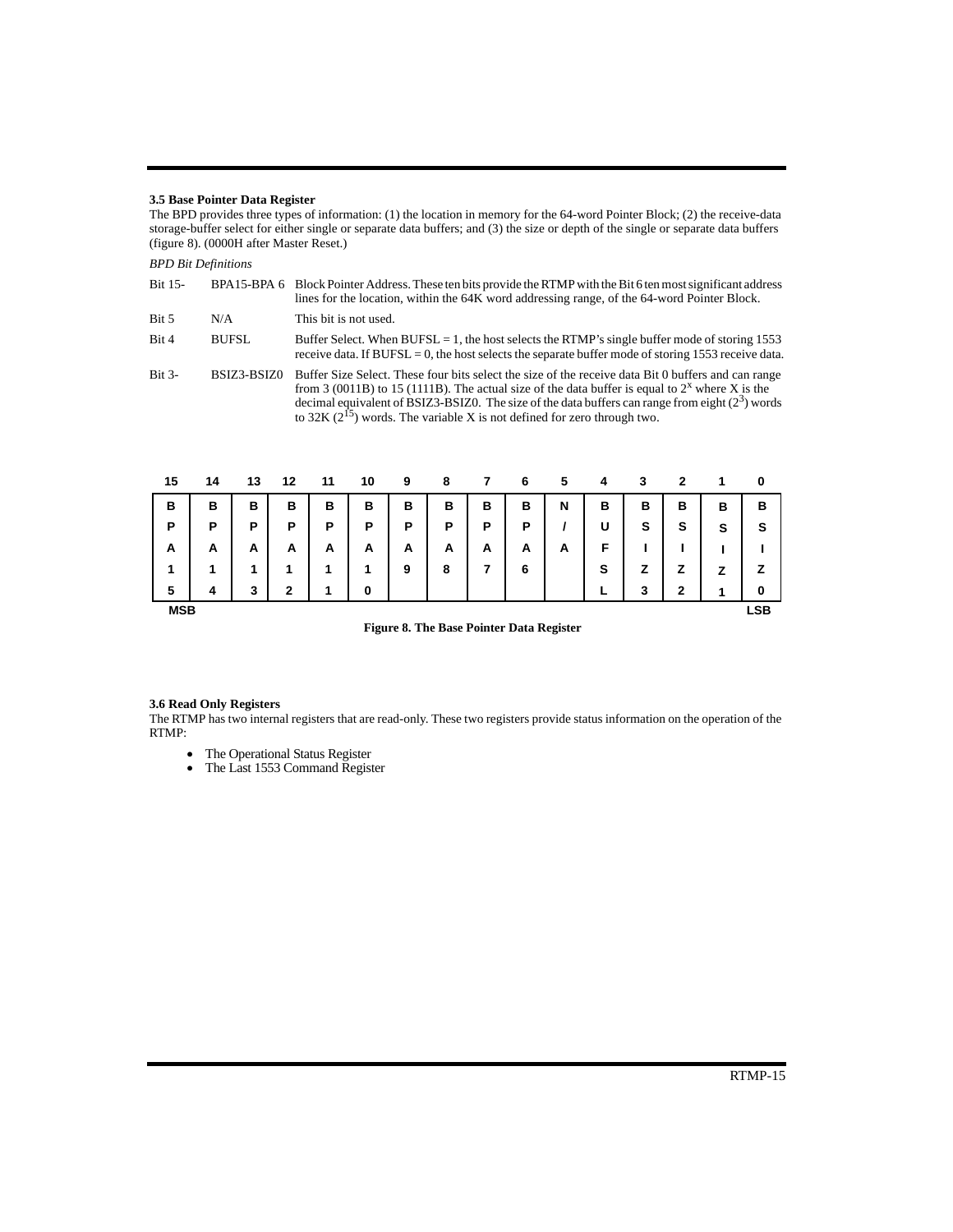#### **3.6.1 Operational Status Register (OPS)**

The OPS provides the host with the operational status of the RTMP while the RTMP is active. Figure 9 shows the information bits stored in the OPS. *OPS Bit Definitions* Bit 15 MACT [0] Message Active. MACT = 1 indicates that the RTMP is actively processing a message. The RTMP clears MACT upon completing the message. Bit 14 VMPRO [0] Valid Message Processed. VMPRO = 1 indicates that the RTMP has processed a valid 1553 message. The host clears VMPRO bit when the OPS is read. Bit 13 ME [0] Message Error. ME = 1 indicates that a 1553 message error has occurred. The host clears ME when the OPS is read *unless* the condition that caused the MERR still persists after the register read. Bit 12 PE [X] Parity Error. PE = 0 indicates that the RTMP has detected an error in the Terminal Address parity. This bit can only be active when  $TAPEN = 1$ . Bit 11 STACT [0] Self-Test Active. STACT = 1 indicates that the RTMP is performing a built-in self-test. Bit 10 BDCEN [X] Broadcast Enable. BDCEN = 1 indicates that the RTMP will accept a 1553 broadcast command as a valid command. Bit 9 TFGEN [1] Terminal Flag Enable. When the RTMP is in the 1553B mode, TFGEN = indicates that the Terminal Flag option is set. Mode code 00110 (Inhibit Terminal Flag) will clear this bit. Bit 8 CHAEN [0] 1553 Channel A Enable. CHAEN = 1 indicates that Channel A is enabled and ready to process 1553 bus messages. Bit 7 CHBEN [0] 1553 Channel B Enable. CHBEN = 1 indicates that Channel B is enabled and ready to process 1553 bus messages. Bit 6 MSEL [X] Mode Select. When MSEL = 1, the RTMP is in the 1553A mode of operation. MSEL = 0 indicates the RTMP is in the 1553B mode of operation. Bit 5 MDRCV [0] Mode Received. MDRCV = 0 indicates that the last valid 1553 command the RTMP received was a mode command. Bit 4 XMTAC [0] Transmitter Active. XMTAC = 1 indicates that the RTMP's transmitter is transmitting data. Bit 3 ILCMD [X] Illegal Command. ILCMD = 1 indicates that the last 1553 command the RTMP received was illegal. ILCMD is cleared when the host reads the OPS. In 1553A mode, this bit reflects input pin ILLCOM. In 1553B mode, this bit reflects either input pin ILLCOM or internal hardware. Internal illegalization is reviewed in table 2. Bit 2 CHA/ $\overline{B}$  [0] Channel A or . CHA/ $\overline{B}$  = 1 indicates that the last valid 1553 command word the RTMP received was on Channel A. CHA/ $\overline{B} = 0$  indicates that the last valid command word was on Channel B. Bit 1 VCMD [0] Valid 1553 Command. VCMD = 1 indicates that the last command word the RTMP received was valid. VCMD is reset when the host reads the OPS. Bit 0 OE [0] Overrun Error (Framing Error). OE = 1 indicates that the RTMP has detected an overrun error. This bit is reset when the host performs an OPS read *unless* the error condition persists.

| 15         | 14 | 13 | 12     | 11 | 10 | 9 | 8 |   | 6 | 5     | 4      | 3           | 2      |   | 0          |
|------------|----|----|--------|----|----|---|---|---|---|-------|--------|-------------|--------|---|------------|
| M          | v  | M  | P      | s  | в  | ÷ | C | C | M | M     | v<br>Λ |             | ◠<br>ັ | v | 0          |
| A          | M  | E  | F<br>- |    | D  | c | н | н | s | D     | M      | -           | н      | C | Е          |
| C          | P  |    |        | A  | С  | G | A | в | Е | R     |        | $\sim$<br>ັ | A      | M |            |
| C          | R  |    |        | C  | E  | Е | E | E | - | C     | А      | M           |        | D |            |
|            | Ο  |    |        |    | N  | N | N | N |   | <br>v | ⌒<br>ື | D           | в      |   |            |
| <b>MSB</b> |    |    |        |    |    |   |   |   |   |       |        |             |        |   | <b>LSB</b> |

**Figure 9. The Operational Status Register**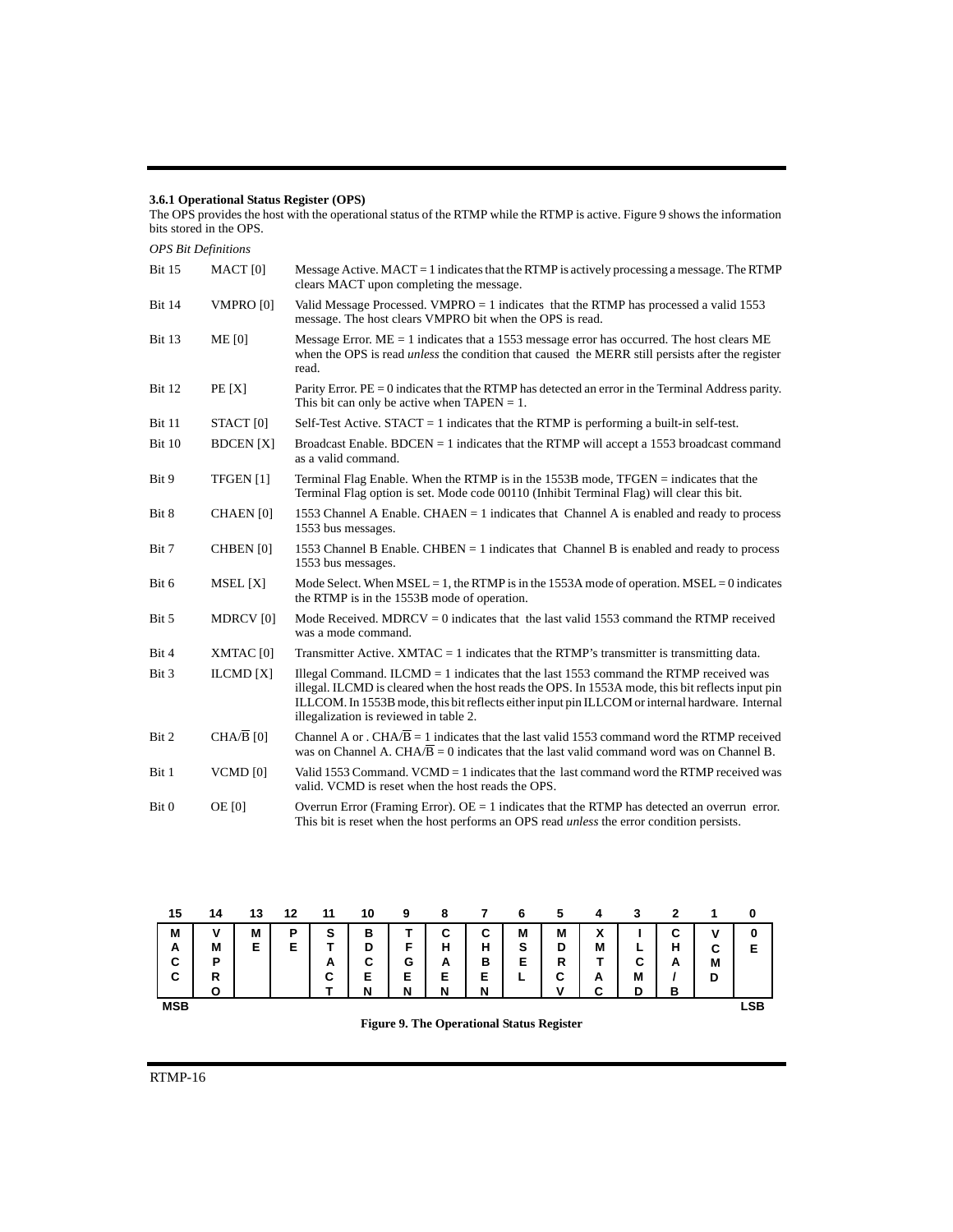#### **3.6.2 Last 1553 Command Register (LCM)**

The RTMP stores the last valid 1553 command word it received in the LCM. The only exception is if the RTMP is in the 1553B mode and it receives a Transmit Last Command Word mode code. Figure 10 shows the configuration of the LCM. (0410H after Master Reset.)



### **3.7 Write Only Register**

The RTMP has one register that is write only. This register is the Stop Self-Test Register (SST). The host can terminate the RTMP's self-test execution by writing to the SST. When the host performs a write to the SST, the RTMP terminates all memory activity. The Self-Test Enable (STEN) bit in the CTL is also reset, and the Self-Test Active (STACT) bit in the OPS is reset. When writing to the SST, the 16-bit data word is a Don't Care.

### **4.0 REMOTE TERMINAL INTERFACE OPERATION**

The RTMP's remote terminal interface is based on a shared memory concept where the shared memory is the link between the MIL-STD-1553 data bus and the host subsystem (figure 11). All 1553 data, whether transmitted or received, must at one time be stored in this defined memory area. The RTMP accesses the shared memory area with a conventional Direct Memory Access (DMA) interface.

Since the RTMP can access data anywhere within the 64K memory space, the host has to specify exactly where in memory the data associated with each valid transmit or receive command word or mode code is located. The host specifies the 1553 data area locations by programming the RTMP's Base Pointer Data Register (BPD) and by initializing the 64-word Pointer Block. The BPD tells the RTMP where in memory the Pointer Block is located. The Pointer Block in turn specifies the location in memory where the data associated with each valid command word or mode code resides.

Therefore, to control the RTMP's operation, the host first programs the BPD to provide the RTMP with three essential pieces of information: (1) the location in memory of the 64 word Pointer Block; (2) the type of data buffer -- single or separate; and (3) the receive data buffer size. The host can

update the Base Pointer Data Register if a new 64-word Pointer Block needs to be selected, but *do not* update the BPD while the RTMP is processing a message transaction. Figure 8 shows the BPD.

### **4.1 Programming the BPD**

The host programs the ten most significant bits of the BPD (BPA15 - BPA6) to point to the starting address of the 64 word Pointer Block within the RTMP's 64K address space. The RTMP generates the least significant six address lines to determine which of the words within the 64-word Pointer Block to use for a specific 1553 transmission. The RTMP does this by detecting the  $T/R$  bit and the subaddress bits of the last 1553 command word (figure 12). Usually the six least significant address lines, BPA5-BPA0, are part of the T/R bit and subaddress or mode code bits of the last

command word, respectively. In some cases, BPA5-BPA0 are forced to specific values: (1) when the RTMP stores the command word on the data buffer; (2) when the single buffer mode of operation is chosen; and (3) when a mode code is received.

The Data Buffer Mode bit, BUFSL, is the next bit in the BPD that the host programs. The state of BUFSL determines whether the RTMP stores the 1553 receive data in a single data buffer (BUFSL = 1) or in separate data buffers (BUFSL  $= 0$ ).

Finally, the host programs bits BSIZ3-BSIZ0 in the BPD to tell the RTMP how large to make the separate data buffers. A formula determines the size of the data buffer(s): take the decimal equivalent of the binary number represented by BSIZ3-BSIZ0, where BSIZ3 is the MSB. This number, represented by X, can range in size from three to fifteen. The actual size of the data buffers is equal to  $2^X$ . This means the data buffers can range from 8 to 32K words in length. In the single buffer mode, bits BSIZ3-BSIZ0 determine the size of this single buffer. In the separate buffer mode, *all*  data buffers are the *same* size. This means the system designer must program the buffer size so the *largest* possible message the RTMP can receive over the 1553 bus fits within the programmed buffer size.

#### **4.2 RTMP Pointer Block**

The RTMP's Pointer Block is a contiguous block of 64, 16 bit words. The RTMP uses this block of data as the actual address pointer locations for the memory accesses associated with each 1553 message transaction. Therefore, the Pointer Block is divided into receive data pointers, of which one location is for the single buffer mode, transmit data pointers, a mode code command pointer location, and a location for the current 1553 command word (figure 13). The host must initialize the Pointer Block *before* enabling the RTMP's 1553 receivers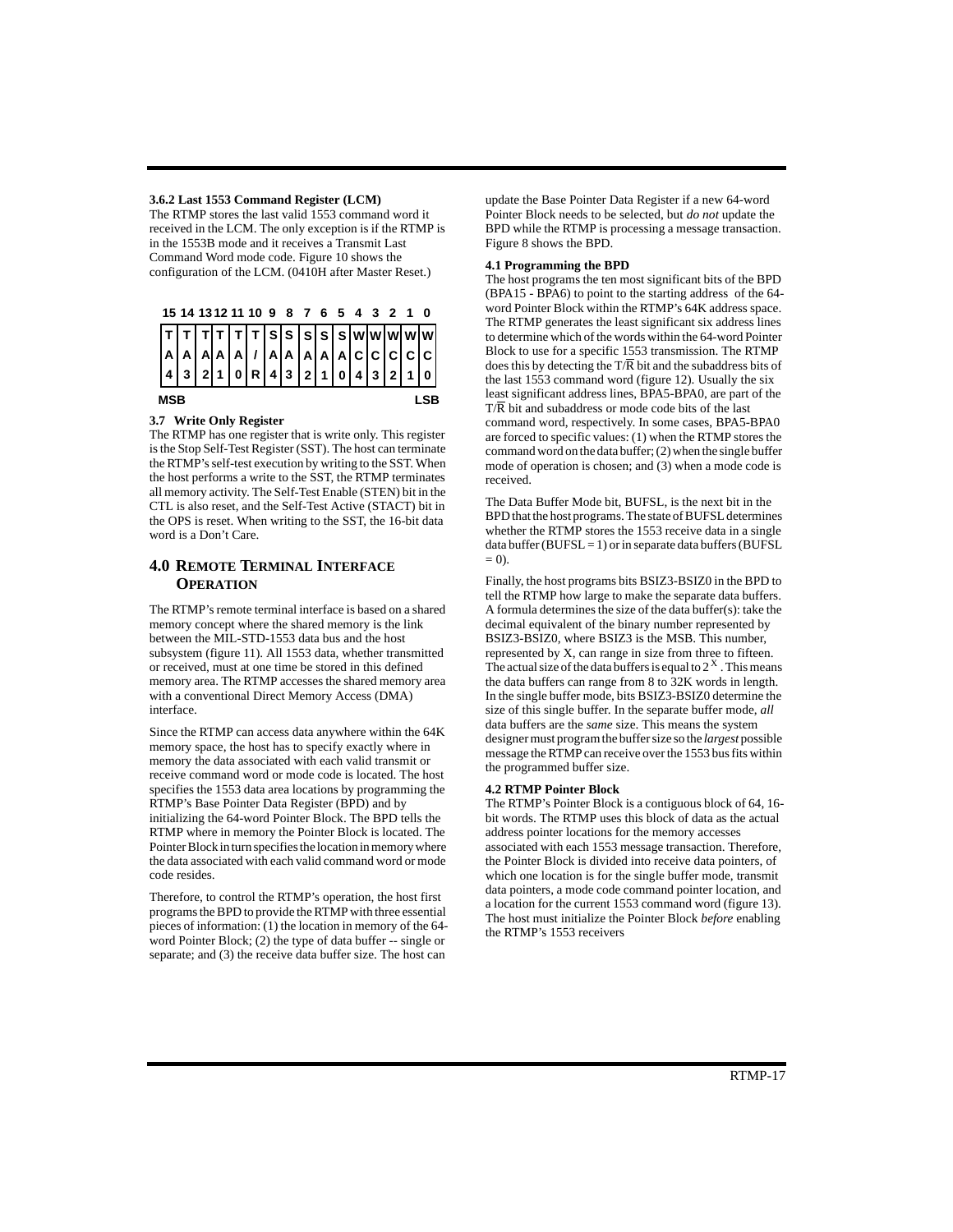

**Figure 11. The Memory Link between the RTMP and the Host Subsystem**

The host can program the 16-bit pointer addresses that make up the Pointer Block to point to any memory location in the RTMP's 64K memory space. In this respect, the host has total flexibility to determine where in RAM it stores the actual transmit, receive, and mode code data. The RTMP's data storage flexibility allows the host to buffer 1553 receive messages and maintain data integrity.

The host can update the pointer data within the Pointer Block at any time, but the recommended procedure is for the host *not* to update the pointer data for 1553 receive command data while the RTMP is actively processing a message. To prevent this action, the host can program the RTMP to generate an end-of-activity interrupt for every valid 1553 message with associated data words. In addition, the host can read the Operational Status Register to determine if the RTMP is active.

The RTMP uses the present 1553 command word and the selected mode of operation, single or separate mode, to determine which pointer within the 64-word Pointer Block to use as an address pointer for the memory accesses during 1553 message activity. The 1553 command word  $T/R$  Bit and the subaddress bits, or the mode code bits for a mode command, specify the exact location of the address pointer in the Pointer Block for transmit, receive, and mode code command words. If the host has selected the single mode of operation, the RTMP forces selection of the address pointer stored in the single mode location for all receive commands. The RTMP stores the present command word in the first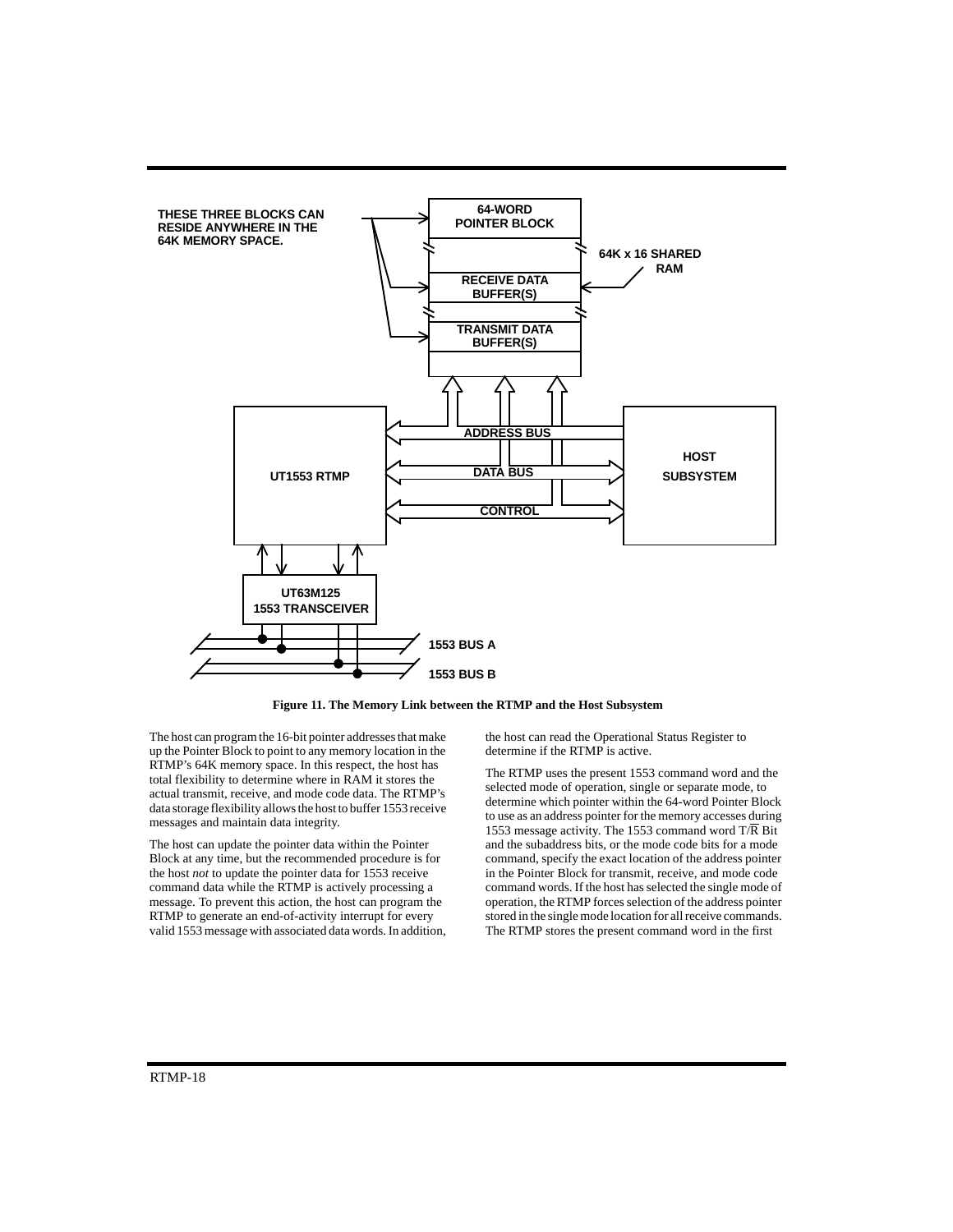

**Figure 12. Constructionof the Block Pointer Address (BPA) Bits**



**Figure 13. The 64-Word Pointer Block**

**4.3 Pointer Block Location Definitions**

For the following description of the Pointer Block locations, please refer to figure 13.

*Command Word Data* - Location 0-0H of the Pointer Block contains the last valid 1553 command word the RTMP received. Bit times 4 through 19 (figure 14) of the 1553 command word are stored in bit positions 15 through 0, respectively. The RTMP updates this location with the most recent command word except when the RTMP is in the 1553B mode and it receives a Transmit Last Command mode code.

*Separate Mode, Receive Data Pointers* - Pointer Block address locations 1-30 (01H-1EH) contain the pointer values for each receive command word subaddress if the RTMP is operating in the separate mode (Bit 4 of the BPD  $= 0$ ). The RTMP selects the address pointer data from one of these locations by using the subaddress of the most recent receive command word. The RTMP internally stores this pointer value. This stored pointer value points to the memory location where the RTMP stores the received data associated with this subaddress. After the RTMP has stored all data associated with this subaddress in memory, the RTMP stores the updated pointer value back into the selected location in the Pointer Block. The updated pointer value points to the next available location in memory.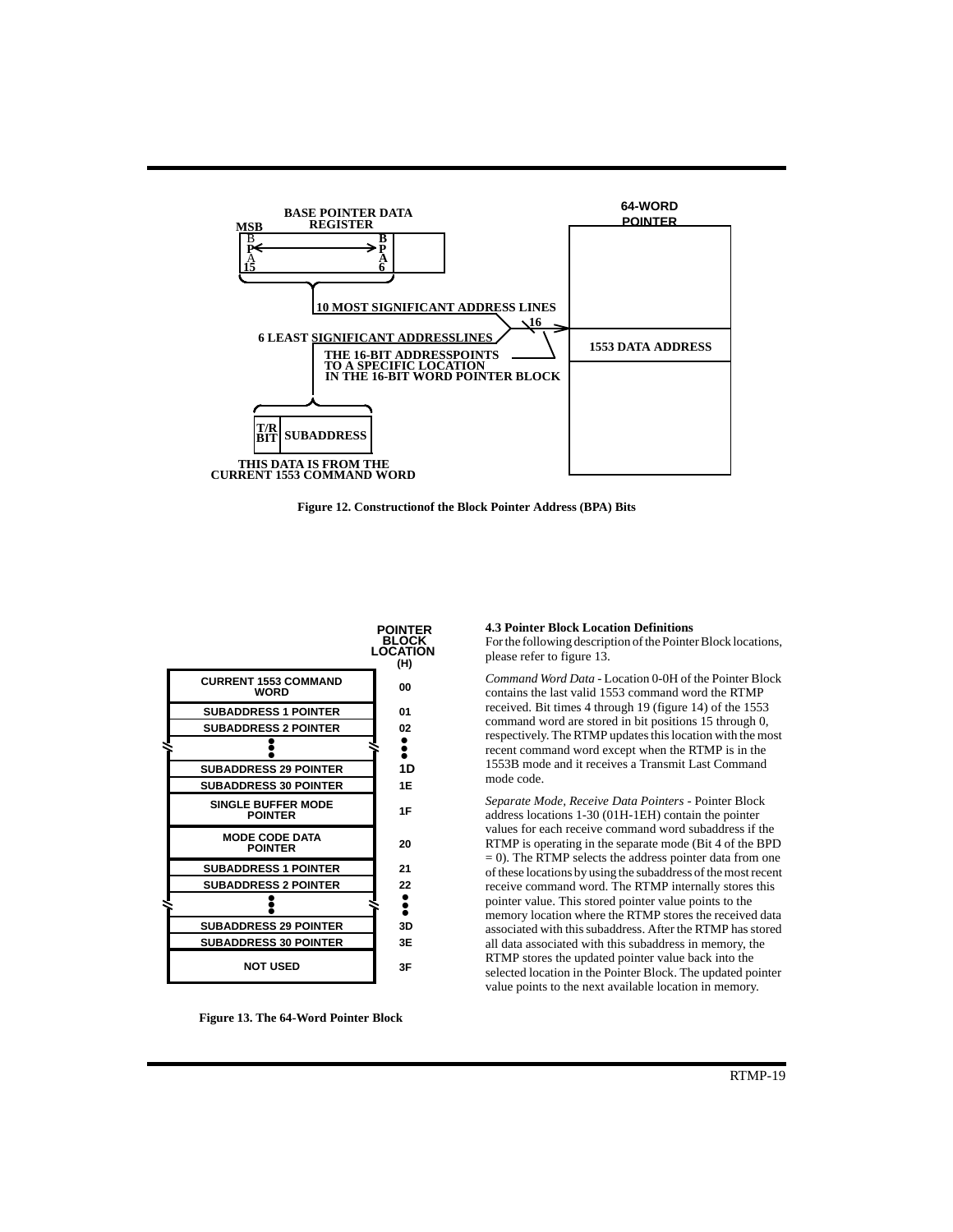*Single Mode, Data Pointer*- When the host selects the single mode of operation (bit 4 of the BPD  $=$  1), the pointer value at location 31 (1FH) of the Pointer Block is the address the RTMP uses to store *all* 1553 receive data, regardless of the command word's subaddress. After the RTMP has stored all data associated with a 1553 receive command word, the RTMP stores an updated pointer value back into location 31 of the Pointer Block. The updated pointer value points to the next available location in memory.

*Mode Code Pointer -* The RTMP uses the pointer value stored in location 32 (20H) of the Pointer Block when it recognizes a valid mode code command with an associated



**Figure 14. Command WordBit-Time Definitions**

data word. A mode code with data word is only valid when the RTMP is operating in the 1553B mode. When the RTMP is operating in the 1553A mode, it does not recognize or process any mode code with an associated data word.

- 1553A mode: No mode codes with data word allowed.
- $\bullet$  1553A mode:  $\overline{MC}/SA$  field = 00000 or 11111 is a mode code.
- 1553B mode:  $\overline{MC}/SA$  field = 00000 or 11111 is a mode code.

The RTMP stores the pointer value from location 32 internally. The RTMP uses bits 15-4 of this pointer value to point to a memory location of a data block containing the data words associated with each mode code. Bits 3-0 of the pointer address are the four least significant bits of the mode code the RTMP received. These four bits specify the data word within this data block that the RTMP uses for this specific mode code. Figure 15 shows how the RTMP handles mode codes with associated data words.

*Transmit Data Pointers -* Pointer Block address locations 33 - 62 (21H-3EH) contain the pointer values for each of the 1553 transmit command word subaddresses. The RTMP



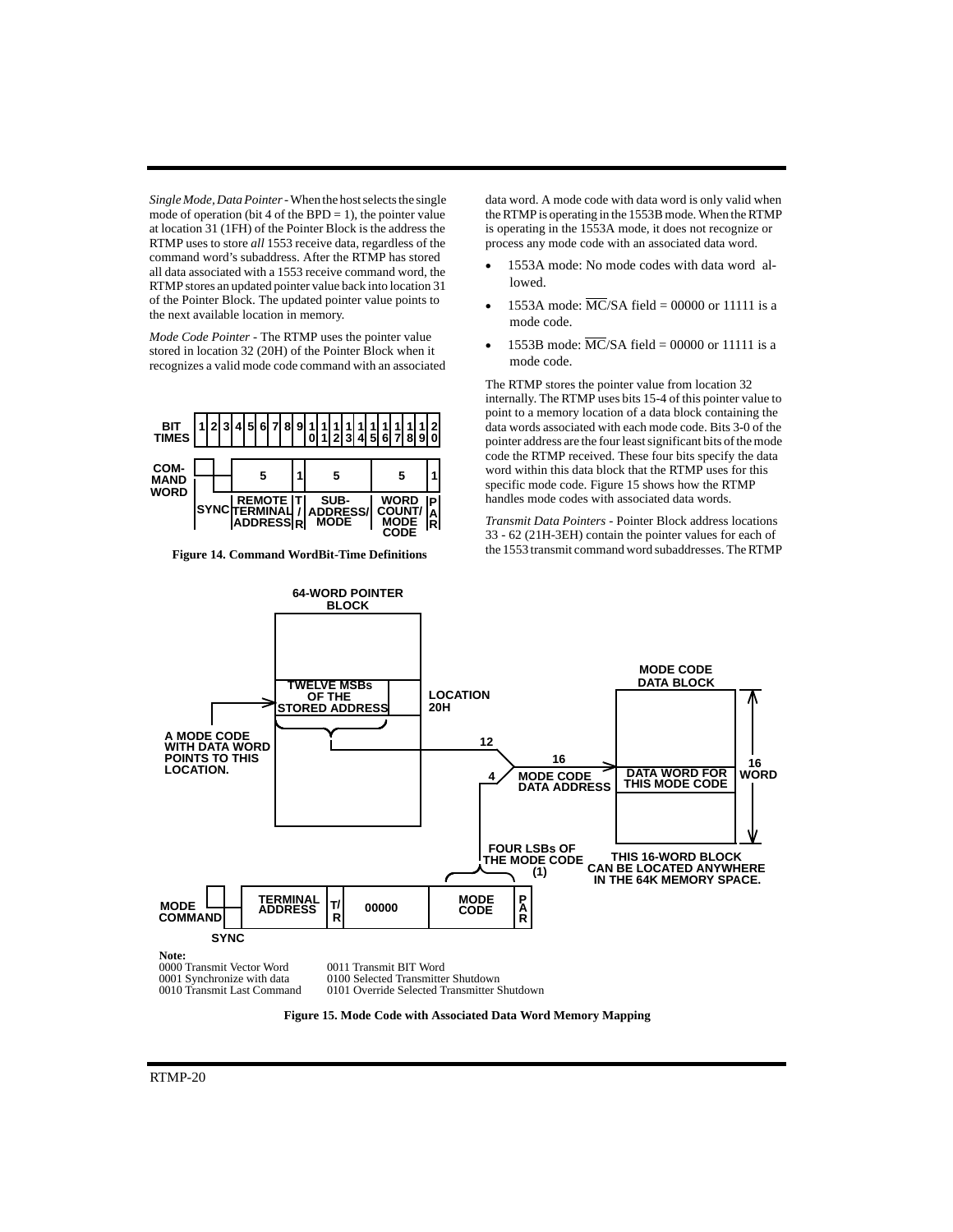selects the address pointer data from one of these locations using the subaddress of the most recent valid command word. The RTMP internally stores this pointer value. This stored pointer value points to the memory location where the RTMP accesses the data to transmit with this subaddress. Every RTMP memory access for transmitted data increments the pointer value by one until the RTMP has transmitted all data. *Only* the host can update the pointer values stored in the Pointer Block. Therefore, if the host requires transmit data buffering, the host must control the pointer values stored in the Pointer Block. No identification word or time tag is associated with transmit commands.

Note that the RTMP does not use address location 63 (3FH) of the Pointer Block.

#### **4.4 RTMP Data Storage**

The RTMP uses two modes of allocating memory for 1553 receive messages: (1) the single buffer mode, and (2) the separate buffer mode. The user selects the buffer mode by programming bit 4 (BUFSL) of the Base Pointer Data (BPD) Register.

Both modes of operation are based on a ring-buffer type of memory mapping. Ring-buffer memory mapping means the RTMP stores all incoming 1553 data words sequentially in memory starting with an initial address value. The initial address value is one of the address values stored in the 64 word Block Pointer. Note that the initial pointer address must be set up on a boundary consistent with the chosen buffer size. Example: If the buffer size is sixteen (0010H), the initial pointer address must be some multiple of sixteen.

After the RTMP selects an address pointer within the Pointer Block, it loads the selected address pointer into an internal up-counter. Every time the RTMP performs a memory store operation, the up-counter increments by one. Therefore, the address pointer always points to the next sequential memory location. The RTMP continues to increment the address pointer until it reaches the programmed buffer size, which the user programs with bits 3 through 0 of the BPD (BSIZ3- BSIZ0). When the RTMP reaches the programmed buffer size, the internal up-counter ripples over; i.e., it returns to all zeros. At this time, the address pointer once again points to the initial block boundary memory address. To avoid the possibility of corrupting the initial receive data after the upcounter has rippled over, the user must read the data in the block before this event occurs. After the RTMP completes all memory accesses, the RTMP stores the updated address pointer in its initial 64-word Pointer Block location.

When the user chooses the single buffer mode of operation  $(BUFSL = 1)$ , the RTMP always accesses the same address pointer within the 64-word Pointer Block for every 1553 receive command. Since the RTMP stores all 1553 data words in the same buffer during this mode of operation, the user needs to program the buffer size large enough to allow the RTMP to store several 1553 messages before it overwrites the data at the beginning of the buffer.

When the user chooses the separate buffer mode of operation (BUFSL = 0), the RTMP uses the subaddress of the present 1553 command word to select which of the address pointers within the 64-word Pointer Block it will use to store the received data. Therefore, the user can define up to 30 separate data buffers, one for each receive subaddress, anywhere in memory. The starting memory location of each buffer is stored in the receive section of the Pointer Block. In the separate buffer mode, the user needs to program the buffer size so it is large enough to keep the RTMP from overwriting the current data in any of the separate data buffers if the RTMP receives a new message with the same subaddress before the host can read the data from that data buffer.

Figures 16a and 16b show how each mode operates for a sample receive transmission.

In addition to the data words associated with a receive command, the RTMP also stores two additional words, an identification word, which the RTMP stores immediately before the data words, and a time tag word, which the RTMP stores immediately after the data words. The identification word is the 1553 command word associated with the data in this data block, and the time tag word is the output of the Time Tag Register. Command word bit time four (figure 14) is stored as the MSB of the identification word and command word bit time 19 is stored as the LSB of the identification word. Therefore, each receive message requires two additional memory locations to allow the RTMP to store the message successfully.

For example, a receive message with twelve data words actually requires fourteen memory locations. Therefore, the user needs to program the buffer size to be sixteen  $(2^4)$  since buffer sizes defined in the BPD can only be a length of two raised to an integer power from three to fifteen. If, on the other hand, a receive message has fifteen data words, this message actually requires seventeen memory locations. In this case, the user must program a buffer size of 32 $(2^5)$ , since this is the next power of two that accommodates seventeen data words.

In the separate buffer mode of operation, the RTMP makes all buffers the same length. Therefore, the host must be sure to program the RTMP so the buffer size is large enough to accommodate the largest message the RTMP can receive for any subaddress.

#### **4.5 RTMP Interrupt Functions**

The RTMP has two outputs that provide the host subsystem processor with interrupt control capability: (1) the End of Receive/Transmit Message Activity (EORT) interrupt; and (2) the End of Mode Code Activity (OEMC) interrupt. The host subsystem can use these two outputs in conjunction with the information the Operational Status Register (OPS) provides to determine the condition of the RTMP after an interrupt condition occurs.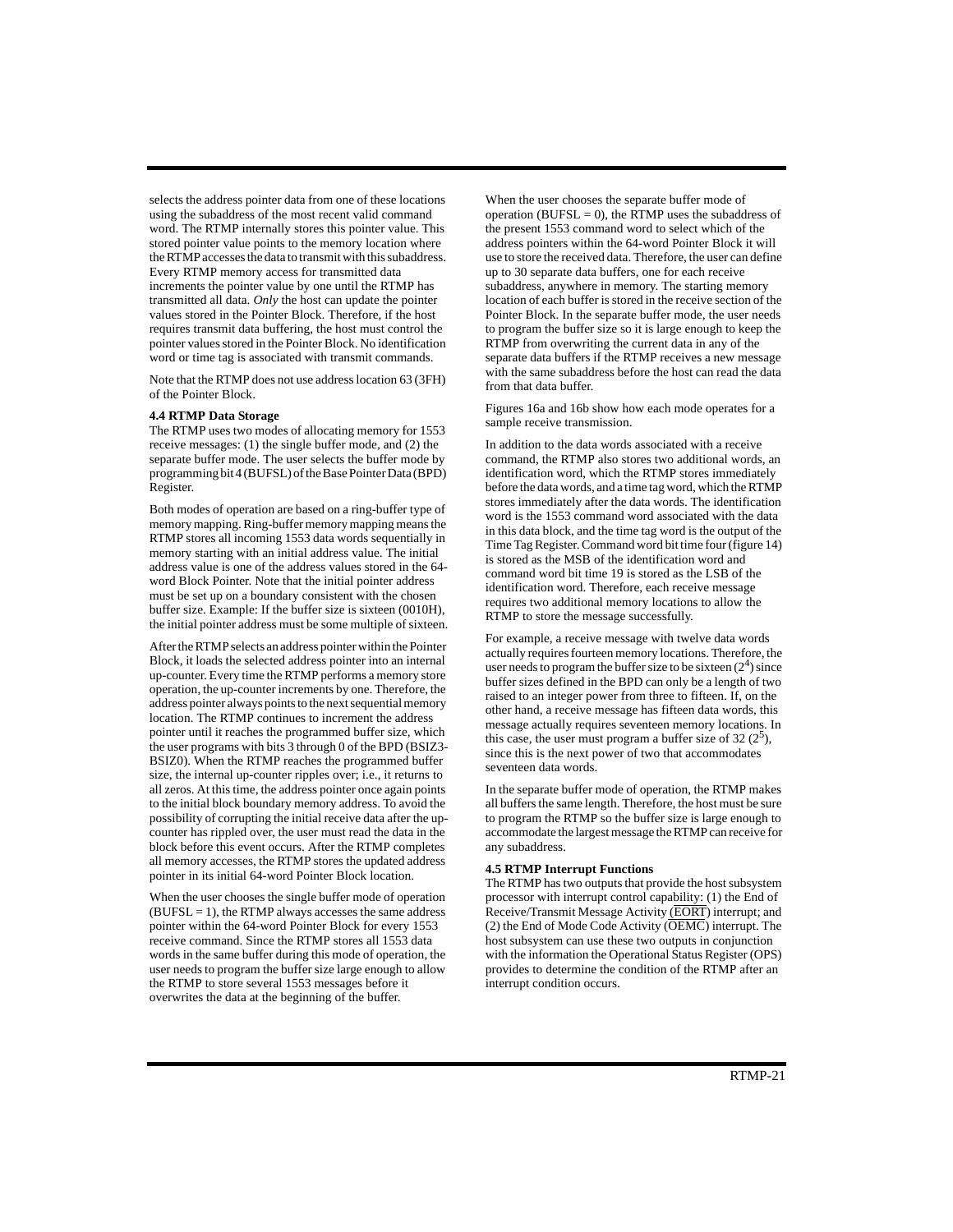

**Figure 16a. RTMP Single Buffer Mode of Operation**

The End of Receive/Transmit Message Activity (EORT) interrupt is a maskable interrupt the user can select to occur (1) only when the 1553 receive command activity is complete; (2) only when the 1553 transmit command activity is complete; or (3) when either receive *or* transmit command activity is complete. The host masks the EORT interrupt by resetting the appropriate bits (bit 11-IM1 and bit 10-IM2) in the RTMP's Control Register (CTL). IM1 = 0 keeps EORT from occurring at the end of receive command activity.  $IM2 = 0$  keeps EORT from occurring at the end of transmit command activity. If the host does not mask either IM1 or IM2, the EORT interrupt pulses low. This pulse occurs at the end of either the receive or transmit command activity.

The End of Mode Code Activity (EOMC) interrupt is a nonmaskable interrupt. The EOMC interrupt, like the EORT interrupt, is also a low pulse, except the EOMC interrupt occurs at the end of all memory accesses associated with any 1553 mode code command. Both EORT and EOMC require an external pull-up resistor and, if necessary, the user can wire-OR the two outputs together to form a composite RTMP interrupt.

If any one of the following conditions occurs during normal RTMP operation, the RTMP does not generate either the EORT or the EOMC interrupt: (1) if a Message Error occurs; (2) if a Framing (Overrun) Error occurs; (3) if the RTMP receives an illegal 1553 command; (4) if the RTMP receives a superseding command word; or (5) if the Busy bit in the Control Register is set (1553B mode of operation only).

#### **4.6 RTMP Error Detection Capabilities**

The RTMP provides the host with significant errordetection capabilities. The RTMP can detect the following types of errors:

- Terminal Address Parity Errors
- Framing or Overrun Errors
- 1553 Message Errors

#### **4.6.1 Terminal Address Parity Errors**

The RTMP can check the the Terminal Address parity inputs (RTA4-RTA0) when the Terminal Address Parity Enable (TAPEN) input is active high. If  $TAPEN = 1$ , then RTA4-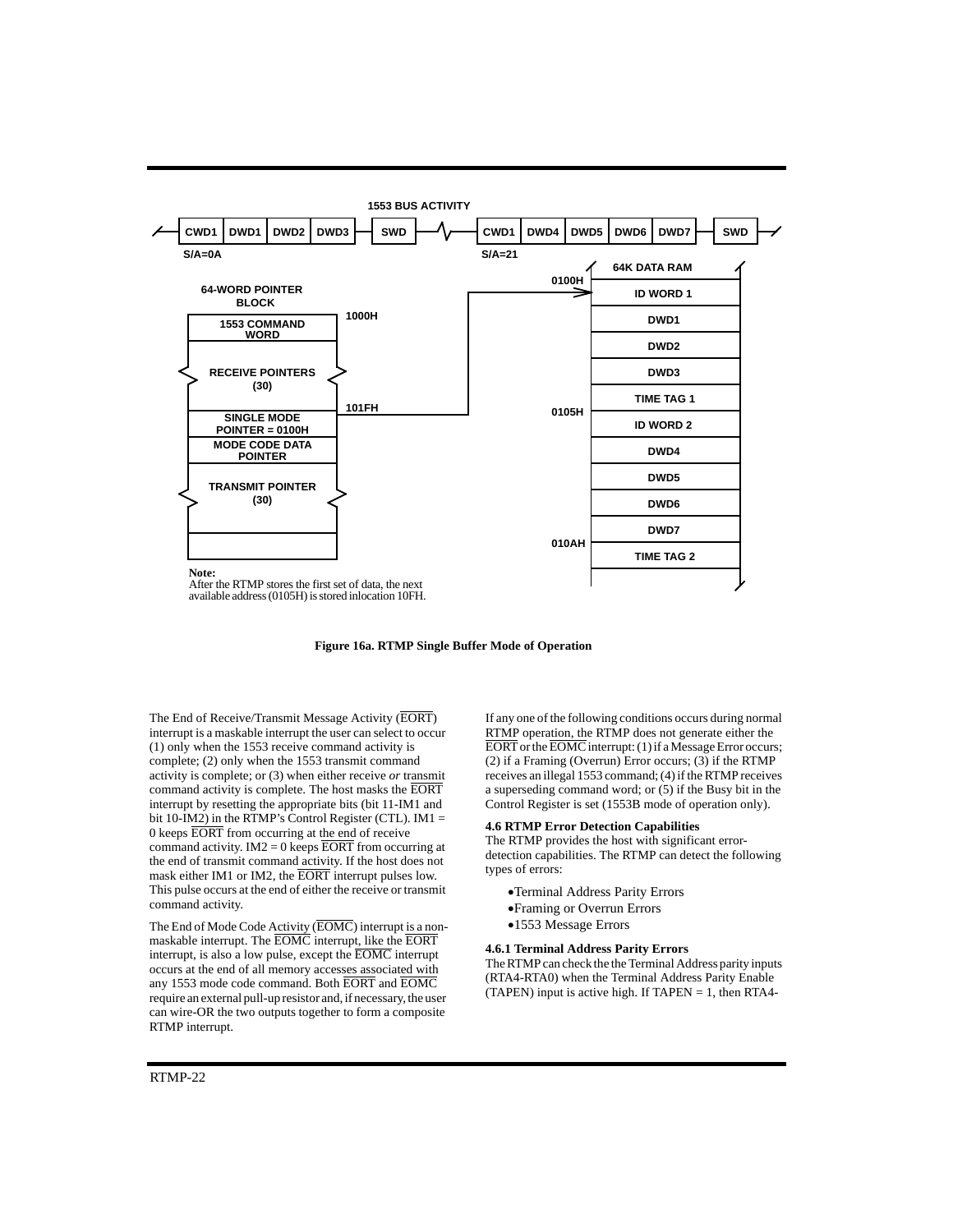

**Figure 16b. RTMP Separate Buffer Mode of Operation**

RTA0 and the Remote Terminal Parity (RTPTY) input must provide the RTMP with odd parity, or the RTMP flags a Terminal Address Parity Error. For example:

- If the TA = 01000, then RTPTY must equal 0 to prevent a parity error.
- If the TA = 00110, then RTPTY must equal 1 to prevent a parity error.

If the RTMP detects a Terminal Address Parity Error, this error prevents the RTMP from recognizing any valid commands on either channel, preventing the RTMP from responding to a 1553 command word not actually intended for this remote terminal.

### **4.6.2 Framing or Overrun Errors**

A framing error occurs when the RTMP is not permitted to access memory at a sufficient rate to service the requirements of the 1553 data bus. For receive messages, after the RTMP generates a DMA Request (DMAR) signal, the host must generate a DMA Grant (DMAG) signal before the RTMP receives the next incoming data word to prevent a framing error. For transmit messages, after the RTMP generates DMAR**,** the host must generate a DMAG before the RTMP completes transmitting the previous 1553 data

word to prevent a framing error. When a framing error occurs during a receive command, all RTMP memory accesses cease. When a framing error occurs during a transmit command, the RTMP terminates all data transmissions.

The worst-case timing for receive commands requires the RTMP to make four memory accesses within 40ms. The worst-case timing for transmit commands depends on whether the RTMP is operating in 1553B or 1553A mode. When the RTMP is operating in the 1553A mode, the worst-case timing requires the RTMP to make three memory accesses within 22ms; when in the 1553B mode, the worst-case timing requires the RTMP to make three memory accesses within 28ms. The difference in the timing here is due to the difference in the status word response time between 1553A and 1553B.

The worst-case timing for a transmit command consists of the remote terminal response time, which is modedependent, and the time it takes to transmit the 1553 status word (20ms). During this time, the RTMP must fetch the address pointer from the 64-word Pointer Block, store the 1553 command word in the first location of the Pointer Block, then fetch the first data word from memory before it completes transmitting the status word.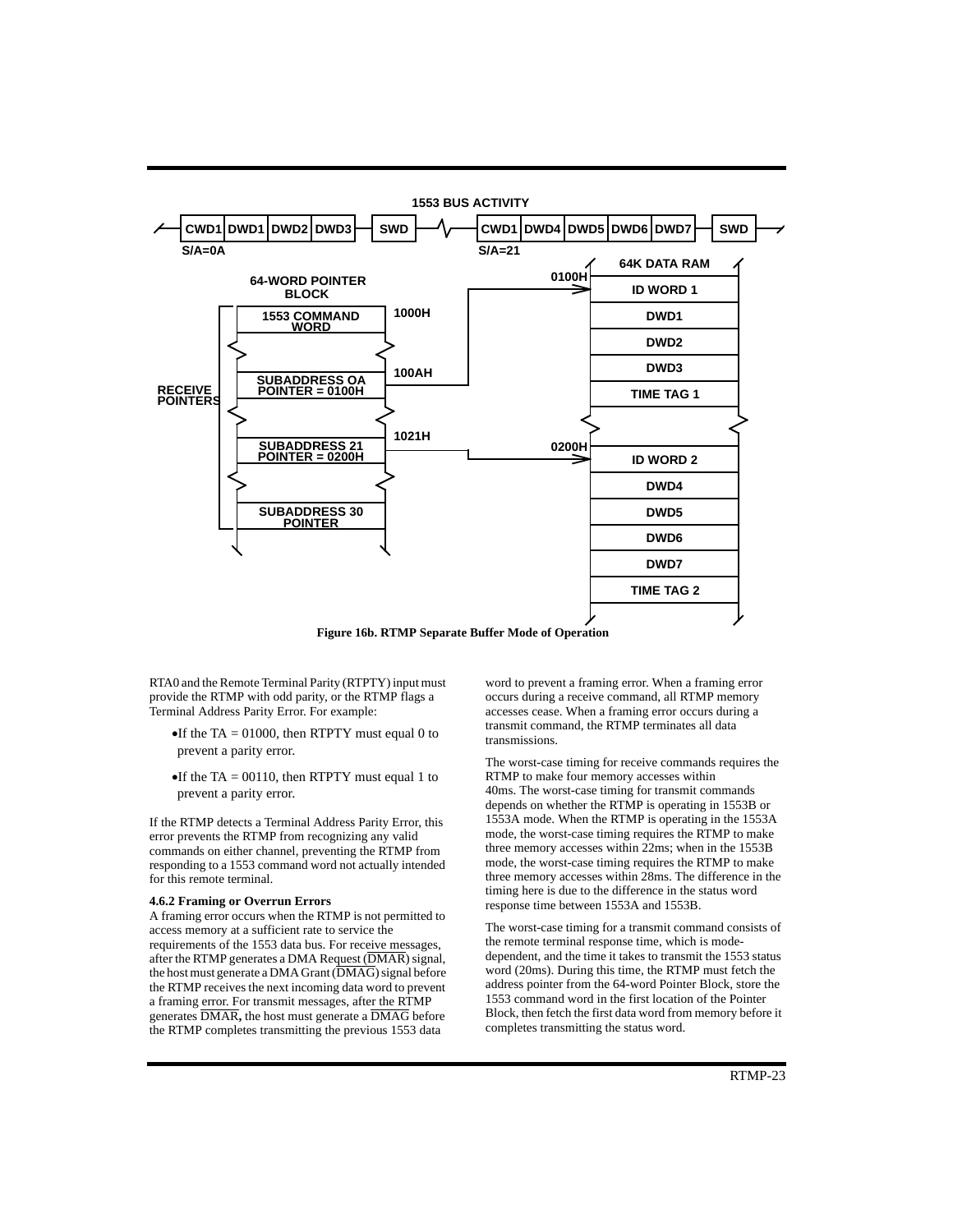When the RTMP detects a receive command word, it must make four separate memory accesses before it receives the second 1553 data word. The RTMP must (1) fetch the appropriate address pointer from the 64-word Pointer Block; (2) store the 1553 command word in the first location of the Pointer Block; (3) store the identification word at the memory location pointed to by the address pointer; and (4) store the first received data word in the memory location immediately after the identification word.

#### **4.6.3 1553 Message Errors**

The RTMP sets the Message Error bit in the 1553 status word and also asserts the MERR output if the RTMP detects a failure in one of the following areas.

#### 1553 Data Word Tests:

- Invalid sync field for any data word
- Incorrect Manchester II format
- Incorrect data word or command word parity
- Too few data bits per word
- Too many data bits per word
- Too few data words per message
- Too many data words per message (1553B mode only)
- Non-contiguous data words

### RT-to-RT Transfer Tests:

During an RT-to-RT command sequence, the RTMP monitors the 1553 bus and compares the terminal address of the transmit command word with the terminal address of the status word from the transmitting RT. The RTMP declares the RT-to-RT transfer invalid if no match occurs. The RTMP then sets the Message Error bit. The RTMP also sets the Message Error bit if it detects one of the following errors:

- Data word transmission before the status word transmission
- Excessive time before the transmitting RT sends the status word
- Any deviation from the proper sequence of events for RT-to-RT transfers

#### Illegal Mode Commands:

When the RTMP is operating in the 1553A mode, it does not automatically declare any received mode code as illegal. To illegalize any mode code, the RTMP outputs the Mode Code/Subaddress outputs (MCSA0-MCSA4) along with the Mode Code/Subaddress status signal  $(\overline{MC}/SA)$ . The host uses these signals to decode when the RTMP receives a mode code and what mode code was received. If the mode code is illegal for this application, the host asserts the RTMP's Illegal Command (ILLCOM) input and the Message Error bit is set in the RTMP's 1553 status word response.

When the RTMP is operating in the 1553B mode, it automatically illegalizes the following mode codes:

- $\bullet$  Mode Code 00000 Dynamic Bus Control
- Reserved Mode Codes 01001 through 01111 (no associated data word)
- Reserved Mode Codes 10110 through 11111 (with associated data word)

In these cases, the RTMP status word response has the Message Error bit set.

#### **4.7 RTMP Self-Test Functions**

The RTMP performs a self-test by wrapping the encoder output back into the decoder inputs. Self-test is either internal or external to the RTMP. An internal self-test wraps the RTMP encoder output back into the decoder input via a multiplexer internal to the RTMP. External self-test loops the RTMP encoder back into the decoder via the bus transceiver. In normal operation the transceiver transmitter is connected to the receiver. This connection closes the loop from the encoder to decoder. Self-test has the ability to check the function of Channel A and B, command recognition logic, data transfer logic, and memory address control.

The RTMP's self-test capability is based on the fact that the MIL-STD-1553 status word sync pulse is identical to the command word sync pulse. Thus, if the status from the encoder is fed back to the decoder, the RTMP will recognize the status word as a command and thus cause the RTMP to process the validated command word. After the host invokes self-test, the RTMP self-test logic forces the transmission of a status word even though the RTMP has not received a valid command. By reading the RTMP's Operational Status Register the host can monitor self-test. The host compares self-test results to expected results; data mismatches result in self-test failure. Normal operation is inhibited during self-test.

Anytime during the RTMP's self-test execution, the host can monitor the Operational Status Register's (OPS) Self-Test Active bit (STACT), bit 11. STACT=1 signifies that the RTMP is performing a self-test. STACT is active until the RTMP completes all self-test memory activity. If the host has enabled the activity interrupts (EORT and EOMC), EOMC occurs after the memory fetch for the data word that the RTMP wraps around during the self-test, and EORT occurs when the self-test is complete. Do not send mode code commands in self-test while operating in the A mode. In B mode the RTMP can verify 3 mode codes (Synchronize with Data, Selected Transmitter Shutdown, Override Selected Transmitter Shutdown). All of these mode codes have the  $T/\overline{R}$  bit set to zero.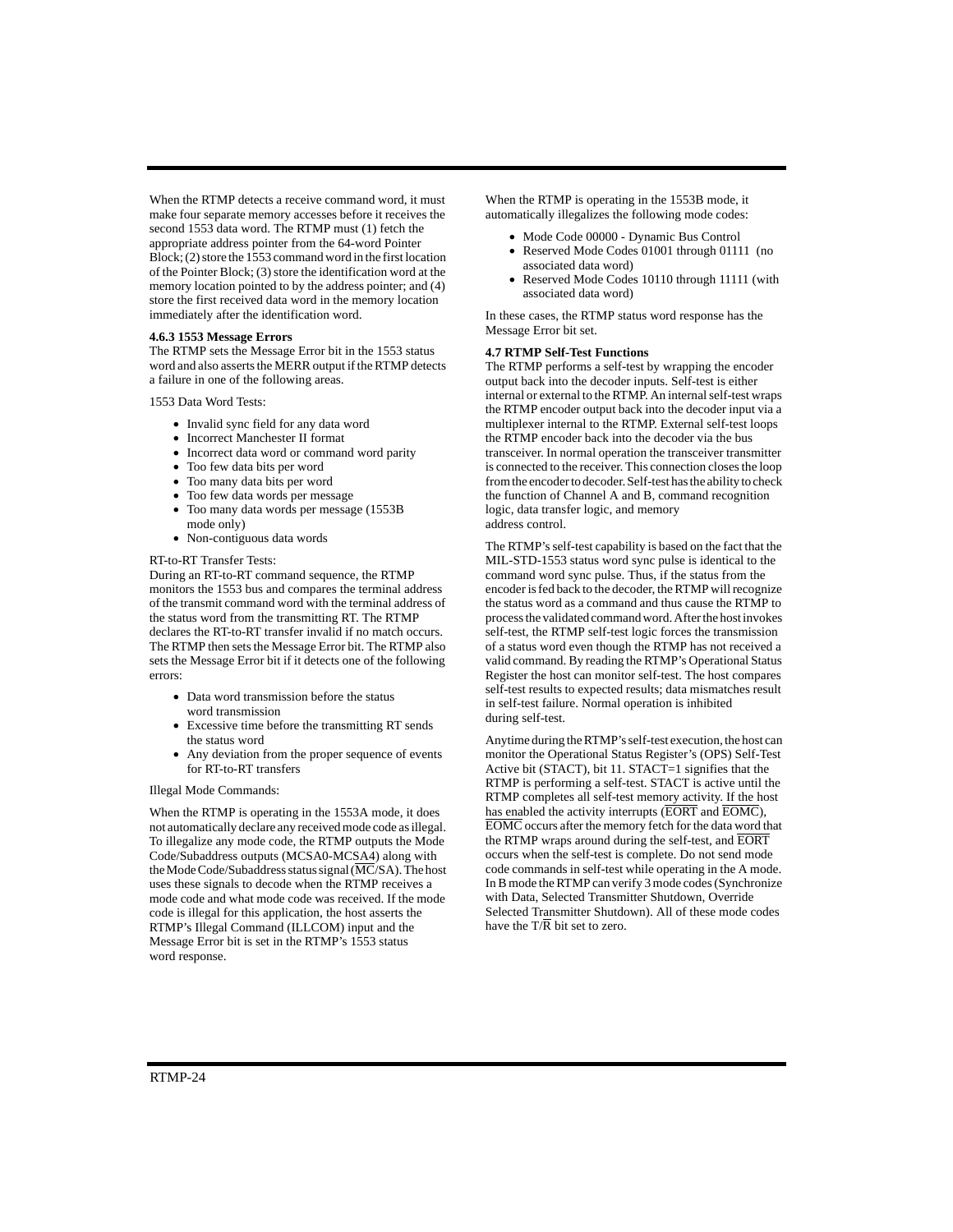Note: When monitoring self-test via the Operational Status Register, each OPS read will clear any bits the RTMP set.

Control and invoke self-test by using the TEST input pin, along with Control Register bits 12, 13, 14, and 15 (i.e., STCS, STEN, CHBEN, and CHAEN). Control Register bit 12, Self-test Channel Select (STCS), determines whether internal self-test is performed on Channel A or Channel B. Control external self-test channel select via Control Register bit 12 (STCS) and Control Register bit 14 or bit 15. These three bits determine which channel is active during self-test. STCS identifies which channel, bit 15 or bit 14, enables the hardware. Disable Channels A and B, via Control Register bits 15 and 14, for internal self-test. Control Register bit 13, Self-test Enable, initiates the self-test routine. See Control Register bit descriptions for more information on the function of bits 12 and 13. Input pin TEST determines whether the self-test is external or internal (TEST  $= 1$ ) external,  $TEST = 0$  internal).

Note: External self-test will corrupt an operational bus since a remote terminal transmits command word information. Also note that bus activity received by the RTMP decoder (specifically command word validation) will corrupt selftest.

After the host processor enables a self-test, the RTMP's internal self-test logic remains in a "wait" state until the RTMP is not receiving or transmitting any information. Once the RTMP determines that there is no 1553 bus activity, the STEN bit of the Control Register is reset and self-test begins.

Essentially, the self-test makes the RTMP behave as if it just received a Transmit Vector Word mode code. The Transmit Vector Word mode code tells the RTMP to transmit a status word and one associated data word. The RTMP wraps this status word and data word back around into the channel under test. Since a status word and a command word have the same sync pulse, when the RTMP decoder sees this status word, the receiver thinks it has received a valid command from the 1553 data bus.

The status word the RTMP transmits during the self-test, which is wrapped around to the decoder as the 1553 command word, is host-programmable. The RTMP forces bit 11 of this status word to logic zero, hence the status word is recognized as a receive command word. All commands used in self-test are receive commands. The host can program bits 1 through 10 of this status word by writing to bits 0 through 9 of the Control Register. When the RTMP's decoder sees these ten bits in the wrapped-around command word, these bits are decoded as the command word's subaddress and word-count fields. Only one data word is transmitted with the status word, therefore setting the word count field not equal to 1 results in a message error.

The RTMP accesses the data word that it wraps around during the self-test from memory just as it would any other data word. The RTMP reads the data word for the wraparound test from the memory location to which the address in the Mode Code Pointer (location 20H) points. The twelve most significant bits of this address come from the data programmed in the Mode Code Pointer location. The RTMP always the four least significant address bits to zero (Transmit Vector Word Mode Code).

The RTMP's decoder on the selected test channel recognizes the status word that is wrapped around during the self-test as a valid 1553 receive command word. The RTMP's internal sequencer and error detection logic begin processing the received command word and its associated data in a normal sequence. The host programs the outgoing status/command word to receive one data word at a specific subaddress. Then the RTMP goes to the location in the 64 word Pointer Block corresponding to the actual memory location subaddress where the RTMP stores the data word wrapped around during the self-test, if the host has chosen the separate buffer mode of operation. If the host has selected the single buffer mode of operation, the RTMP stores the wrapped-around data word at the memory location to which the Single Mode Data Pointer in the 64 word Pointer Block points. The RTMP suppresses transmitting a status word after receiving the wrappedaround command word and data word during self-test execution. At this time, the self-test terminates and the RTMP resets the Self-Test Active (STACT) bit in the Operational Status Register.

The host has complete control over the RTMP's self-test processing and can terminate a self-test at any time by performing a write to the Stop Self-test Register (SST). When the host writes to the SST, the RTMP terminates all memory activity, resets STEN, and resets the Self-Test Active (STACT) bit in the OPS.

# **5.0 1553A AND 1553B MODES OF OPERATION**

The RTMP provides two modes of operation -- one to meet the requirements of MIL-STD-1553A and another to meet the requirements of MIL-STD-1553B. The user selects the mode of operation for the specific application by programming the 1553 mode select input (PRA/B). When the host sets  $PRA/\overline{B} = 1$ , the RTMP is in the 1553A mode of operation. When  $PRA/B = 0$ , the RTMP is in the 1553B mode of operation.

In either the 1553A or 1553B mode, the RTMP's basic operation remains the same with three major differences among the modes of operation. These differences are: status word bit definitions, mode code responses, and status word response time.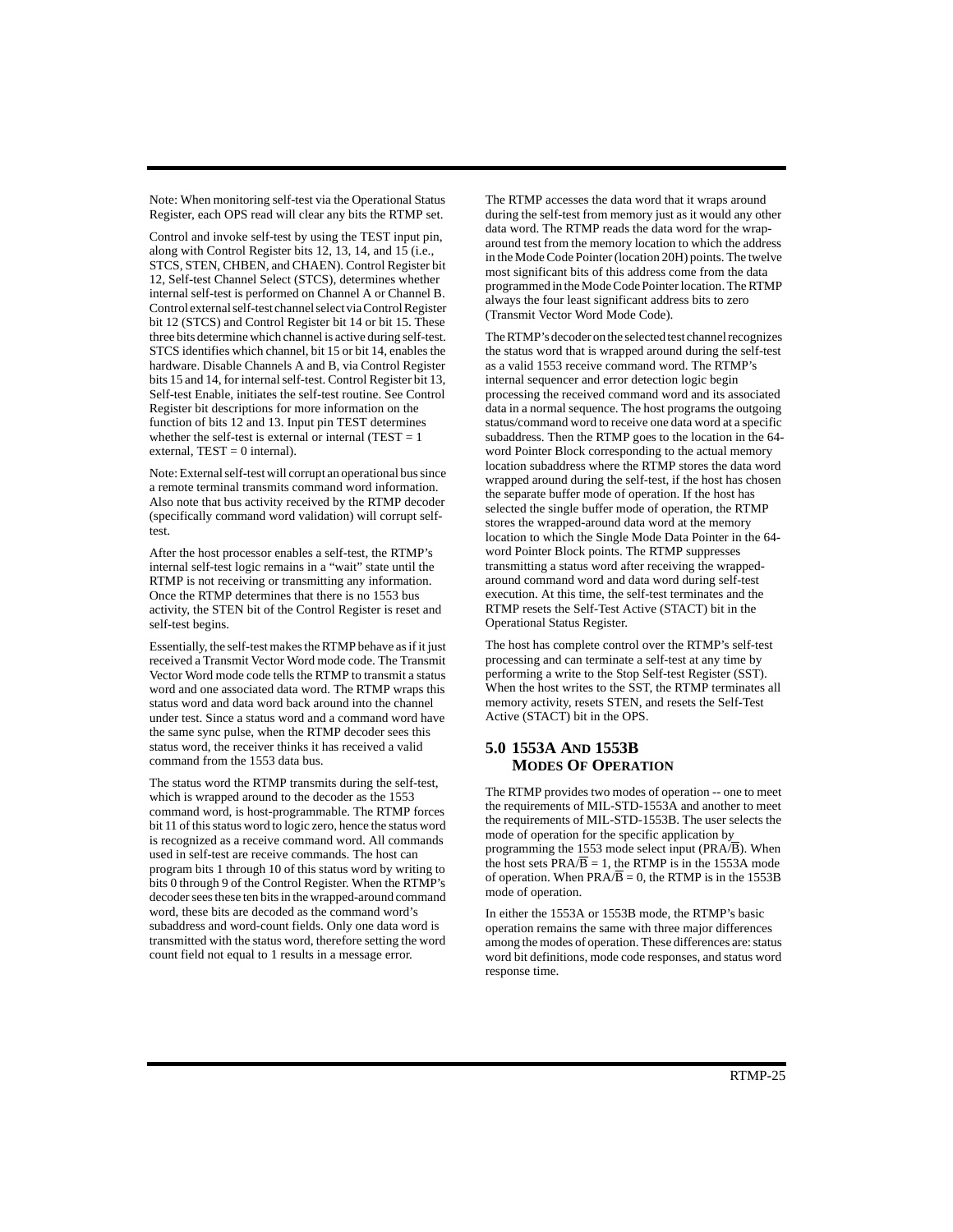



#### **5.1 Status Word Bit Definition**

When the RTMP operates in the 1553A mode, the only bits of the status word it defines are the Message Error bit (bit 11) and the Terminal Flag bit (bit 1). The RTMP does not specifically define the rest of the bits in the status word (bits 2 through 10). The user can define these bits for a specific application by programming the corresponding bits in the Control Register (CTL bits 1-9).

In the 1553B mode of operation, the RTMP defines all status word bits in the CTL that correspond to a specific function in the transmitted 1553 status word. The host controls some of the status word bits in the CTL, namely the Instrumentation, Service Request, Broadcast, Busy, Subsystem Flag, and Terminal Flag bits. Finally, if the host sets any undefined status word bits in the CTL, the RTMP masks these bits (i.e., sets to logic zero) before they can be transmitted in the status word.

#### **5.2 Mode Code Responses**

When the RTMP operates in the 1553A mode, it does not internally detect any mode codes as being illegal. The RTMP recognizes all other mode codes as being valid, and responds to these mode codes with a status word only. The 1553A mode of operation does not support mode codes with an associated data word.

- Do not send mode codes with data to the RTMP when operating in the 1553A mode.
- No auto-execution of mode codes is performed in the 1553A mode of operation.

The host can illegalize any mode code by decoding the Mode Code/Subaddress outputs (MCSA0-4) and the MC/ SA output with an external device (figure 17). The host can program the external decoder to generate the Illegal

Command (ILLCOM) input whenever the RTMP receives a mode code that the system declares illegal. Asserting ILLCOM causes the RTMP to transmit a status word with the Message Error bit set. Illegalization does not stop the auto-execution of mode codes.

In the 1553B mode of operation, the RTMP internally detects the Dynamic Bus Control mode code and all reserved mode codes as illegal. The host can illegalize any other mode code by setting the ILLCOM input, just as described for the 1553A mode of operation.

Table 2 shows the action the RTMP takes for each of the mode codes.

#### **5.3 Status Word Response Time**

When the RTMP operates in the 1553B mode, it checks to see if too many data words are received while processing a receive command. While operating in the 1553A mode, the RTMP does not make this check. Therefore, the status word response time for the RTMP in the 1553A mode is different from the status word response time in the 1553B mode.

Operating in the 1553A mode, the RTMP's status word response time is from 4.25 to 5.75ms (reference figure 29). This time is measured from midbit of the command word parity bit to midbit of the status word sync pulse.

Operating in the 1553B mode, the RTMP's status word response time is from 9.25 to 10ms (reference figure 29). This time is also measured from midbit of the command word parity bit to midbit of the status word sync pulse.

These midbit-to-midbit response times are measured from the midbit time of the parity bit at the RTMP's inputs to the midbit time of the sync pulse at the RTMP's outputs. These measurements do not include any delays attributable to external devices such as transformers or transceivers.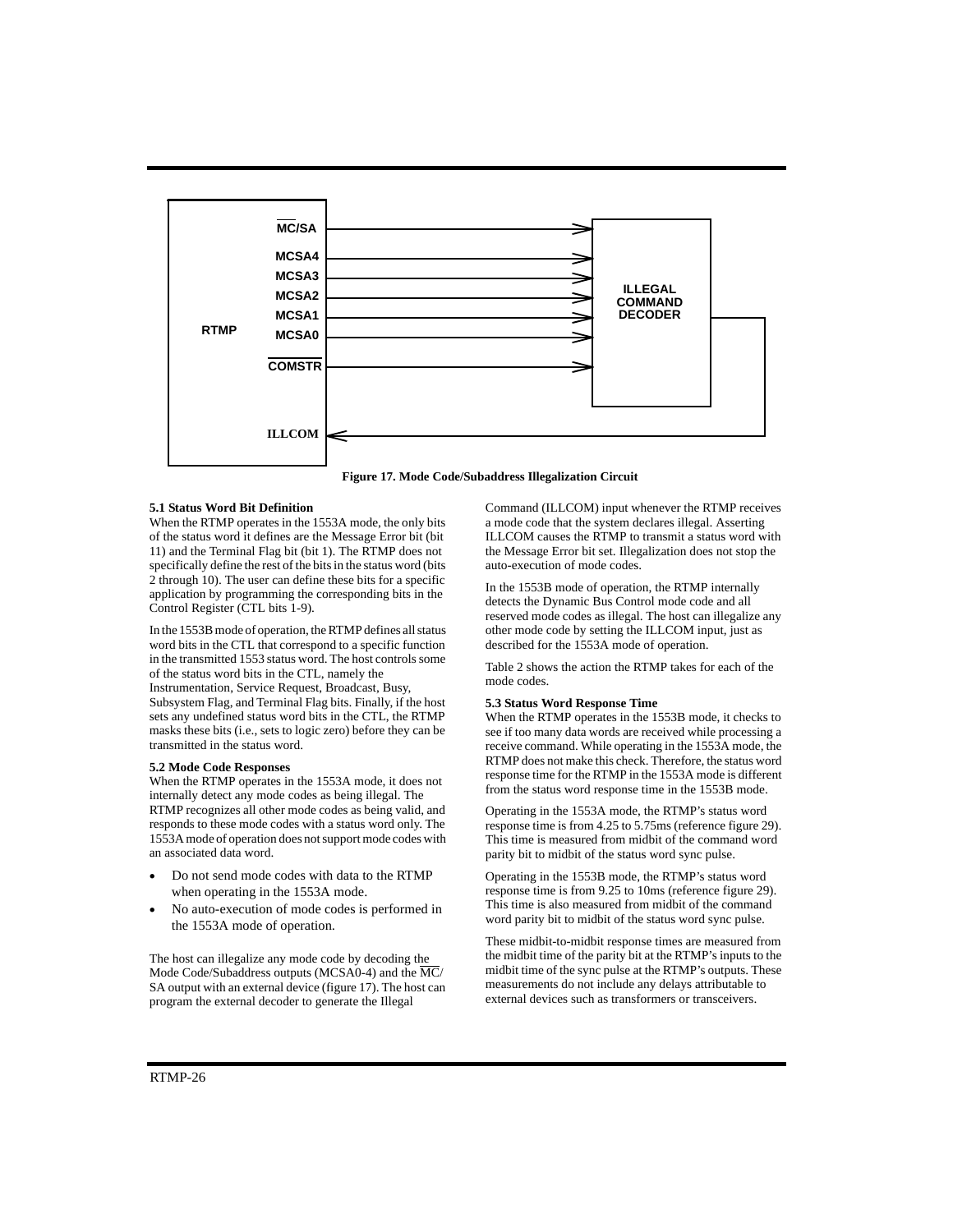| Mode Code (7)                                                                                                                                 | <b>Number</b>                                                                                                                                                          | Legal $(L)$ /<br>$II$ legal $(I)$ | <b>Operation</b><br>(see below) | 1553A<br>Mode | <b>Notes</b>           |  |  |  |  |
|-----------------------------------------------------------------------------------------------------------------------------------------------|------------------------------------------------------------------------------------------------------------------------------------------------------------------------|-----------------------------------|---------------------------------|---------------|------------------------|--|--|--|--|
| Dynamic Bus Control                                                                                                                           | 00000                                                                                                                                                                  | I                                 | $\mathbf{1}$                    | L(2)          |                        |  |  |  |  |
| Synchronize                                                                                                                                   | 00001                                                                                                                                                                  | L                                 | $\mathbf{2}$                    | L(2)          |                        |  |  |  |  |
| Transmit Status Word                                                                                                                          | 00010                                                                                                                                                                  | L                                 | 3                               | L(2)          |                        |  |  |  |  |
| Initiate Self-Test                                                                                                                            | 00011                                                                                                                                                                  | L                                 | $\overline{c}$                  | L(2)          |                        |  |  |  |  |
| <b>Transmitter Shutdown</b>                                                                                                                   | 00100                                                                                                                                                                  | L                                 | 3,8                             | L(2)          |                        |  |  |  |  |
| Override Transmitter                                                                                                                          | 00101                                                                                                                                                                  | L                                 | 3,8                             | L(2)          |                        |  |  |  |  |
| Shutdown                                                                                                                                      |                                                                                                                                                                        |                                   |                                 |               |                        |  |  |  |  |
| Inhibit Terminal Flag Bit                                                                                                                     | 00110                                                                                                                                                                  | L                                 | 3,8                             | L(2)          |                        |  |  |  |  |
| Override Inhibit                                                                                                                              | 00111                                                                                                                                                                  | L                                 | 3,8                             | L(2)          |                        |  |  |  |  |
| Terminal Flag Bit                                                                                                                             |                                                                                                                                                                        |                                   |                                 |               |                        |  |  |  |  |
| <b>Reset Remote Terminal</b>                                                                                                                  | 01000                                                                                                                                                                  | L                                 | $\overline{c}$                  | L(2)          |                        |  |  |  |  |
|                                                                                                                                               |                                                                                                                                                                        |                                   |                                 |               |                        |  |  |  |  |
|                                                                                                                                               |                                                                                                                                                                        |                                   |                                 |               |                        |  |  |  |  |
| Reserved                                                                                                                                      | 01001                                                                                                                                                                  | I                                 | $\mathbf{1}$                    | L(2)          |                        |  |  |  |  |
|                                                                                                                                               | 01111                                                                                                                                                                  |                                   |                                 |               |                        |  |  |  |  |
| <b>Transmit Vector Word</b>                                                                                                                   | 10000                                                                                                                                                                  | L                                 | 4                               |               |                        |  |  |  |  |
| Synchronize                                                                                                                                   | 10001                                                                                                                                                                  | L                                 | 4                               | L(2)<br>N/A   | No mode code with data |  |  |  |  |
| Transmit Last Command                                                                                                                         | 10010                                                                                                                                                                  | L                                 | 5                               | L(2)          | Status word only       |  |  |  |  |
| Transmit Bit Word                                                                                                                             | 10011                                                                                                                                                                  | L                                 | $\overline{4}$                  |               |                        |  |  |  |  |
| <b>Selected Transmitter</b>                                                                                                                   |                                                                                                                                                                        | L                                 | 4                               | L(2)<br>N/A   |                        |  |  |  |  |
| Shutdown                                                                                                                                      | 10100                                                                                                                                                                  |                                   |                                 |               | No mode code with data |  |  |  |  |
| Override Selected                                                                                                                             | 10101                                                                                                                                                                  | L                                 | 4                               | N/A           | No mode code with data |  |  |  |  |
| Transmitter Shutdown (6)                                                                                                                      |                                                                                                                                                                        |                                   |                                 |               |                        |  |  |  |  |
|                                                                                                                                               |                                                                                                                                                                        |                                   |                                 |               |                        |  |  |  |  |
| Reserved                                                                                                                                      | 10110-                                                                                                                                                                 | T                                 | $\mathbf{1}$                    | L(2)          |                        |  |  |  |  |
|                                                                                                                                               | 11111                                                                                                                                                                  |                                   |                                 |               |                        |  |  |  |  |
| Definition of operations:                                                                                                                     |                                                                                                                                                                        |                                   |                                 |               |                        |  |  |  |  |
| 1. The RTMP sets the Message Error bit, sends a status word, and stores the 1553<br>command word, but takes no internal action.               |                                                                                                                                                                        |                                   |                                 |               |                        |  |  |  |  |
| 2. The RTMP sends a status word, stores the 1553 command word, but takes no                                                                   |                                                                                                                                                                        |                                   |                                 |               |                        |  |  |  |  |
| internal action                                                                                                                               |                                                                                                                                                                        |                                   |                                 |               |                        |  |  |  |  |
| 3. The RTMP sends a status word, stores the 1553 command word, and takes the<br>appropriate internal action.                                  |                                                                                                                                                                        |                                   |                                 |               |                        |  |  |  |  |
| 4. The RTMP sends a status word, stores the 1553 command word, accesses memory<br>for the associated data word, but takes no internal action. |                                                                                                                                                                        |                                   |                                 |               |                        |  |  |  |  |
|                                                                                                                                               | 5. The RTMP sends a status word, updates the 1553 command word in an internal register,<br>accesses memory for the associated data word, but takes no internal action. |                                   |                                 |               |                        |  |  |  |  |
|                                                                                                                                               | 6. The RTMP must receive an Override Selected Transmitter Shutdown before the channel<br>that was disabled can be enabled.                                             |                                   |                                 |               |                        |  |  |  |  |
| 7. Undefined mode codes in MIL-STD-1553B are illegalized.                                                                                     |                                                                                                                                                                        |                                   |                                 |               |                        |  |  |  |  |
| 8. Illegalized mode code is still executed.                                                                                                   |                                                                                                                                                                        |                                   |                                 |               |                        |  |  |  |  |

### **Table 2. Mode Code Operation**

### **6.0 RTMP SYSTEM INTERFACE**

The RTMP system interface consists of the major functional interfaces between the host processor and the RTMP. These interfaces (1) allow the host to control the functions of the RTMP and determine its operational status; (2) permit the RTMP and the host to exchange the information from the

1553 data bus; and (3) allow the host to select the RTMP's terminal address.

The system interface provides a description of the following aspects of the RTMP's operation:

- Assigning the RTMP's terminal address
- Controlling the RTMP's DMA interface
- Interfacing with the RTMP's internal registers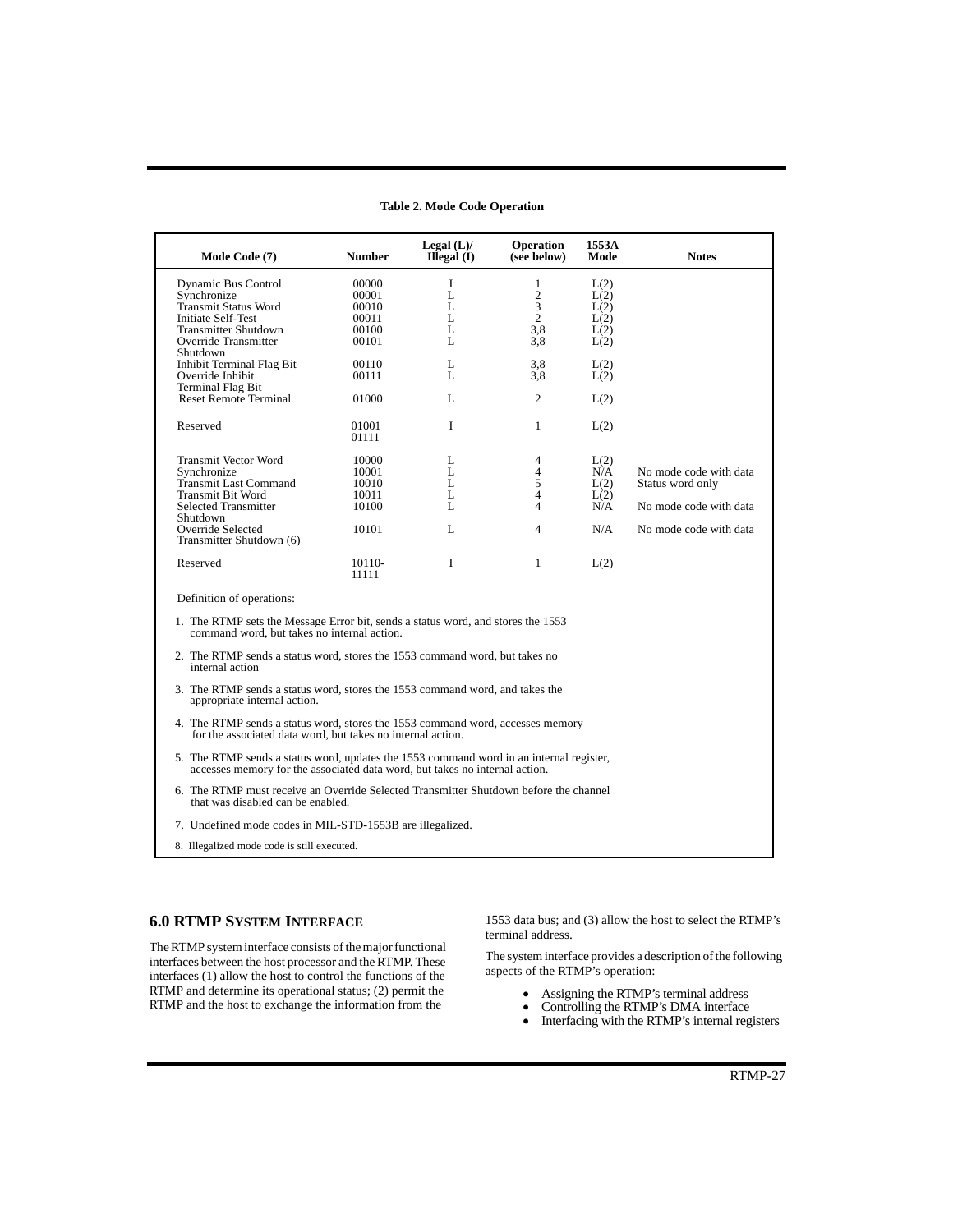

**Figure 18. General RTMP DMA Timing Relationships**

#### **6.1 Assigning the Terminal Address**

The RTMP's terminal address input pins (RTA0-RTA4) are static inputs. This means the RTMP does not require a latching signal of any sort to assign the RTMP its terminal address. The host simply has to present the correct terminal address on inputs RTA0-RTA4 and the RTMP recognizes this as the terminal address for all 1553 command words.

The RTMP can check the parity of the assigned terminal address by using the Remote Terminal Parity input (RTPTY) and the Terminal Address Parity Enable input (TAPEN) in conjunction with the RTA0-RTA4 inputs. In most applications, it is important that the host enable the terminal address parity checking input to prevent the RTMP from inadvertently responding to a command word not meant for it. If the host requires the RTMP to check the parity of the terminal address, TAPEN must be high and RTPTY must provide the RTMP with odd parity (an odd number of high inputs) for the assigned terminal address.

If for some reason, such as a broken or missing terminal address input or an inadvertent terminal address change, the RTMP detects bad parity, it ignores all incoming command words. The RTMP also sets bit 12 in the Operational Status Register, the Parity Error (PAERR) bit. If the host can reestablish the correct terminal address and parity, the RTMP resumes communication on the 1553 data bus.

#### **6.2 Controlling the DMA Interface**

The RTMP has a standard DMA interface that consists of a set of three arbitration signals between the RTMP and the host processor: (1) DMA Request (DMAR); (2) DMA Grant (DMAG); and (3) DMA Enable (DMAEN). After the bus controller grants the RTMP control of the address and data buses, the RTMP uses three additional signals to control the shared memory: (1) RAM Read  $(\overline{RRD})$ ; (2) RAM Write  $(\overline{\text{RWR}})$ ; and (3) Address Valid  $(\overline{\text{AV}})$ . Figure 18 shows the general relationship of these signals during bus arbitration and data acquisition.

When the RTMP requires access to the shared memory, it initiates the bus arbitration sequence by generating DMAR. For a transmit message, the RTMP generates DMAR when the internal transmitter buffer is empty. Therefore, the RTMP must be granted control of the data bus before the current data word transmission is finished or an overrun error occurs. The RTMP continues to generate DMARs until it has transmitted the proper number of data words or until an error condition occurs. For a receive message, the RTMP generates DMAR after a received data word is validated. In this situation, the RTMP must receive a bus grant signal before receiving the next data word or an overrun error occurs.

After the RTMP generates DMAR**,** it waits until the bus master generates DMAG. After the bus master generates DMAG, bus arbitration is complete (provided DMAEN is high) and the RTMP takes control of the address and data buses by first enabling the address three-state buffers. After the address lines have settled, the RTMP generates AV signifying the address is valid.

The next step in the sequence depends on whether the present memory access is for a receive or a transmit message. If the RTMP is processing a receive command, RWR goes active allowing the RTMP to write the received 1553 data to the shared memory. If, on the other hand, the RTMP is processing a transmit command, RRD goes active allowing the RTMP to access data from the shared memory. In either case, the data is read from or written to shared memory on the rising edge of RRD or RWR, respectively, thus signifying the end of this memory access cycle.

If a memory access bus cycle is pending, i.e., the RTMP has generated DMAR but the bus controller has not acknowledged with a  $\overline{\text{DMAG}}$  four events can terminate the current bus cycle: (1) the RTMP receives a superseding 1553 command word on the same or opposite channel; (2) an overrun error occurs; (3) a message error occurs; or (4) a write to the Stop Self-Test (SST) Register occurs.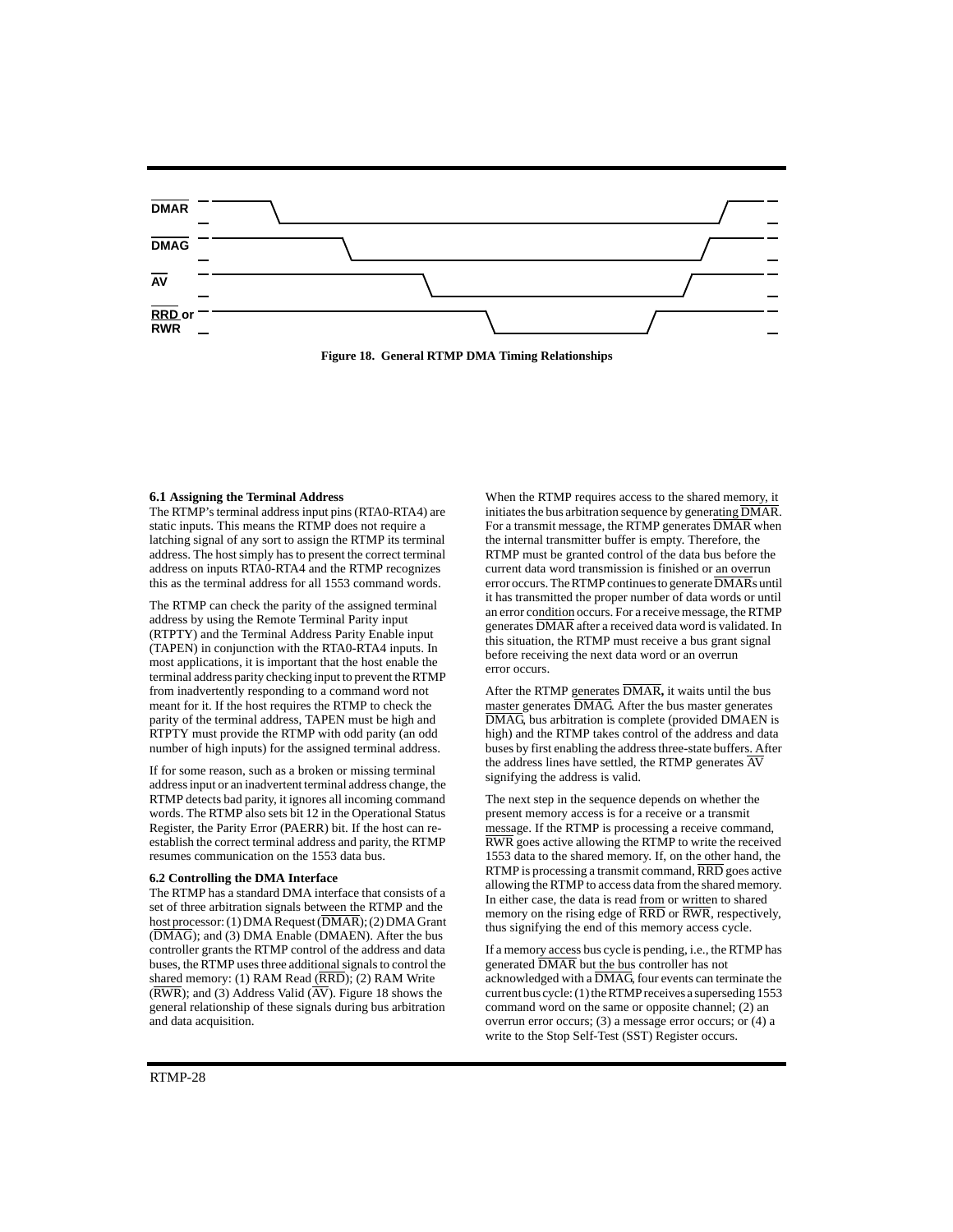**6.3 Interfacing with the RTMP's Internal Registers**

The host interfaces with the RTMP's six internal registers to control the RTMP's operation and to determine the RTMP's operational status while the RTMP is active. Six signals between the host and the RTMP control this interface: (1) the three least significant address lines (A2- A0); (2) Chip Select (CS); (3) register read (RD); and (4) register write  $(\overline{\text{WR}})$ . Figure 19 shows the general timing relationship of these signals. The RTMP's three least significant address bits (A2-A0) are bidirectional. When the host drives these inputs along with  $\overline{CS}$ ,  $\overline{RD}$ , and  $\overline{WR}$ , the RTMP uses this information to select which of its six internal registers the host will access during this operation (table 1).

Before the host attempts to access the RTMP's internal registers, it must make sure the RTMP is not performing a DMA operation. Accessing the RTMP's internal registers during a DMA operation causes data corruption because the  $\overline{\text{CS}}$  input takes precedence over all other RTMP memory operations and causes the RTMP immediately to place its address and data buffers in a high-impedance state. Therefore, after the bus master has granted the RTMP control of the buses, the host *must not* attempt any internal register reads or writes until the RTMP completes its memory operation.

The interface timing between the host and the RTMP's internal registers follows standard microprocessor interfacing techniques. After the host has determined that the RTMP is not using the address and data buses, it generates the address for the selected RTMP internal register. The host asserts  $\overline{CS}$ , informing the RTMP that an internal register operation is about to occur. The RTMP responds by placing its address and data bus signals in a high-impedance state and allowing the three least significant address lines to become inputs.

At this point, the host asserts either  $\overline{RD}$  or  $\overline{WR}$  telling the RTMP the direction of the data flow. The host completes the current register access cycle on the rising edge of WR for data input operations and on the rising edge of RD for data output operations.

#### **6.4 RTMP Hardware Interface**

### **6.4.1 The RTMP - 1553 Transceiver Interface**

The RTMP's Manchester II encoder/decoders interface directly with the 1553 bus transceiver as shown in figure 20. The RTMP uses the RAO, RAZ, TAO, and TAZ pins to interface with bus Channel A. The RTMP uses the RBO, RBZ, TBO, and TBZ pins to interface with bus Channel B. The RTMP's encoder outputs (TAO, TAZ, TBO, and TBZ) are low when they are inactive.

In addition to the signals listed above, the RTMP also provides two signals that assist the RTMP in meeting the MIL-STD-1553 fail-safe timer requirements. These signals are the Timer On (TIMERON) and the Channel A/ (CHA/ B) outputs. These signals are also shown in figure 20.

#### **6.4.2 The RTMP DMA Interface**

When the RTMP is in its standard DMA configuration, its address, data, and control signals are directly connected to each other as shown in figure 21. The RTMP's signals remain in a high-impedance state until the RTMP is granted control of the buses after DMA arbitration has occurred, or until the host asserts  $\overline{\text{CS}}$  signifying that the host is about to access one of the RTMP's internal registers.

The host can disable all DMA transfers by setting the Busy bit (bit 3) of the Control Register (CTL).

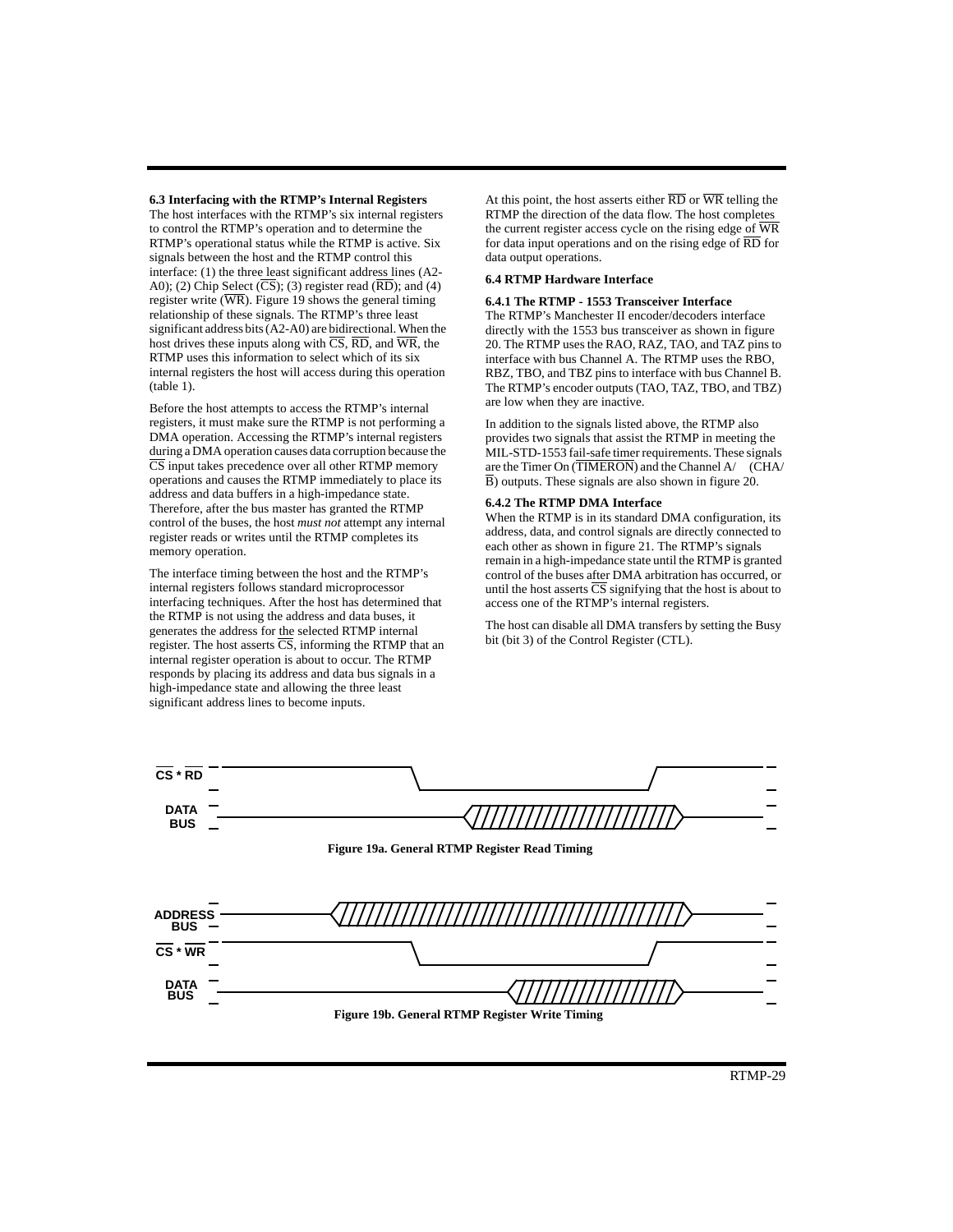

**Figure 20. RTMP-to-Transceiver Interface Diagram**



**Figure 21. RTMP-to Host Interface**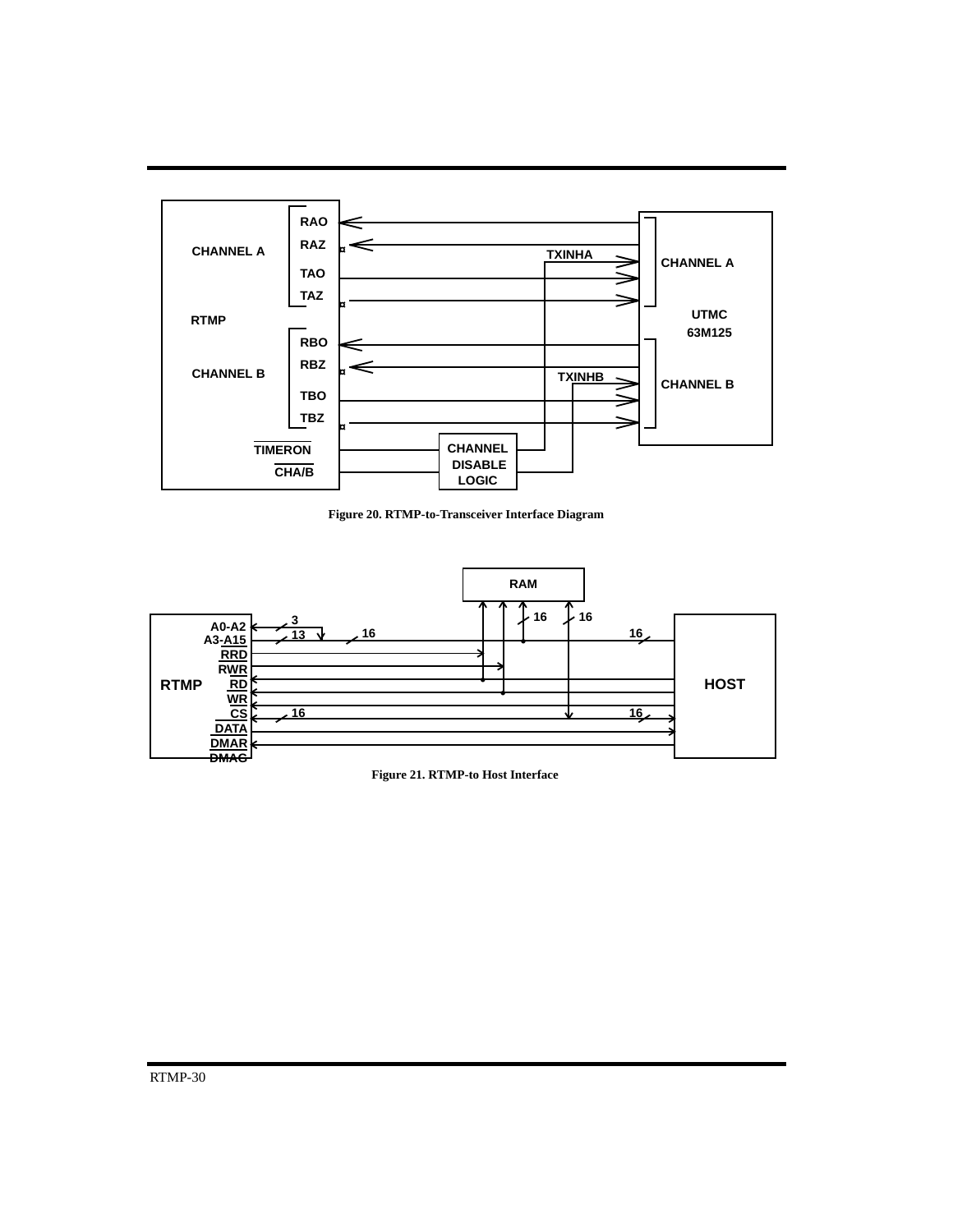# **7.0 OPERATING CONDITIONS\***

(REFERENCED TO  $\mathrm{V_{SS}}$ )

| <b>SYMBOL</b>      | <b>PARAMETER</b>                     | <b>LIMITS</b>           | <b>UNIT</b>        |
|--------------------|--------------------------------------|-------------------------|--------------------|
| $V_{DD}$           | DC supply voltage                    | $-0.3$ to $+7.0$        | V                  |
| $V_{I/O}$          | Voltage on any pin                   | $-0.3$ to $V_{DD}$ +0.3 |                    |
|                    | DC input current                     | $\pm 10$                | mA                 |
| $\mathrm{T_{STG}}$ | Storage temperature                  | $-64$ to $+150$         | $^{\circ}C$        |
| $P_D$              | Power dissipation                    | 300                     | mW                 |
| Θ                  | Thermal resistance, junction-to-case | 10                      | $\rm ^{\circ}$ C/W |
| T <sub>I</sub>     | Maximum junction temperature         | $+175$                  | $\circ$ C          |

\* Stresses outside the listed absolute maximum ratings may cause permanent damage to the device. This is a stress rating only, and functional operation of the device at these or any other conditions beyond limits indicated

# **RECOMMENDED OPERATING CONDITIONS**

| <b>SYMBOL</b> | <b>PARAMETER</b>    | <b>LIMITS</b>   | <b>UNIT</b> |
|---------------|---------------------|-----------------|-------------|
| $\rm{V}_{DD}$ | DC supply voltage   | 4.5 to 5.5      |             |
|               | Temperature range   | $-55$ to $+125$ | ∘∩          |
|               | Operating frequency | $12 \pm .01\%$  | MHz         |
| V TN          | DC input voltage    | $0$ to $V_{DD}$ |             |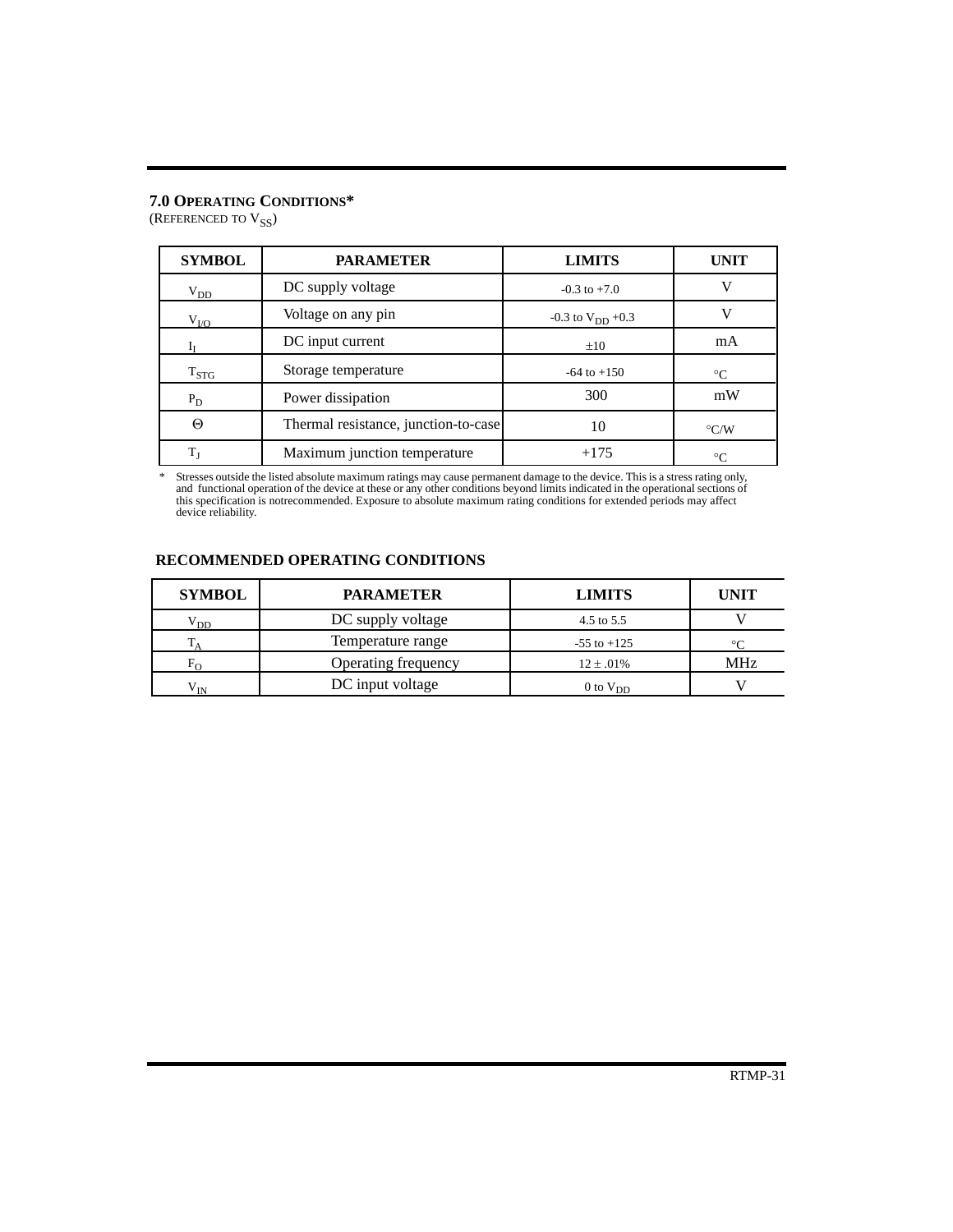# **8.0 DC ELECTRICAL CHARACTERISTICS**

| <b>SYMBOL</b>   | <b>PARAMETER</b>                                                                                                                                                            | <b>CONDITION</b>                                               | <b>MINIMUM</b>        | <b>MAXIMUM</b>       | <b>UNIT</b>          |
|-----------------|-----------------------------------------------------------------------------------------------------------------------------------------------------------------------------|----------------------------------------------------------------|-----------------------|----------------------|----------------------|
| $V_{IL}$        | Low-level input voltage<br>TTL inputs                                                                                                                                       |                                                                |                       | 0.8                  | V                    |
| V <sub>IH</sub> | High-level input voltage<br>TTL inputs                                                                                                                                      |                                                                | 2.0                   |                      | V                    |
| $I_{IN}$        | Input leakage current<br>TTL inputs<br>Inputs with pull-down resistor $N_{IN} = V_{DD}$<br>Inputs with pull-down resistors $W_{IN} = 2.4V$<br>Inputs with pull-up resistors | $V_{IN} = V_{DD}$ or $V_{SS}$<br>$V_{IN} = V_{SS}$             | $-1$<br>80<br>$-1000$ | 1000<br>400<br>$-80$ | μĄ<br>μA<br>μA<br>μA |
| $V_{OL}$        | Low-level output voltage<br><b>TTL</b> outputs                                                                                                                              | $I_{OL} = 3.2mA$                                               |                       | 0.4                  | V                    |
| $V_{OH}$        | High-level output voltage<br>TTL outputs                                                                                                                                    | $I_{OH} = -400mA$                                              | 2.4                   |                      | V                    |
| $I_{OZ}$        | Three-state output leakage<br>current<br>TTL outputs                                                                                                                        | $V_O = V_{DD}$ or $V_{SS}$                                     | $-10$                 | $+10$                | uА                   |
| $I_{OS}$        | Short-circuit output current $2, 5$                                                                                                                                         | $V_{DD} = 5.5V, V_{O} = V_{DD}$<br>$V_{DD} = 5.5V, V_{O} = 0V$ | $-100$                | 100                  | mA<br>mA             |
| $C_{IN}$        | Input capacitance <sup>1</sup>                                                                                                                                              | $F = 1MHz @ 0V$                                                |                       | 10                   | pF                   |
| $C_{OUT}$       | Output capacitance <sup>1</sup>                                                                                                                                             | $F = 1MHz @ 0V$                                                |                       | 15                   | pF                   |
| $C_{IO}$        | Bidirect I/O capacitance <sup>1</sup>                                                                                                                                       | $F = 1MHz @ 0V$                                                |                       | 20                   | pF                   |
| $I_{DD}$        | Average operating current $3, 5$                                                                                                                                            | $F = 12MHz, CL = 50pF$                                         |                       | 50                   | mA                   |
| $QI_{DD}$       | Quiescent current                                                                                                                                                           | See Note 4                                                     |                       | 1                    | mA                   |

**Notes:**

1. Measured only for initial qualification and after process or design changes which may affect input/output capacitance.

2. Not more than one output may be shorted at a time for a maximum duration of one second. 3. Includes current through input pull-ups. Instantaneous surge currents on the order of 1 amp can occur during output switching.<br>Voltage supply should be adequately sized and decoupled to handle a large current surge.

4. All inputs with internal pull-ups and pull-downs should be left floating. All other inputs should be tied high or low.

5. Guaranteed by design or characterization.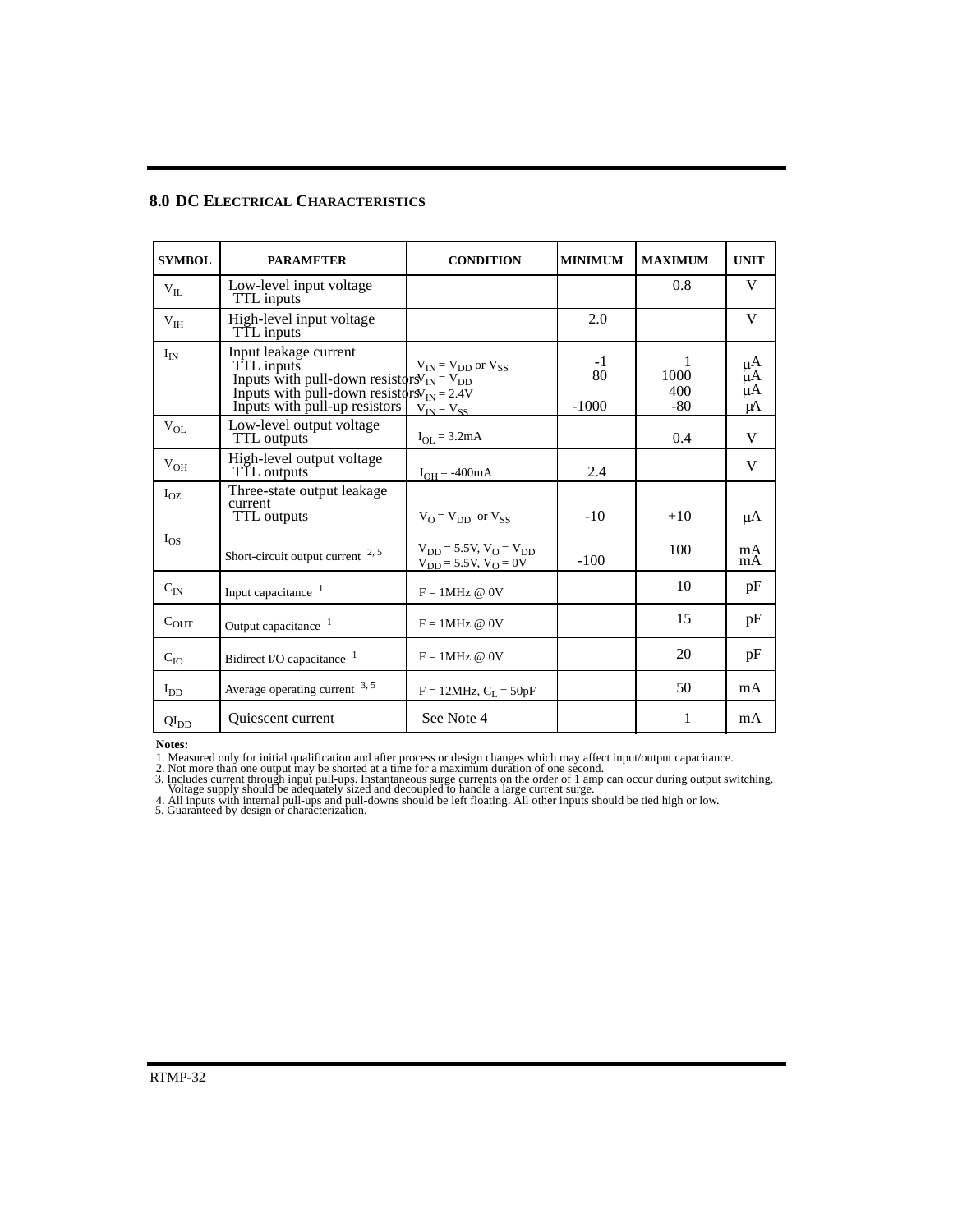# **9.0 AC ELECTRICAL CHARACTERISTICS**



| <b>SYMBOL</b> | <b>PARAMETER</b>                                             |
|---------------|--------------------------------------------------------------|
| ٠,            | <b>INPUT</b><br>to response $\uparrow$                       |
|               | <b>INPUT</b><br>to response.                                 |
|               | <b>INPUT</b> <sup>1</sup><br>to response.                    |
|               | <b>INPUT</b><br>to response <sup><math>\uparrow</math></sup> |
| τρ            | INPUT↓<br>to data valid                                      |
|               | INPUT↓<br>to high Z                                          |
|               | <b>INPUT</b> <sup>*</sup><br>to high Z                       |
|               | to data valid<br><b>INPUT</b> <sup>1</sup>                   |

**Notes:**

1. Timing measurements made at  $(V_{IH}$  MIN +  $V_{II}$  MAX)/2.<br>2. Timing measurements made at  $(V_{OL}$  MAX +  $V_{OH}$  MIN)/2<br>3. Based on 50pF load.<br>4. Unless otherwise noted, all AC electrical characteristics are guaranteed by de

# **Figure 22. Typical Timing Measurements**



**Note:** 50pF including scope probe and test socket

**Figure 23. AC Test Loads and Input Waveforms**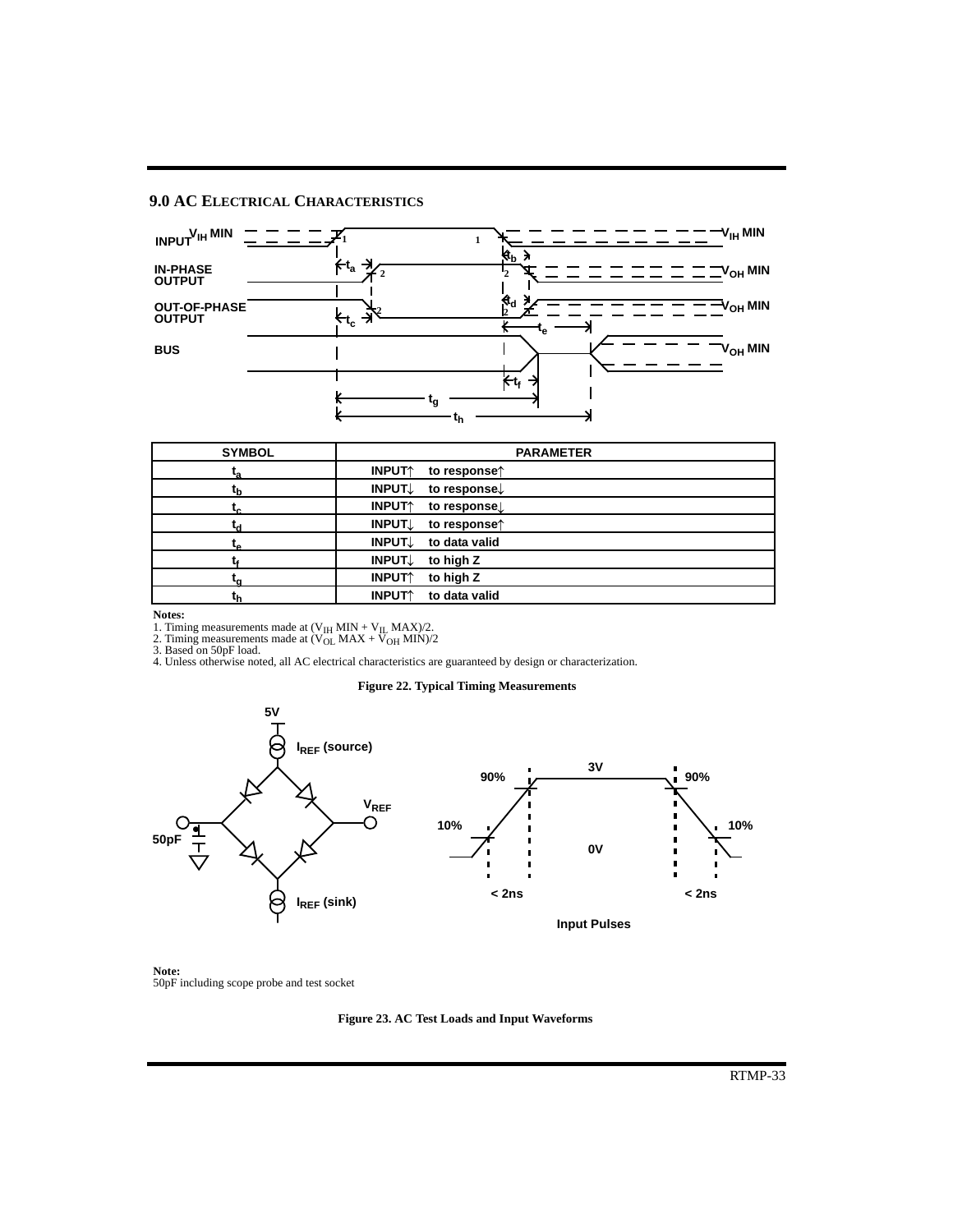

| <b>SYMBOL</b> | <b>PARAMETER</b>                                                                                               | <b>MIN</b> | <b>MAX</b> | <b>UNITS</b> |
|---------------|----------------------------------------------------------------------------------------------------------------|------------|------------|--------------|
| $t_{22a}$     | $\overline{\mathsf{DMAR}}\downarrow$ to $\overline{\mathsf{DMAG}}\downarrow$                                   | 0          | 7.3        | μS           |
| $t_{22b}$ (1) | DMAG↓ to Address Bus Valid                                                                                     | 0          | 134        | ns           |
| $t_{22c}$     | Address Bus Valid to AV↓                                                                                       | 40         | 176        | ns           |
| $t_{22d}$     | $\overline{AV}$ to RRD $\downarrow$                                                                            | 80         | 90         | ns           |
| $t_{22e}$     | <b>RRD Pulsewidth</b>                                                                                          | 95         | 140        | ns           |
| $t_{22f}$     | Data Setup Time to RRD <sup>1</sup>                                                                            | 50         |            | ns           |
| $t_{22a}$     | Data Hold Time from RRD <sup>1</sup>                                                                           | 0          |            | ns           |
| $t_{22h}$     | RRD $\uparrow$ to AV $\uparrow$                                                                                | 32         | 70         | ns           |
| $t_{22i}$     | AV <sup><math>\uparrow</math></sup> to Address High-Impedance (Hold) and DMAR <sup><math>\uparrow</math></sup> | 0          | 62         | ns           |
| $t_{22i}$     | $\overline{AV}$ to DMAG $\uparrow$                                                                             | 0          |            | ns           |

**Note:** 1. Guaranteed by test.

**Figure 24. Detailed Timing - RTMP DMA Read Cycle**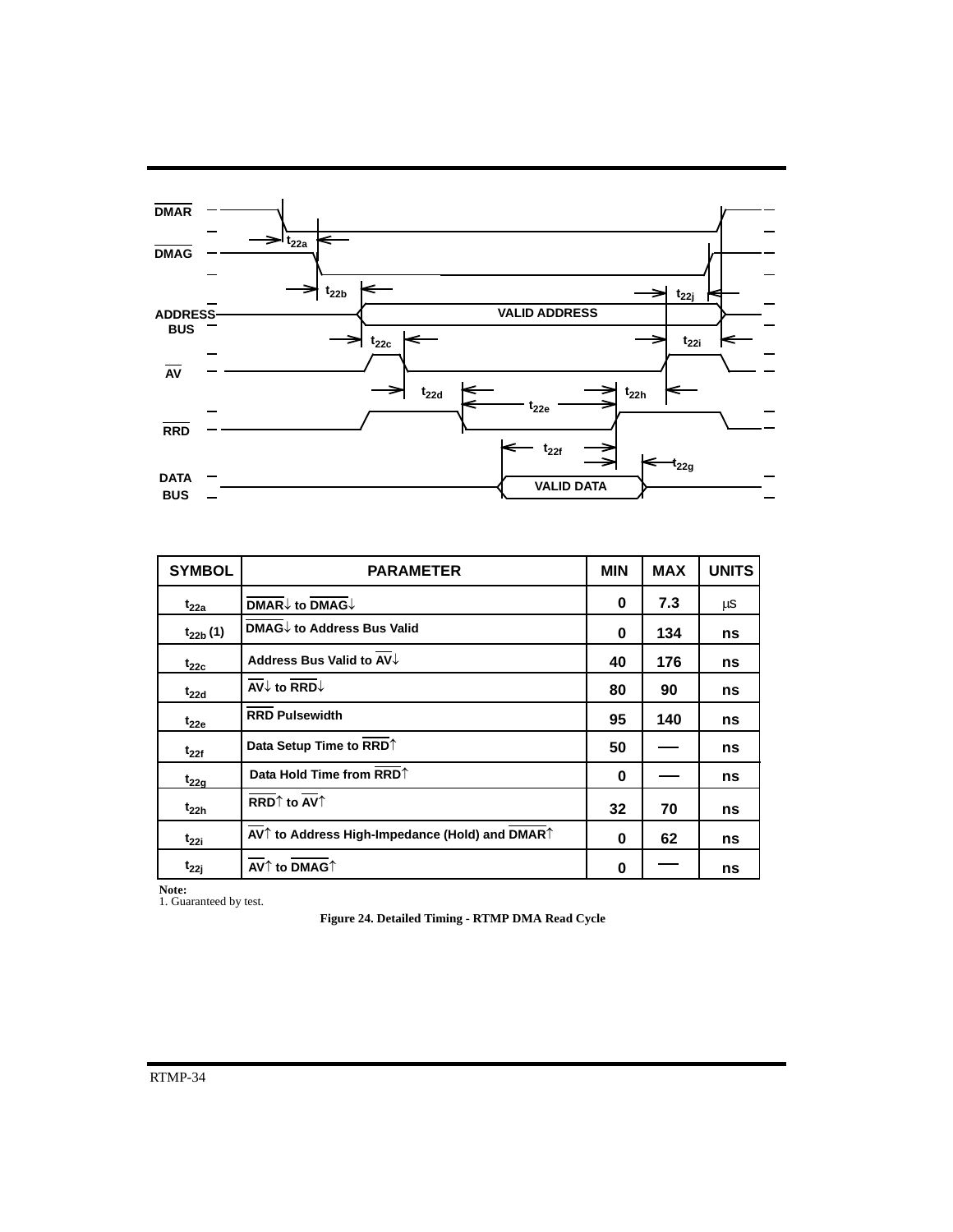

| <b>SYMBOL</b> | <b>PARAMETER</b>                                                             | <b>MIN</b> | <b>MAX</b> | <b>UNITS</b> |
|---------------|------------------------------------------------------------------------------|------------|------------|--------------|
| $t_{23a}$     | $\overline{\mathsf{DMAR}}\downarrow$ to $\overline{\mathsf{DMAG}}\downarrow$ | 0          | 7.3        | μS           |
| $t_{23b}$ 1   | <b>DMAG↓ to Address Bus Valid</b>                                            | 0          | 134        | ns           |
| $t_{23c}$     | Address Rus Valid to AV.                                                     | 40         | 176        | ns           |
| $t_{23d}$     | $\overline{AV}$ to RWR $\downarrow$                                          | 80         | 90         | ns           |
| $t_{23e}$     |                                                                              | 95         | 140        | ns           |
| $t_{23f}$     | <b>RWR Pulsewidth</b>                                                        | 145        | 311        | ns           |
| $t_{23g}$     | Data Setup Time to RWR↓                                                      | 20         | 90         | ns           |
| $t_{23h}$     | RWR <sup><math>\uparrow</math></sup> to Data Bus High-Impedance              | 32         | 70         | ns           |
| $t_{23i}$     | RWR $\uparrow$ to AV $\uparrow$                                              | 0          | 62         | ns           |
| $t_{23j}$     |                                                                              | 0          |            | ns           |

**Figure 25. Detailed Timing - RTMP DMA Write Cycle**

| ADDRESS_<br>BUS           |               | <b>VALID ADDRESS</b>                                                   |            |           |              |
|---------------------------|---------------|------------------------------------------------------------------------|------------|-----------|--------------|
|                           |               | $t_{24a}$                                                              | $L_{24d}$  |           |              |
| <b>CS*RD</b>              |               |                                                                        |            | $t_{24c}$ |              |
| <b>DATA</b><br><b>BUS</b> |               | $t_{24b}$<br><b>VALID DATA</b>                                         |            |           |              |
|                           | <b>SYMBOL</b> | <b>PARAMETER</b>                                                       | <b>MIN</b> | MAX       | <b>UNITS</b> |
|                           | $t_{24a}$     | Address Bus Valid to (CS*RD)↓                                          | 20         |           | ns           |
|                           | $t_{24h}$     | (CS <sup>*</sup> RD)↓ to Data Bus Valid                                | 0          | 93        | ns           |
|                           | $t_{24c}$     | (CS*RD) <sup>↑</sup> to Data Bus High-Impedence                        | 10         | 100       | ns           |
|                           | $t_{24d}$     | (CS*RD) <sup><math>\uparrow</math></sup> to Address Bus High-Impedence | 20         |           | ns           |

**Note:** 1. Guaranteed by test.

**Figure 26. Detailed Timing X0106 RTMP Register Reads**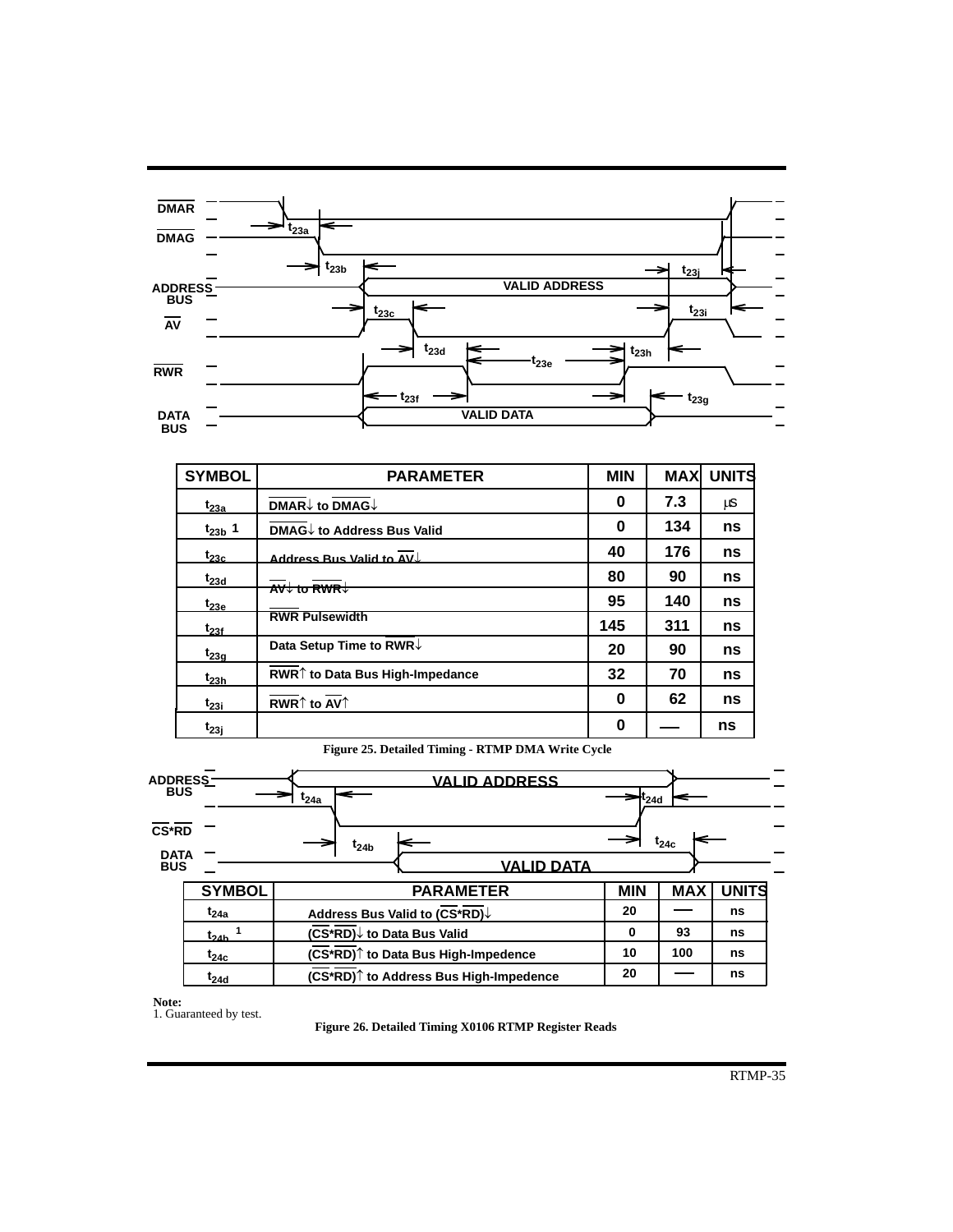

**Figure 27. Detailed Timing - RTMP Register Writes**



**Figure 28. 1553 Command Strobeand Channel Timing**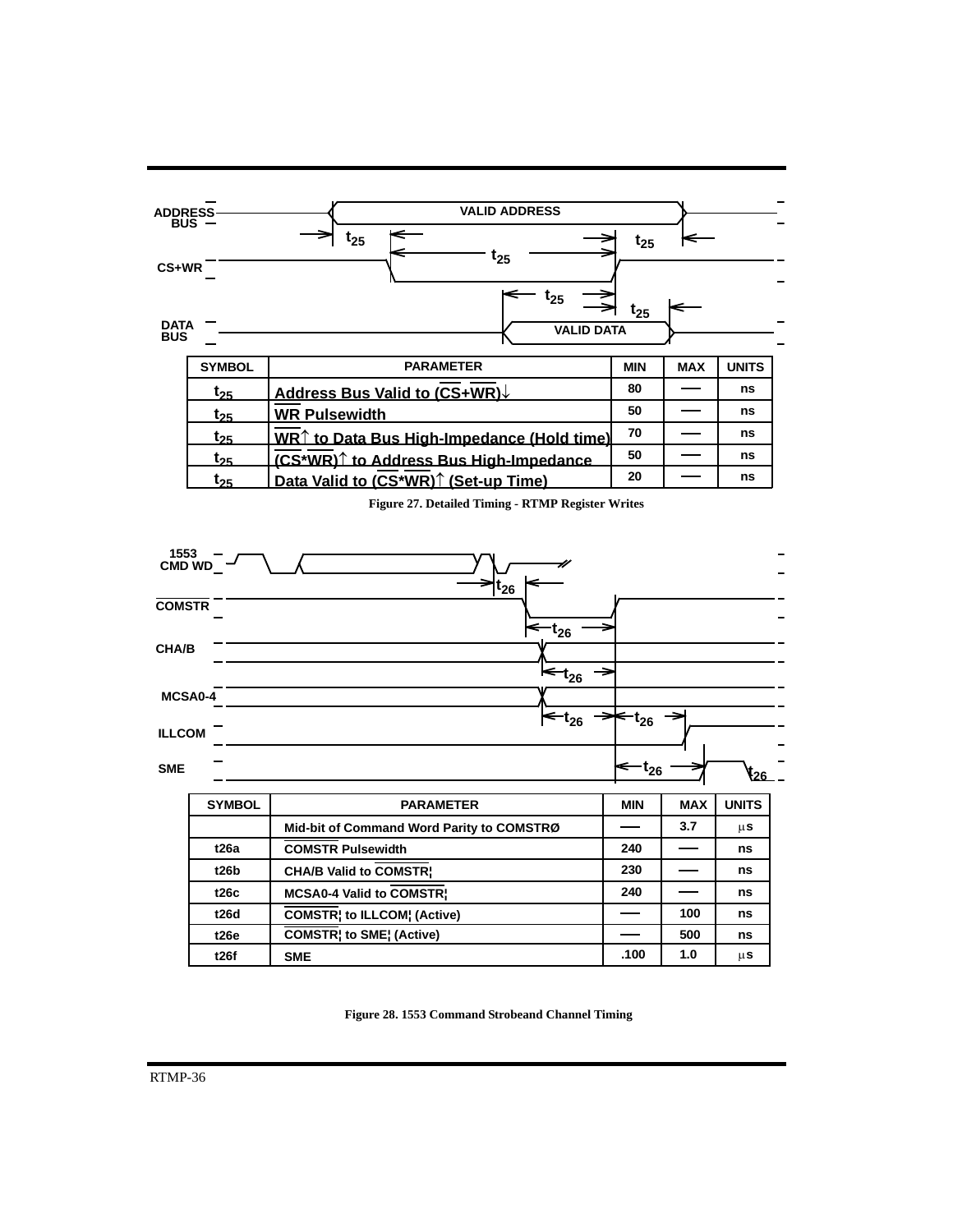

| <b>SYMBOL</b>                           | <b>PARAMETER</b>                     | <b>MIN</b> | <b>MAX</b> | <b>UNITS</b> |
|-----------------------------------------|--------------------------------------|------------|------------|--------------|
| <sup>T</sup> RESP<br>$(PRA/R=1)$        | 1553A Mode Status Word Response Time | 4.25       | 5.75       | μS           |
| <sup>t</sup> RESP<br>$(PR\Delta/R - 0)$ | 1553B Mode Status Word Response Time | 9.25       | 10.0       | μS           |

**Note:** 1. This timing is for RTMP signals only and does not include delays from other sources.





**Figure 30. Status Word Bit-Time Definitions for 1553A Mode**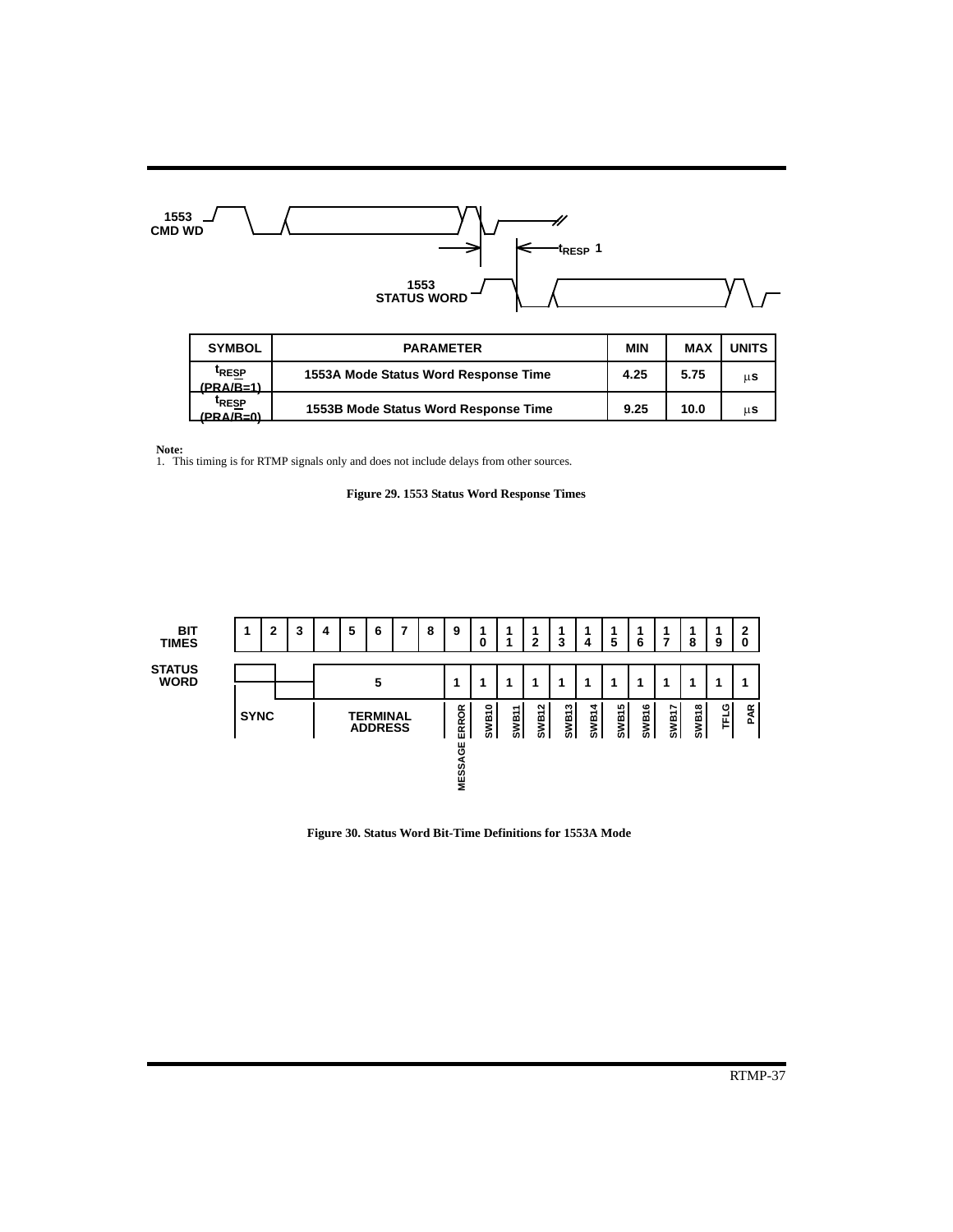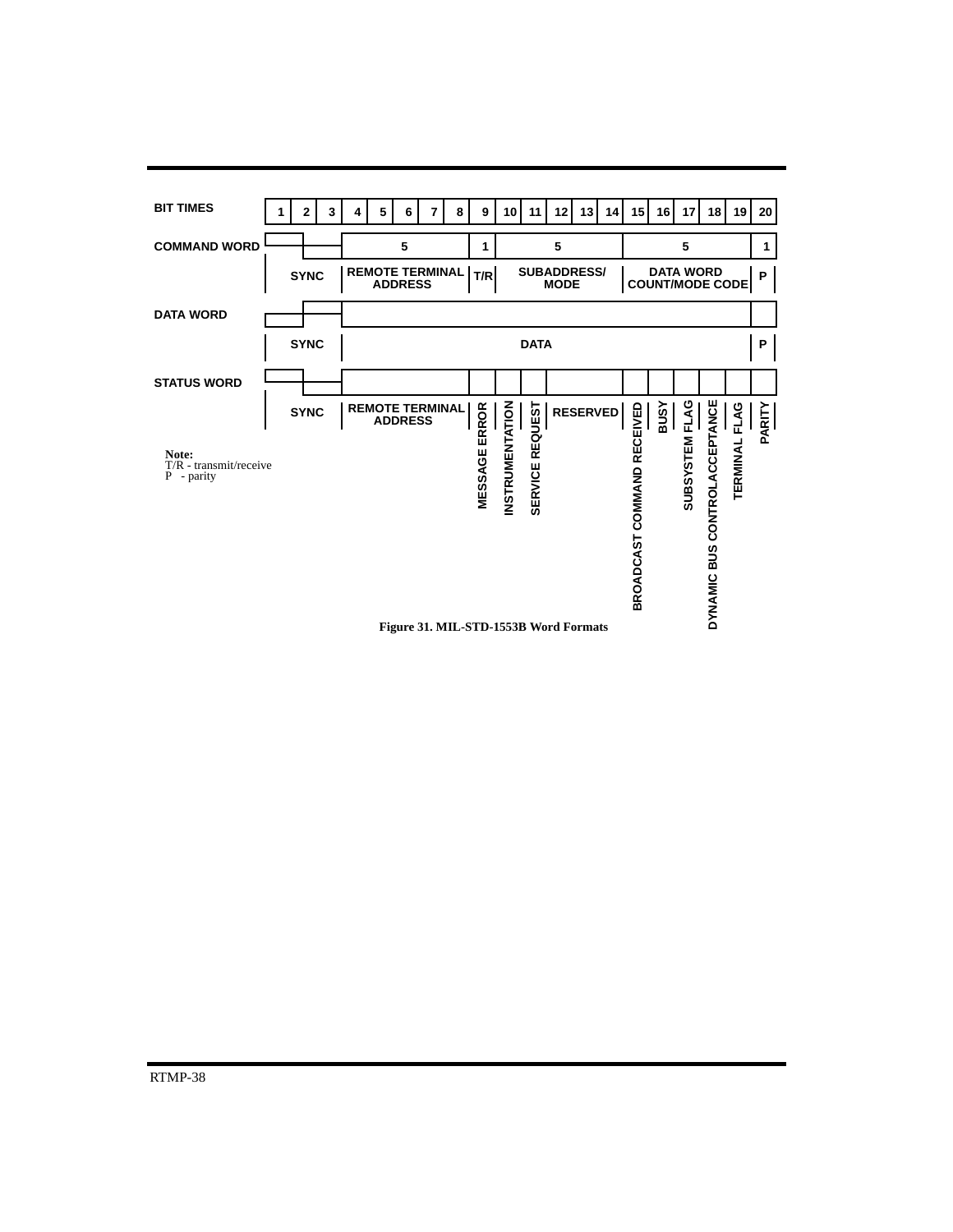

**Figure 32a. Leadless Chip Carrier Functional Pin Identification (Top View)**